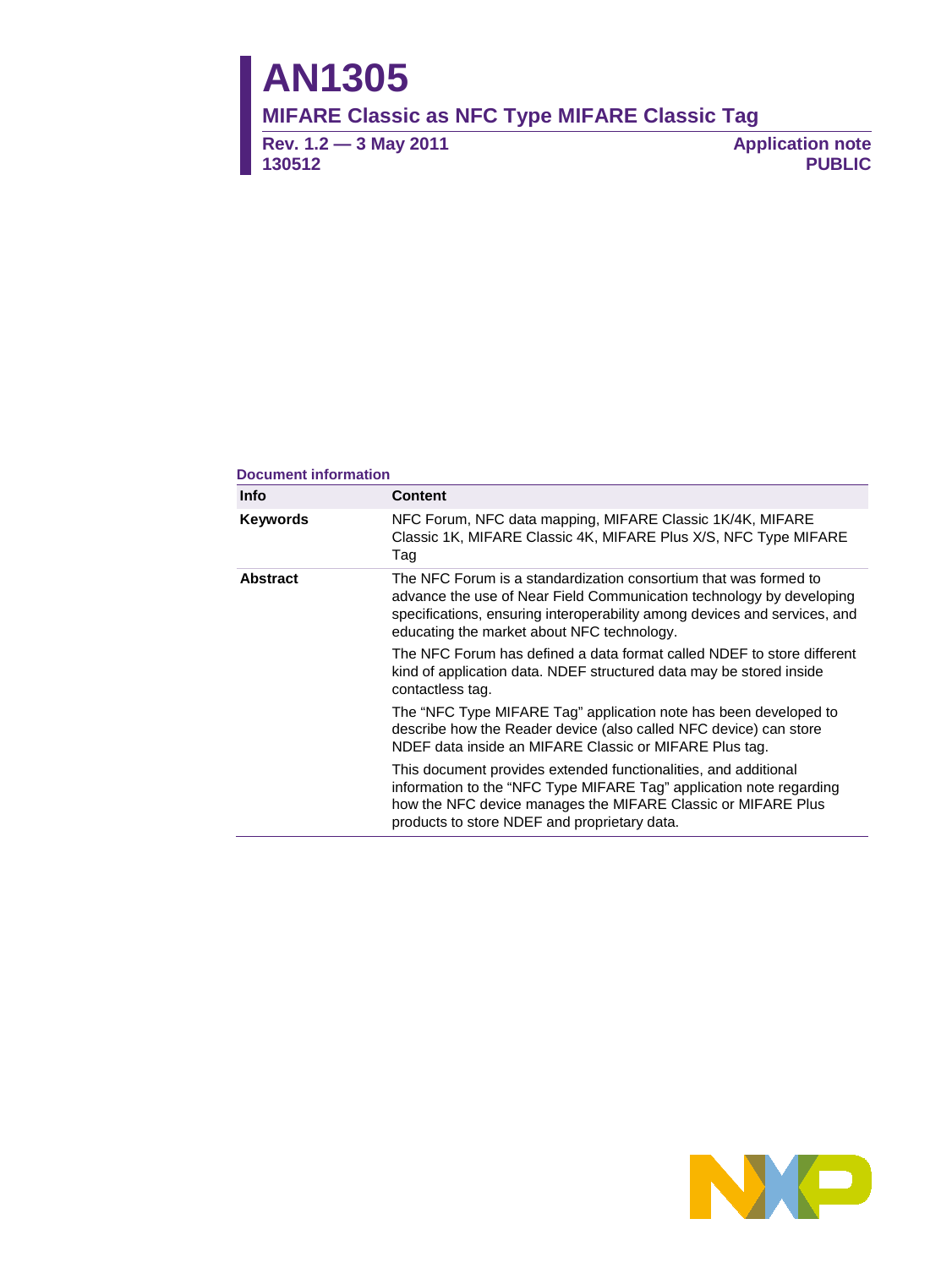#### **Extensions for MIFARE Classic and MIFARE Plus as NFC enable Tag**

| <b>Revision history</b> |          |                                                                                                                                                                                                                                                                             |
|-------------------------|----------|-----------------------------------------------------------------------------------------------------------------------------------------------------------------------------------------------------------------------------------------------------------------------------|
| <b>Rev</b>              | Date     | <b>Description</b>                                                                                                                                                                                                                                                          |
| 1.2                     | 20110503 | Editorial Review: added MIFARE Plus X/S, replaced NFC Forum sector with NFC sector,<br>replaced NFC Forum AID with NFC AID and other editorial updates.                                                                                                                     |
| 1.1                     | 20070821 | Review and rewording of chapter 2: removal of the "2 <sup>nd</sup> NFC sector configuration",<br>correction in the "Card Identification Procedure", added section 6.4.9 "Transitions from<br>READ/WRITE to MIFARE BLOCKED READ-ONLY", added chapter 7 "Additional Features" |
| 1.0                     | 20061111 | Final revision                                                                                                                                                                                                                                                              |
| 0.1                     | 20060721 | First draft version                                                                                                                                                                                                                                                         |

# **Contact information**

For additional information, please visit: [http://www.nxp.com](http://www.nxp.com/)

For sales office addresses, please send an email to: [salesaddresses@nxp.com](mailto:salesaddresses@nxp.com)

AN1305 All information provided in this document is subject to legal disclaimers. © NXP B.V. 2011. All rights reserved.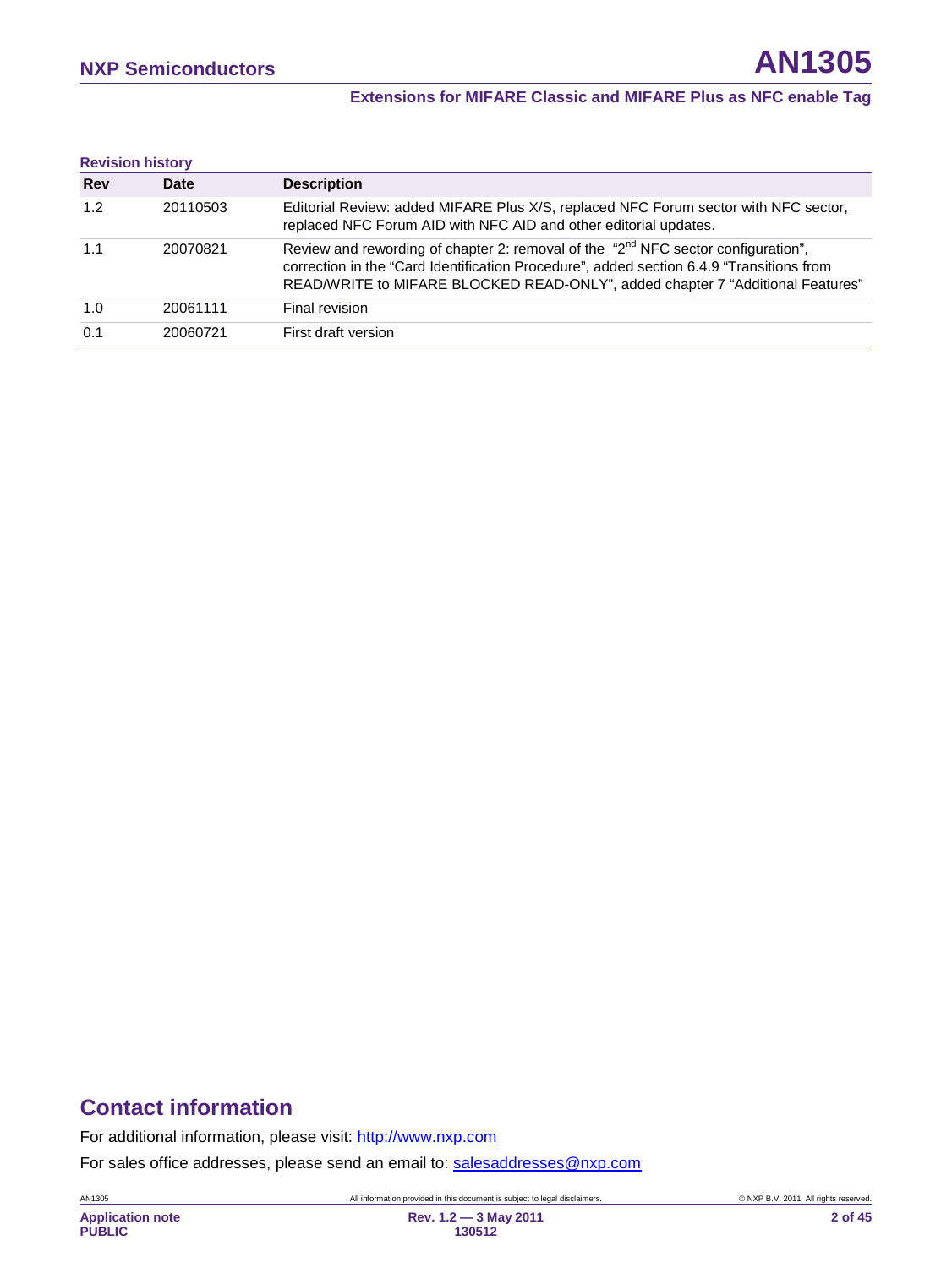<span id="page-2-0"></span>The NFC technology allows to access standard ISO 14443A card products as the MIFARE family. A specification to store data for any kind of service and application is currently specified in the NFC Forum and it is called NFC Data Exchange Format, see [NDEF]. To store NDEF formatted data (or also called NDEF data or NDEF data) inside current contactless card products a mapping model is required. The application note "NFC Type MIFARE Tag" describes this mapping model and how the NFC device manages a MIFARE Classic or MIFARE Plus tags to store NFC Forum defines data.

The MIFARE Classic and MIFARE Plus product (see [MF1K, MF4K, MFPLUS]) is a contactless card currently available with 1Kbyte, 2Kbyte and 4Kbyte of EEPROM memory. The MIFARE Classic or MIFARE Plus supports data transfer up to 106 kbit/s, mutual three pass authentication, data encryption of RF-channel with replay attack protection, and CRYPTO1 stream cipher for secure data exchange.

This document specifies:

- how to identify and format a MIFARE Classic or MIFARE Plus to contain NDEF data,
- how to manage more than one NDEF Message and proprietary data, and
- how to exploit the features of MIFARE Classic or MIFARE Plus not used by "NFC Type MIFARE Tag" application note.

### <span id="page-2-1"></span>**1.1 Implementation Guidelines**

Implementers MAY decide to NOT implement all the possible features (procedures, states…) that this document specifies, but only the recommended ones that are needed to support [ANNFCMF] using MIFARE Classic or MIFARE Plus card, and the ones required by implementer or customer requirements.

It is RECOMMENDED to implement at least the features below to support [ANNFCMF] using MIFARE Classic or MIFARE Plus cards:

- the memory layout, and the relative Card Identification Procedure, see <u>chapter [2](#page-5-0)</u>,
- the command set described in **chapter [5](#page-14-0)**,
- the basic states: INITIALISED, READ/WRITE, READ-ONLY, see <u>chapter [6](#page-14-1)</u>,
- the transitions from READ/WRITE to READ-ONLY, see <u>section [6.4.4](#page-27-0)</u>, and
- <span id="page-2-2"></span>• the Formatting Procedures, see **section [6.5](#page-30-0)**.

### **1.2 Applicable Documents**

|           | [ISOIEC 14443-3] ISO/IEC14443-3 Type A Identification Cards - Contactless Integrated<br>circuit(s) cards - Proximity Cards- Part 3: Initialisation and<br>Anticollision |
|-----------|-------------------------------------------------------------------------------------------------------------------------------------------------------------------------|
| [NDEF]    | "NFC Data Exchange Format (NDEF)", NFC Forum™, Technical<br>Specification, May 2006.                                                                                    |
| [RFC2119] | S. Bradner, "Key words for use in RFCs to Indicate Requirement<br>Levels"RFC 2119, Harvard University, March 1997.                                                      |
| [MF1K]    | "MF1 IC S50, Functional Specification", NXP Semiconductors,<br>Product Data Sheet, Revision 5.2, 19 December 2006, Document<br>Identifier 0010.                         |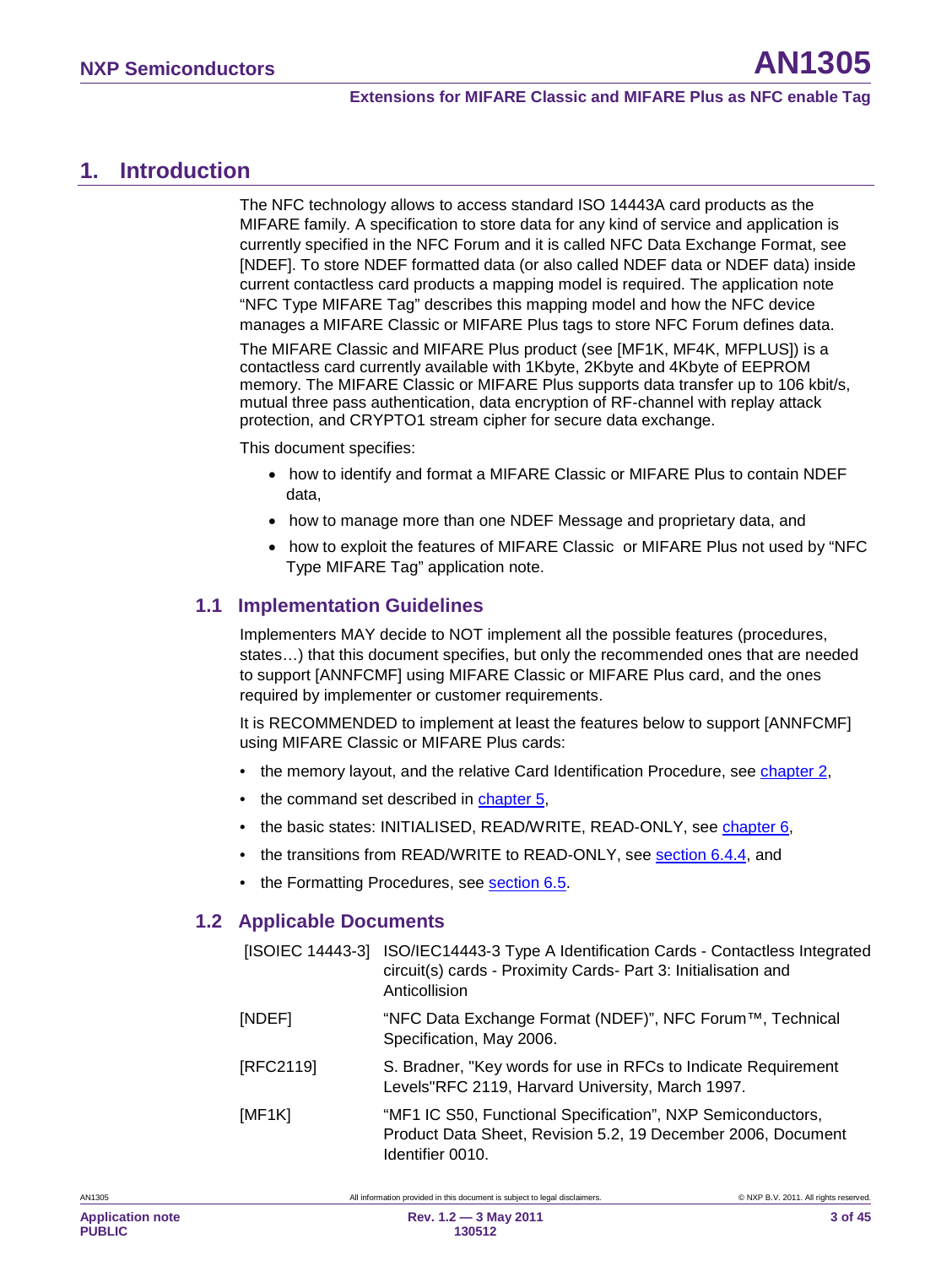| [MF4K]    | "MF1 IC S70, Standard 4 kByte Card IC Functional Specification",<br>NXP Semiconductors, Product Data Sheet, Revision 4.0, 7 February<br>2007, Document Identifier 0435. |
|-----------|-------------------------------------------------------------------------------------------------------------------------------------------------------------------------|
| [MFPLUS]  | "MF1PLUSx0y1, Mainstream Contactless Smart Card IC For Fast<br>And Easy Solution Development", Revision 3.1, 19 April 2010,<br>Document Identifier 1635.                |
| [MAD]     | "AN MAD, MIFARE Application Directory", NXP Semiconductors,<br>Application Note, Revision 3.0, 4 May 2007, Document Identifier<br>0018.                                 |
| [SMX]     | Application Note, SmartMX Platform Features, Rev. 1.0, 24 March<br>2004.                                                                                                |
| [ANNFCMF] | "NFC Type MIFARE Tag Operation", NXP Semiconductors,<br>Application Note, 02 April 2011, Document Identifier 1304.                                                      |

#### <span id="page-3-0"></span>**1.3 Convention and notations**

#### **1.3.1 Representation of numbers**

<span id="page-3-1"></span>The following conventions and notations apply in this document unless otherwise stated.

Binary numbers are represented by strings of digits 0 and 1 shown with the most significant bit (msb) left and the least significant bit (lsb) right, "b" is added at the end.

#### Example: 11110101b

Hexadecimal numbers are represented is using the numbers  $0 - 9$  and the characters  $A -$ F, an "h" is added at the end. The Most Significant Byte (MSB) is shown on the left, the Least Significant Byte (LSB) on the right.

#### Example: F5h

Decimal numbers are represented as is (without any tailing character).

<span id="page-3-2"></span>Example: 245

#### **1.3.2 Terms and Definition**

According to the NDEF specification (see [NDEF]) data is represented in Network Byte Order (i.e. big endian). This means Most Significant Byte first and Most Significant Bit first (MSB first, msb first).

#### <span id="page-3-3"></span>**1.4 Special Word Usage**

The key words "SHALL", "SHALL NOT", "REQUIRED", "SHOULD", "SHOULD NOT", "RECOMMENDED", "MAY", and "OPTIONAL" are used to signify the requirements in this document.

SHALL, and REQUIRED have the same meaning. SHOULD and RECOMMENDED have the same meaning. MAY and OPTIONAL mean also the same. The key words are interpreted as described in [RFC2119].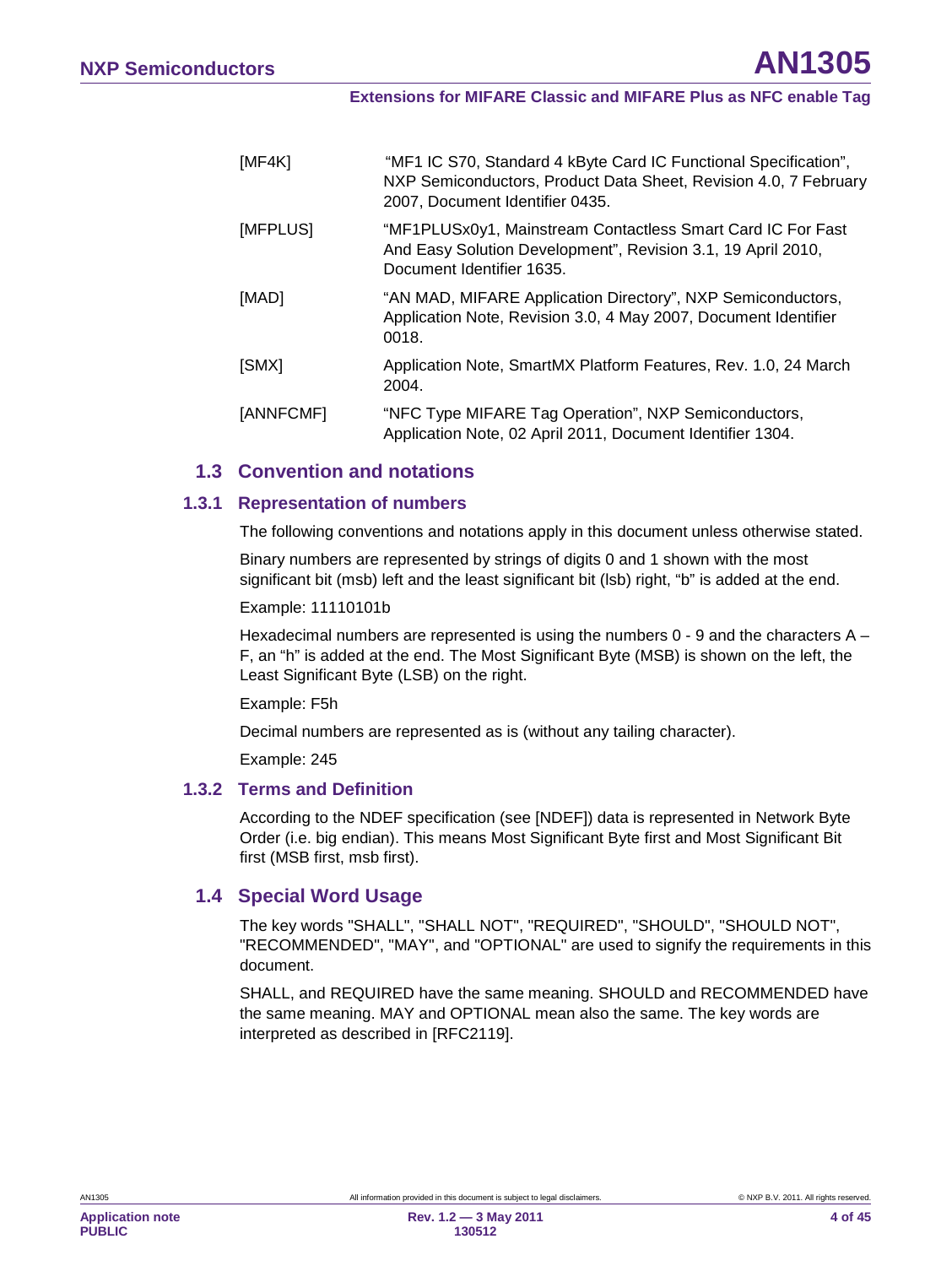# **1.5 Glossary**

#### <span id="page-4-0"></span>**Table 1. Terms and definitions**

| Term                                                                        | <b>Definition</b>                                                                                                                                                                                                                                                                                                                                                          |
|-----------------------------------------------------------------------------|----------------------------------------------------------------------------------------------------------------------------------------------------------------------------------------------------------------------------------------------------------------------------------------------------------------------------------------------------------------------------|
| Access Bits                                                                 | Bits of the sector trailer that controls the access rights to the whole<br>sector                                                                                                                                                                                                                                                                                          |
| card                                                                        | A MIFARE Classic 1k/4k contactless card, see [MF1K, MF4K]                                                                                                                                                                                                                                                                                                                  |
| $C1_{03}$ , $C2_{03}$ , $C3_{03}$ .                                         | access bits of the sector trailer                                                                                                                                                                                                                                                                                                                                          |
| DA                                                                          | MAD available bit, see [MAD]                                                                                                                                                                                                                                                                                                                                               |
| data area access bits / data<br>block access bits                           | Access bits to set the access configuration on the blocks of the<br>sector                                                                                                                                                                                                                                                                                                 |
| <b>GPB</b>                                                                  | General Purpose Byte, see [MAD]                                                                                                                                                                                                                                                                                                                                            |
| Key A                                                                       | 6 bytes key of the sector                                                                                                                                                                                                                                                                                                                                                  |
| Key B                                                                       | 6 bytes key of the sector                                                                                                                                                                                                                                                                                                                                                  |
| lsb                                                                         | least significant bit                                                                                                                                                                                                                                                                                                                                                      |
| LSB                                                                         | least significant byte                                                                                                                                                                                                                                                                                                                                                     |
| <b>MAD</b>                                                                  | MIFARE Application Directory, see [MAD]                                                                                                                                                                                                                                                                                                                                    |
| MAD1                                                                        | MIFARE Application Directory 1, see [MAD]                                                                                                                                                                                                                                                                                                                                  |
| MAD2                                                                        | MIFARE Application Directory 2, see [MAD]                                                                                                                                                                                                                                                                                                                                  |
| MAD sector                                                                  | A sector containing the MAD, see [MAD].                                                                                                                                                                                                                                                                                                                                    |
| Mandatory NDEF Message<br>TLV or 1 <sup>st</sup> NDEF Message<br><b>TLV</b> | The NDEF Message TLV identified by the NDEF Detection<br>Procedure (see [ANNFCMF]).<br>The [ANNFCMF] mandates to support at least one NDEF Message<br>TLV, this NDEF Message TLV is called mandatory or 1 <sup>st</sup> one being<br>the 1 <sup>st</sup> NDEF Message TLV if more consecutive NDEF Message<br>TLVs are present into the MIFARE Classic or MIFARE Plus tag. |
| msb                                                                         | most significant bit                                                                                                                                                                                                                                                                                                                                                       |
| MSB                                                                         | most significant byte                                                                                                                                                                                                                                                                                                                                                      |
| <b>NDEF</b>                                                                 | NFC Data Exchange Protocol, see [NDEF]                                                                                                                                                                                                                                                                                                                                     |
| <b>NDEF Message</b>                                                         | Data packet structured as specified by the [NDEF] specification.                                                                                                                                                                                                                                                                                                           |
| <b>NDEF Message TLV</b>                                                     | TLV block that contains an NDEF Message.                                                                                                                                                                                                                                                                                                                                   |
| <b>NFC</b>                                                                  | Near Field Communication                                                                                                                                                                                                                                                                                                                                                   |
| <b>NFC Forum</b>                                                            | Standardization body, see http://www.nfc-forum.org/home                                                                                                                                                                                                                                                                                                                    |
| NDEF data                                                                   | Data contained inside a MIFARE Classic or MIFARE Plus defined<br>by the NFC Forum e.g. NDEF Message                                                                                                                                                                                                                                                                        |
| NFC device                                                                  | NFC Reader device capable to operate MIFARE Classic tags                                                                                                                                                                                                                                                                                                                   |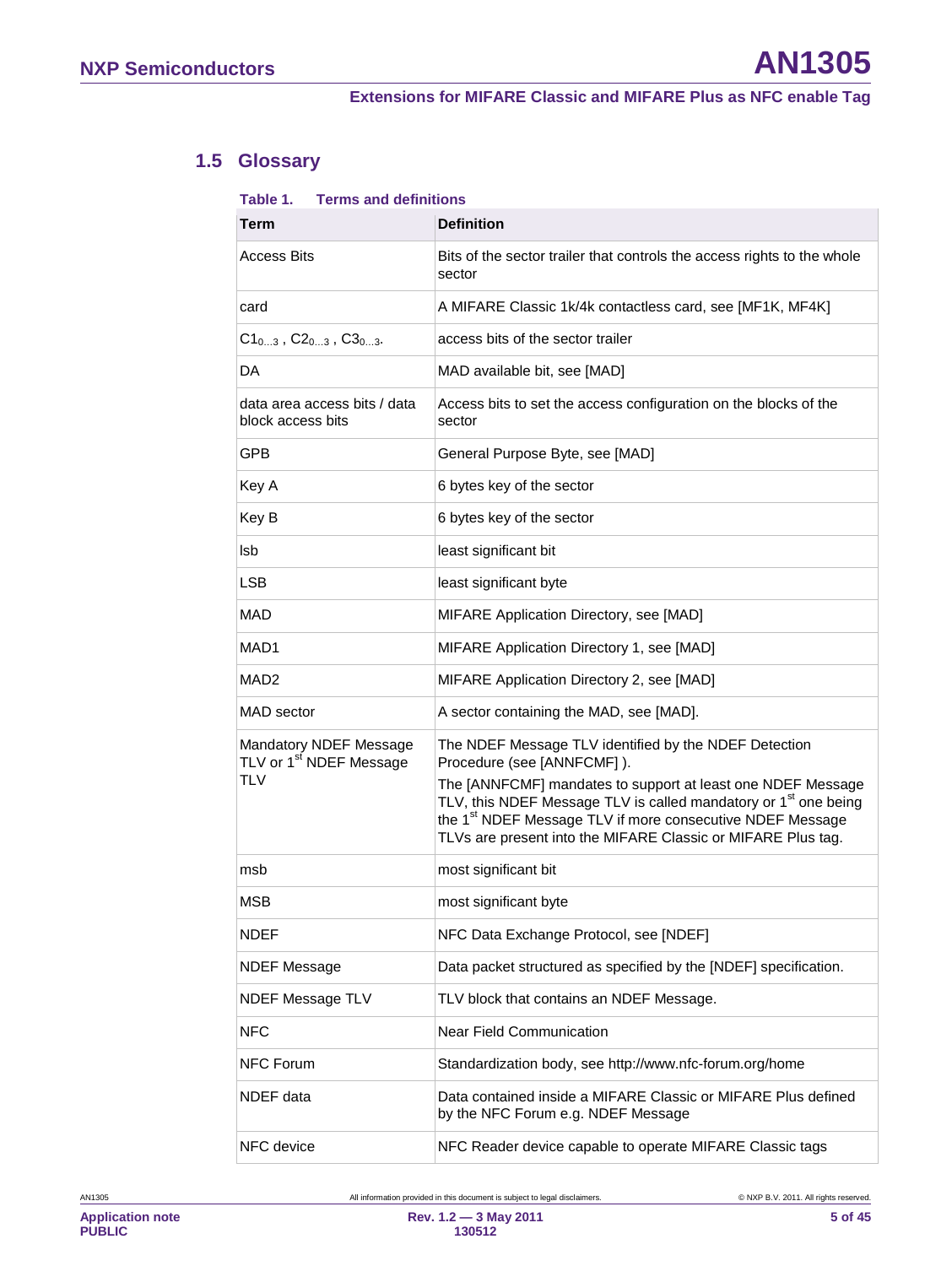### **Extensions for MIFARE Classic and MIFARE Plus as NFC enable Tag**

<span id="page-5-0"></span>

| Term                               | <b>Definition</b>                                                                                                                                                                                                                                                                                                                 |
|------------------------------------|-----------------------------------------------------------------------------------------------------------------------------------------------------------------------------------------------------------------------------------------------------------------------------------------------------------------------------------|
| NFC sector                         | Sector that contains NDEF data. In this application note with the<br>name NFC sector(s) it is meant both proprietary and non-proprietary<br>NFC sector(s).                                                                                                                                                                        |
| Non-mandatory NDEF<br>Message TLVs | NDEF Message TLV(s) not identified by the NDEF Detection<br>Procedure (see [ANNFCMF]).<br>These NDEF Message TLVs are present inside the MIFARE<br>Classic or MIFARE Plus only when more than one NDEF message<br>TLV is stored. The Non-mandatory NDEF Message TLVs are the<br>NDEF Message TLVs that are not the Mandatory one. |
| Non-proprietary NFC sector         | NFC sector used by the [ANNFCMF] to read and write the<br>mandatory NDEF Message TLV.                                                                                                                                                                                                                                             |
| <b>NULL TLV</b>                    | Single byte TLV block mainly used for padding.                                                                                                                                                                                                                                                                                    |
| <b>PCD</b>                         | Proximity Coupling Device according the ISO 14443. The term PCD<br>describes a reader/writer for contactless cards                                                                                                                                                                                                                |
| <b>PICC</b>                        | Proximity Card according to the ISO/IEC 14443. The MIFARE<br>Classic or MIFARE Plus contactless card                                                                                                                                                                                                                              |
| Proprietary TLV                    | TLV block that contains proprietary data                                                                                                                                                                                                                                                                                          |
| Proprietary NFC sector             | NFC sector not used by the [ANNFCMF] to read and write the<br>mandatory NDEF Message TLV. This sector has proprietary data<br>and configuration settings                                                                                                                                                                          |
| Reader device / Reader             | Reader/writer for contactless cards. It may be a NFC device or a<br>PCD device.                                                                                                                                                                                                                                                   |
| <b>RF</b>                          | Radio Frequency                                                                                                                                                                                                                                                                                                                   |
| <b>RFU</b>                         | <b>Reserved for Future Use</b>                                                                                                                                                                                                                                                                                                    |
| <b>SAK</b>                         | Selective Acknowledge see [ISOIEC 14443-3]                                                                                                                                                                                                                                                                                        |
| Sector trailer access bits         | Access bits to set the access configuration of the sector trailer                                                                                                                                                                                                                                                                 |
| tag                                | A MIFARE Classic or MIFARE Plus tag, see [MF1K, MF4K,<br><b>MFPLUSI</b>                                                                                                                                                                                                                                                           |
| Terminator TLV                     | Last TLV block of the tag                                                                                                                                                                                                                                                                                                         |
| <b>TLV</b>                         | Type Length Value block, data structure element to store different<br>kind of data.                                                                                                                                                                                                                                               |
| UID                                | Unique Identifier or serial number, see [MF1K, MF4K, MFPLUS]                                                                                                                                                                                                                                                                      |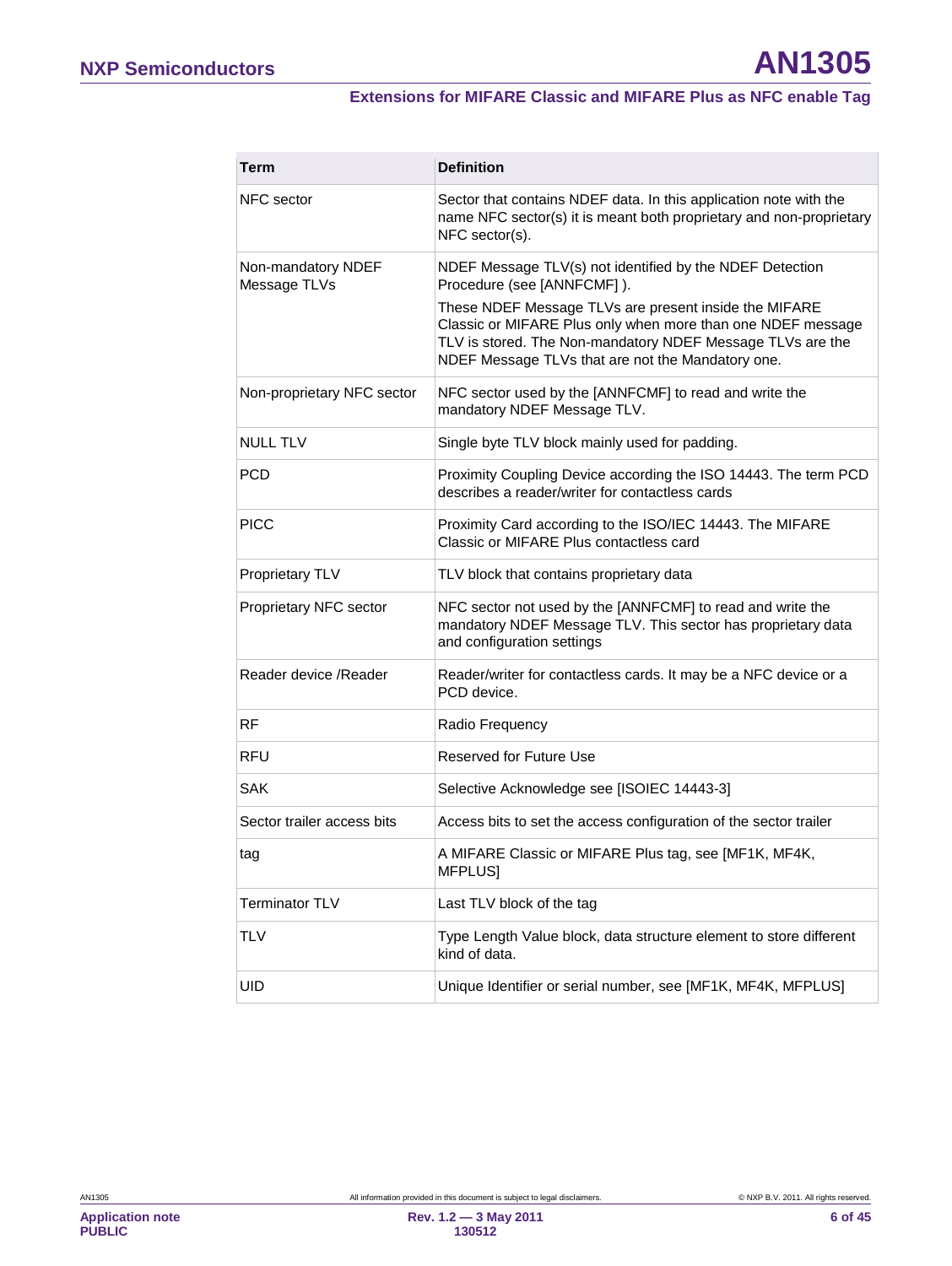# <span id="page-6-2"></span>**2. Memory Layout**

MIFARE Classic or MIFARE Plus are based on a particular memory chip with a certain memory size and space for data. The following sections describe the details of such memory chips and in particular their memory structure and management (for more details see [MF1K, MF4K, MFPLUS]).

A memory structure (or memory layout) is defined for each MIFARE Classic or MIFARE Plus product to store NDEF data (see [ANNFCMF]). [Table 2](#page-6-0) gives an overview of the MIFARE Classic products.

MIFARE Plus SHALL be configured in Security Level 1: backwards functional compatibility mode (with MIFARE Classic 1K and MIFARE Classic 4K) with optional AES authentication.

|                          | <b>Name</b>    | <b>EEPROM</b> |
|--------------------------|----------------|---------------|
| <b>MIFARE Classic 1k</b> | <b>MF1 S50</b> | 1 Kbyte       |
| <b>MIFARE Classic 4k</b> | <b>MF1 S70</b> | 4 Kbyte       |
| <b>MIFARE Plus X</b>     | MF1 PLUS 60    | 2 Kbyte       |
|                          | MF1 PLUS 80    | 4 Kbyte       |
| <b>MIFARE Plus S</b>     | MF1 SPLUS 60   | 2 Kbyte       |
|                          | MF1 SPLUS 80   | 4 Kbyte       |

#### <span id="page-6-0"></span>**Table 2. Overview on MIFARE Classic products**

The memory structure of MIFARE Classic or MIFARE Plus is divided in sectors. Each sector contains 4 or 16 blocks. The first block of each sector is called sector trailer (see [MF1K, MF4K, MFPLUS]).

Sectors that contain MAD data are called MAD sectors and sectors that contain NDEF data are called NFC sectors (see [ANNFCMF]).

### <span id="page-6-1"></span>**2.1 NFC sector Configurations**

In this application note the NFC sectors are classified into two types:

• Non-proprietary NFC sectors. These are the only sectors used by the [ANNFCMF] to read and write the NDEF Message (see **section 6.4.1, 6.4.2 and 6.4.3** of [ANNFCMF]). These sectors contain the mandatory NDEF message TLV, and they might contain non-mandatory NDEF Message TLVs and other TLV blocks.

In particular the non-proprietary NFC sectors have the following settings:

- − the read access field of the GPB equal to 00b and the write access field of the GPB equal to 00b or 11b (depending on the state see **section [6.2.1](#page-21-0)**),
- − the access bits value as described in <u>section 2.4.2</u> of [ANNFCMF], and
- − the key A equal to the public key A for NFC sectors (see <u>Table 6</u>).
- Proprietary NFC sectors. These sectors are not used by [ANNFCMF] to read and write the NDEF Message. The NDEF Detection Procedure (see section 6.4.1 of [ANNFCMF]) jumps over the proprietary NFC sectors. The proprietary NFC sectors do not contain the mandatory NDEF Message TLV and Terminator TLV but they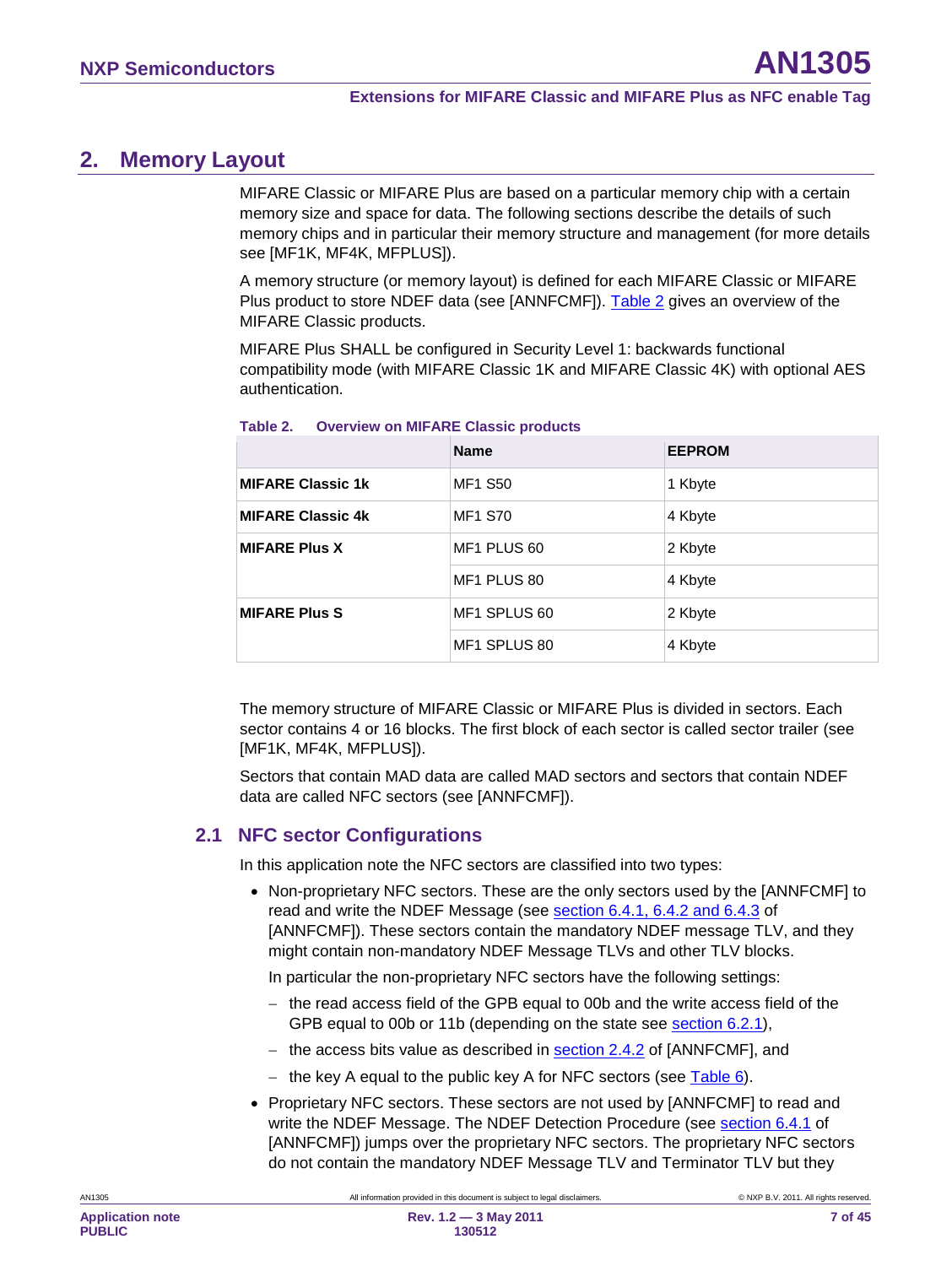might contain non-mandatory NDEF Message TLVs, Proprietary TLVs and NULL TLVs.

In particular these sectors allow having different settings:

- − of the read and write access field of the GPB,
- − of the access bits that are different from the values described in <u>section 2.4.2</u> of [ANNFCMF], and
- − of the key A value. Key A might be different from the public key A of NFC sectors (see <u>Table 6</u>). E.g. these sectors might not be authenticable using the public key A of NFC sectors.

In this application note with the name NFC sector(s) it is meant both proprietary and nonproprietary NFC sector(s).

The proprietary NFC sectors with their different settings of the GPB, access bits and key A might introduce different access configurations that can be difficult to manage and to test. For this reason only the following two configurations of are mandated by this application note (see [Fig 1\)](#page-7-0):

- 1. The Simple Configuration. In this configuration only non-proprietary NFC sectors are present.
- 2. Mixed Configuration. In this configuration the first n NFC sectors are proprietary ones, and the remaining k-n NFC sectors are non-proprietary ones.

Note that as described in the [ANNFCMF] if the NFC sectors are contiguous (except in case the MIFARE Classic 4k is used with the MAD sector 16, see section 6.1 of [ANNFCMF]).



It is not allowed a configuration where the proprietary NFC sector are interlaced with the non-proprietary ones e.g. first 2 proprietary NFC sectors, then 3 non-proprietary ones and finally again 4 proprietary ones.

<span id="page-7-0"></span>

| AN1305                                   | All information provided in this document is subject to legal disclaimers. | C NXP B.V. 2011. All rights reserved |
|------------------------------------------|----------------------------------------------------------------------------|--------------------------------------|
| <b>Application note</b><br><b>PUBLIC</b> | Rev. $1.2 - 3$ May 2011<br>130512                                          | 8 of 45                              |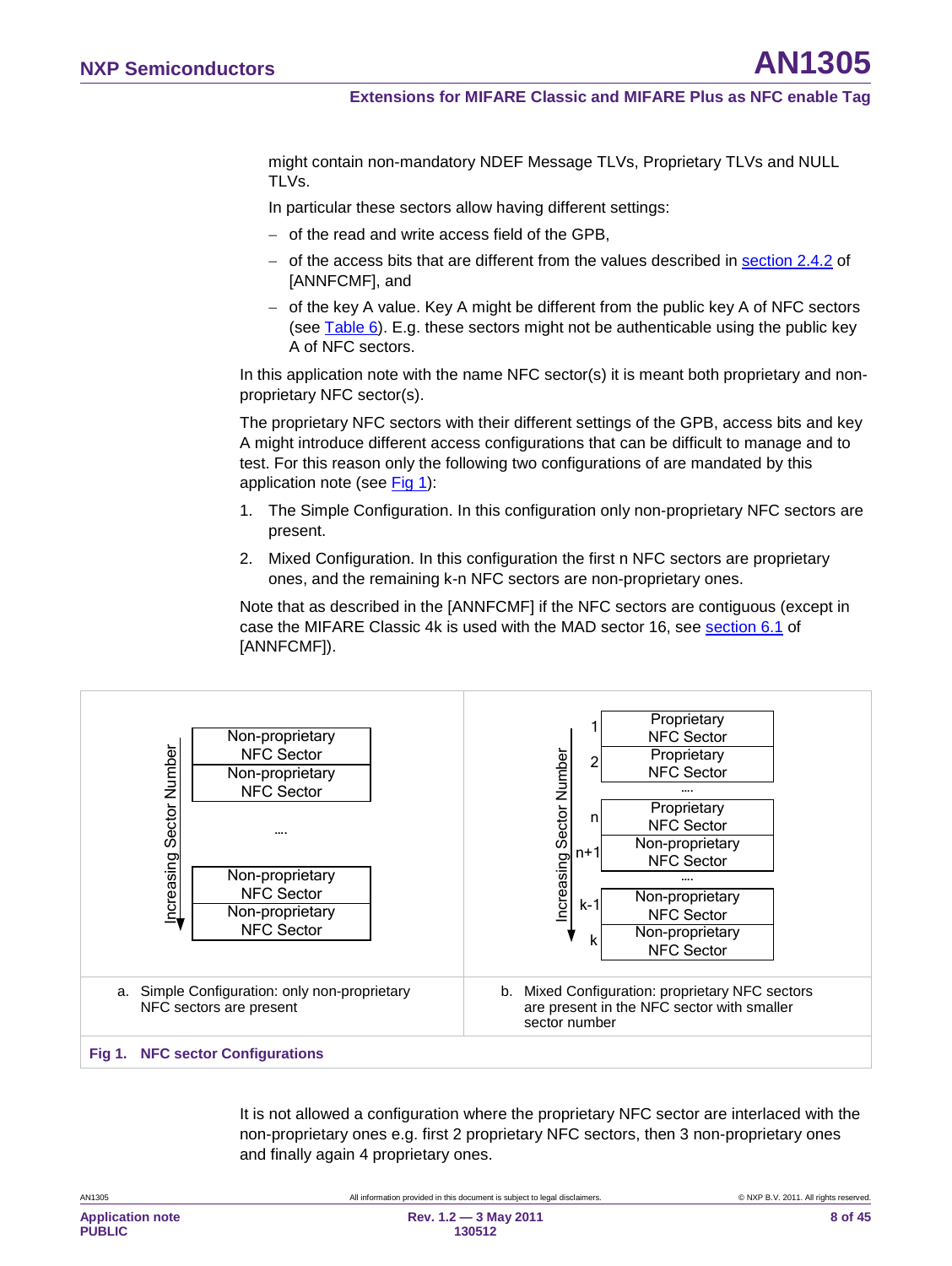This application note explicitly describes how to create, identify and manage the proprietary and non-proprietary NFC sectors according to the Simple and Mixed Configuration. [ANNFCMF] is compatible with these two NFC sector configurations.

### <span id="page-8-1"></span>**2.2 Mapping of NDEF data using MIFARE Classic 1k/4k card ICs**

The mapping of NDEF data inside MIFARE Classic or MIFARE Plus SHALL be done using the MIFARE Application Directory and the TLV blocks (see [ANNFCMF]).

The MIFARE Classic or MIFARE Plus SHALL contain the following TLV blocks:

- 1. one or more NDEF Message TLV,
- 2. zero, one or more Proprietary TLV,
- 3. zero, one or more NULL TLV,
- 4. zero or one Terminator TLV.

In this application note the mandatory NDEF Message TLV is defined as the  $1<sup>st</sup>$  NDEF Message TLV found by the NDEF Detection Procedure (see <u>section 6.4.1</u> in [ANNFCMF]).

### <span id="page-8-0"></span>**2.3 Card Identification Procedure**

This section describes the Card Identification Procedure performed by a Reader device to be able to identify the type of card i.e. MIFARE Classic or MIFARE Plus and the card settings.

Two different card settings have been considered by the Card Identification Procedure: settings of card after the production phase (also called blank cards) and settings of card in a valid state as defined in chapter [6.](#page-14-1) To be able to distinguish between these two settings, the Card Identification Procedure is composed of a set of common operations and two different branches depending on the card settings that is need to be identified. The two branches are called "Card Identification Procedure for MIFARE Classic and MIFARE Plus card after production phase" and "Card Identification Procedure for MIFARE Classic or MIFARE Plus card in a valid state".

In this section only the common operations are described. The "Card Identification Procedure for MIFARE Classic or MIFARE Plus card after production phase" (see section [2.3.1\)](#page-10-0) is mainly used before the Formatting Procedure (see **section [6.5](#page-30-0)**).

The "Card Identification Procedure for MIFARE Classic or MIFARE Plus card in a valid state" (see <u>section 2.3.2</u>) is mainly used before the NDEF Detection Procedure (see section 6.4.1 of [ANNFCMF]).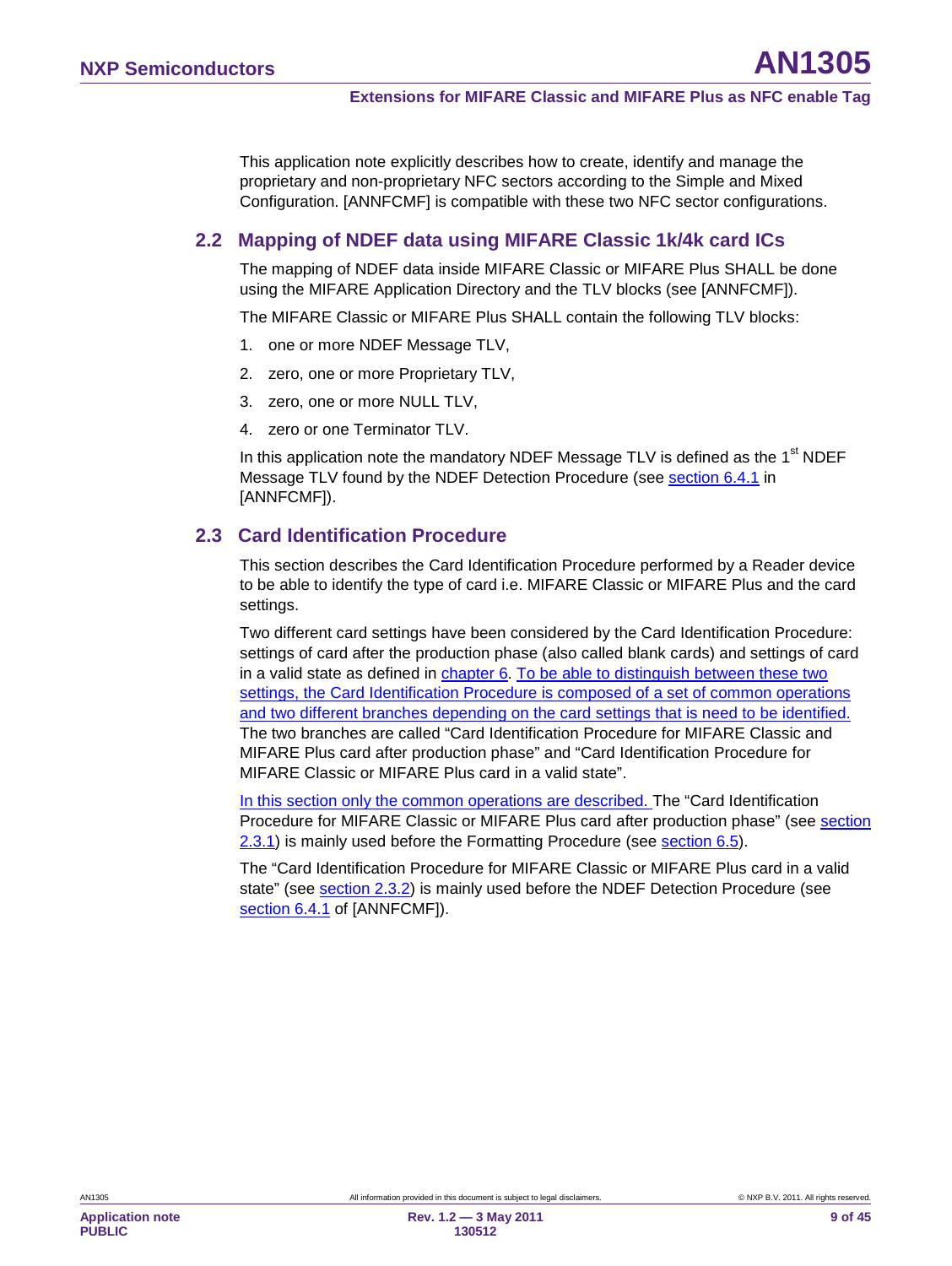#### **Extensions for MIFARE Classic and MIFARE Plus as NFC enable Tag**



<span id="page-9-0"></span>**Fig 2. Card Identification Procedure: Common Operations and Branch Selection**

The common operations of the Card Identification Procedure that SHALL performed by the Reader device are (see [Fig 2\)](#page-9-0):

- 1. checking of bit 4 of the Selective Acknowledge (SAK, see [ISOIEC 14443-3]) to be equal to 1b, and
- 2. checking of bit 5 of the Selective Acknowledge (SAK, see [ISOIEC 14443-3]) that indicates the memory size of the MIFARE Classic or MIFARE Plus tag:
	- Bit 5 equal to 0b indicates that the tag is potentially a MIFARE Classic 1k, and
	- Bit 5 equal to 1b indicates that the tag is potentially a MIFARE Classic 4k or MIFARE Plus with 4Kbyte.

If the previous operations are done successfully, they do not surely identify that the card is a MIFARE Classic or MIFARE Plus card. The Reader device SHALL send an

**PUBLIC**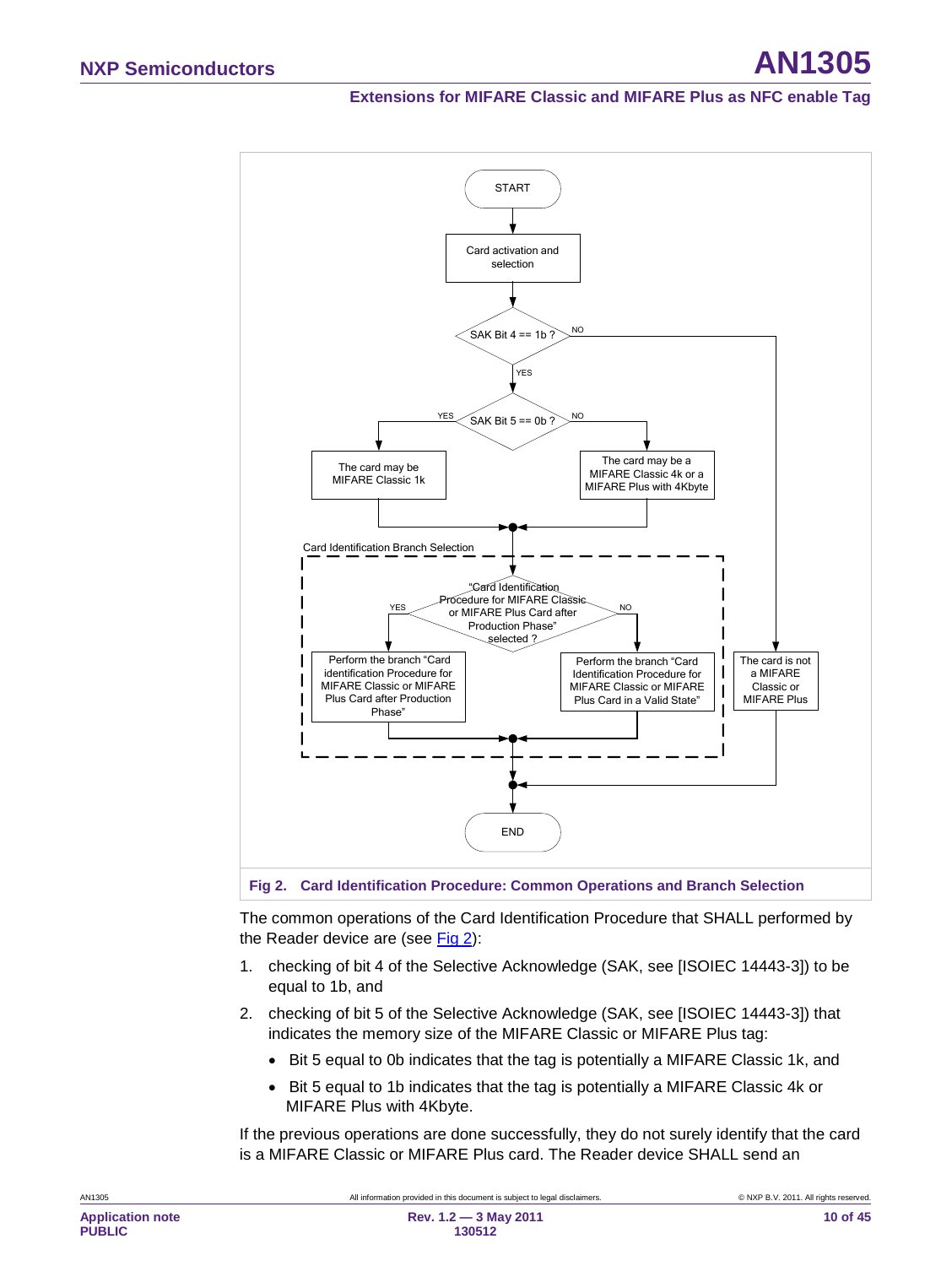additional Authentication operation to really identify that the card is a MIFARE Classic 1k/4k. These Authentication operations are included in the two branches of the Card Identification Procedures.

After the common operations the Reader device SHALL choose one of the two branches of the Card Identification Procedure described in the next two sections (see section [2.3.1,](#page-10-0) section [2.3.2](#page-13-0) and [Fig 2\)](#page-9-0).

If it is not known in advance which card settings the Reader device has to look for and hence which Card Identification branch is needed, a try-fail approach can be done: trying first one branch of the Card Identification Procedure and if it fails trying the other one. After the failure of one branch before trying the other, the card needs to be reactivated and selected.

Based on the SAK it is not possible to distinguish between MIFARE Classic 1k and MIFARE Plus with 2Kbyte in Security Level 1. Hence the Card Identification recognizes a MIFARE Plus with 2Kbyte in Security Level 1 as MIFARE Classic 1k.

#### <span id="page-10-0"></span>**2.3.1 Card Identification Procedure for MIFARE Classic or MIFARE Plus Card after Production Phase**

After production phase (i.e. blank card) the MIFARE Classic or MIFARE Plus card all sectors are set with:

- Key A equal to the default one see <u>[Table 3,](#page-10-1)</u>
- Key B equal to the default one see <u>[Table 3,](#page-10-1)</u> and
- access condition bits related to the sector trailer are configured in two different ways to allow either:
	- − read and write access when the previously authentication with Key A was successful (this configuration is called transport configuration, see **ANNEX B** [Table 11](#page-40-0) and [MF1K, MF4K; MFPLUS]), or
	- − read and write access when previously the authentication with Key B was successful (see <u>ANNEX B [Table 11](#page-40-0)</u> and [MF1K, MF4K, MFPLUS]).

#### <span id="page-10-1"></span>**Table 3. Default Key A and Key B**

| Byte 0 | Byte 1 | Byte 2 | Byte 3 | Byte 4 | Byte 5 |
|--------|--------|--------|--------|--------|--------|
| FFh    | FFh    | FFh    | FFh    | FFh    | FFh    |

[1] The byte number on the header row indicates the bite number of the sector trailer.

The previous settings are also valid for SmartMX products that include the MIFARE Classic emulation (see [SMX]).

The Card Identification Procedure for MIFARE Classic or MIFARE Plus cards after production phase is composed by the following steps in addition to the common ones described in **section [2.3](#page-8-0)**:

- 1. Perform the Authentication operation of sector 0 using default key A (see [Table 3\)](#page-10-1).
- 2. If the authentication is successful go to the next item. If the authentication is not successful, the card is not a MIFARE Classic or MIFARE Plus after production phase.
- 3. Use the Read operation to read the sector trailer of sector 0.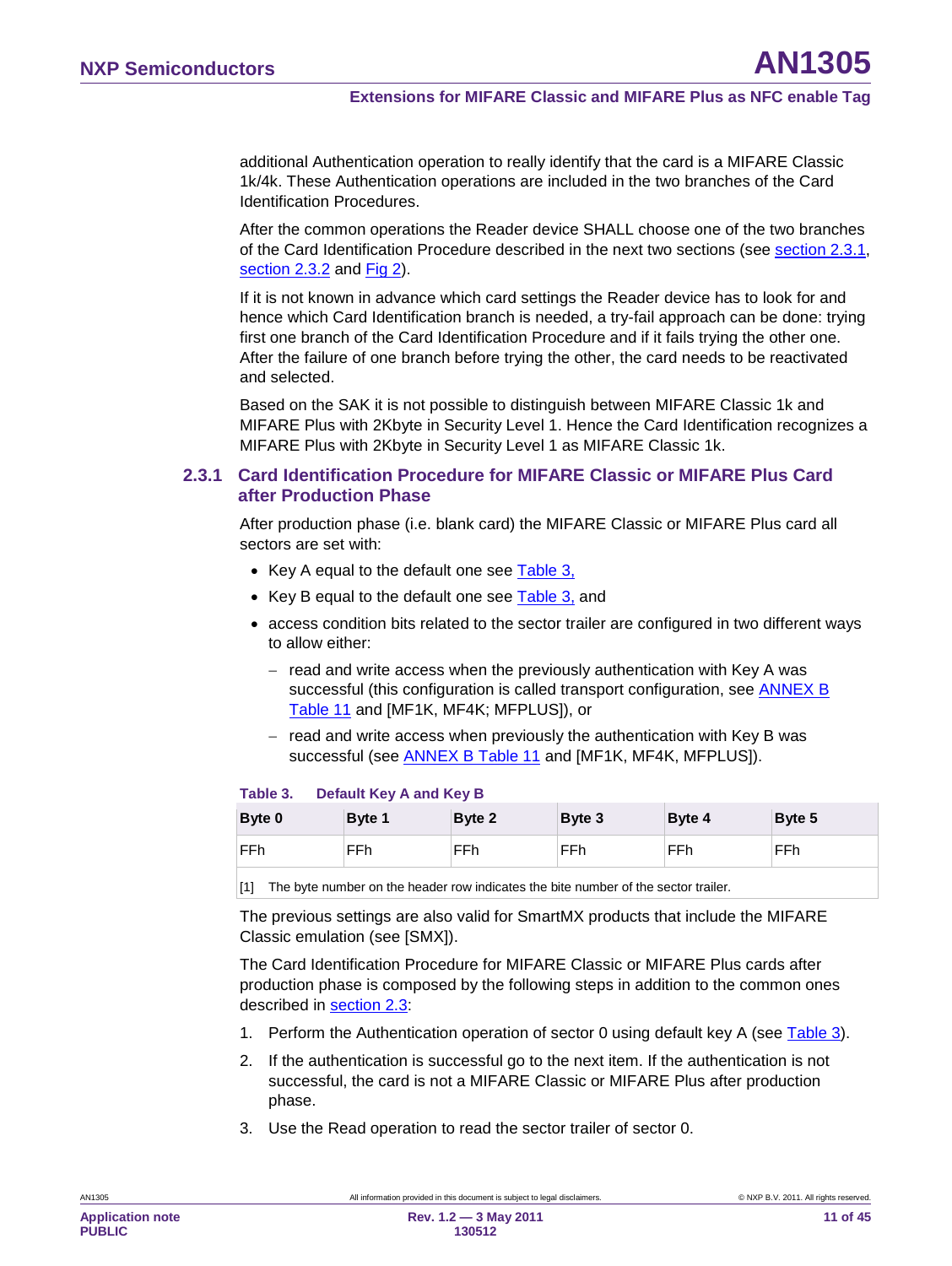- 4. If the Read operation is successful go to the next item. If the Read operation is not successful, the card is not a MIFARE Classic or MIFARE Plus after production phase.
- 5. If the Bytes 6-8 (also called access conditions or access bits) of the sector trailer of sector 0 are equal to FF0780h, go to the next item. Otherwise go to item 7.
- 6. After the sector 0, for each subsequent sectors:
	- a. perform an Authentication operation with the default key A (see [Table 3\)](#page-10-1),
	- b. read the sector trailer, and
	- c. check if bytes 6-8 of the sector trailer are equal to FF0780h.

If the authentication and read operations are successful and bytes 6-8 of the sector trailer are equal to FF0780h, the card is a MIFARE Classic or MIFARE Plus after production phase. The Authentication operation with the default key A (see [Table 3\)](#page-10-1) SHALL be used by the Formatting Procedure (see <u>section [6.5](#page-30-0)</u>).

If the authentication or the read operations are not successful, the card is not a MIFARE Classic or MIFARE Plus after production phase.

- 7. If the Bytes 6-8 of the sector trailer of the sector 0 are equal to 7F0788h, go to the next item. Otherwise the card is not a MIFARE Classic or MIFARE Plus after production phase.
- 8. After the sector 0, for each subsequent sectors:
	- a. perform an Authentication operation with the default key B (see [Table 3\)](#page-10-1),
	- b. read the sector trailer, and
	- c. check if bytes 6-8 of the sector trailer are equal to 7F0788h.

If the authentication and read operations are successful and bytes 6-8 of the sector trailer are equal to 7F0788h, the card is a MIFARE Classic or MIFARE Plus after production phase. The Authentication operation with the default key B (see [Table 3\)](#page-10-1) SHALL be used by the Formatting Procedure (see <u>section [6.5](#page-30-0)</u>).

If the authentication or the read operations are successful, the card is not a MIFARE Classic or MIFARE Plus after production phase.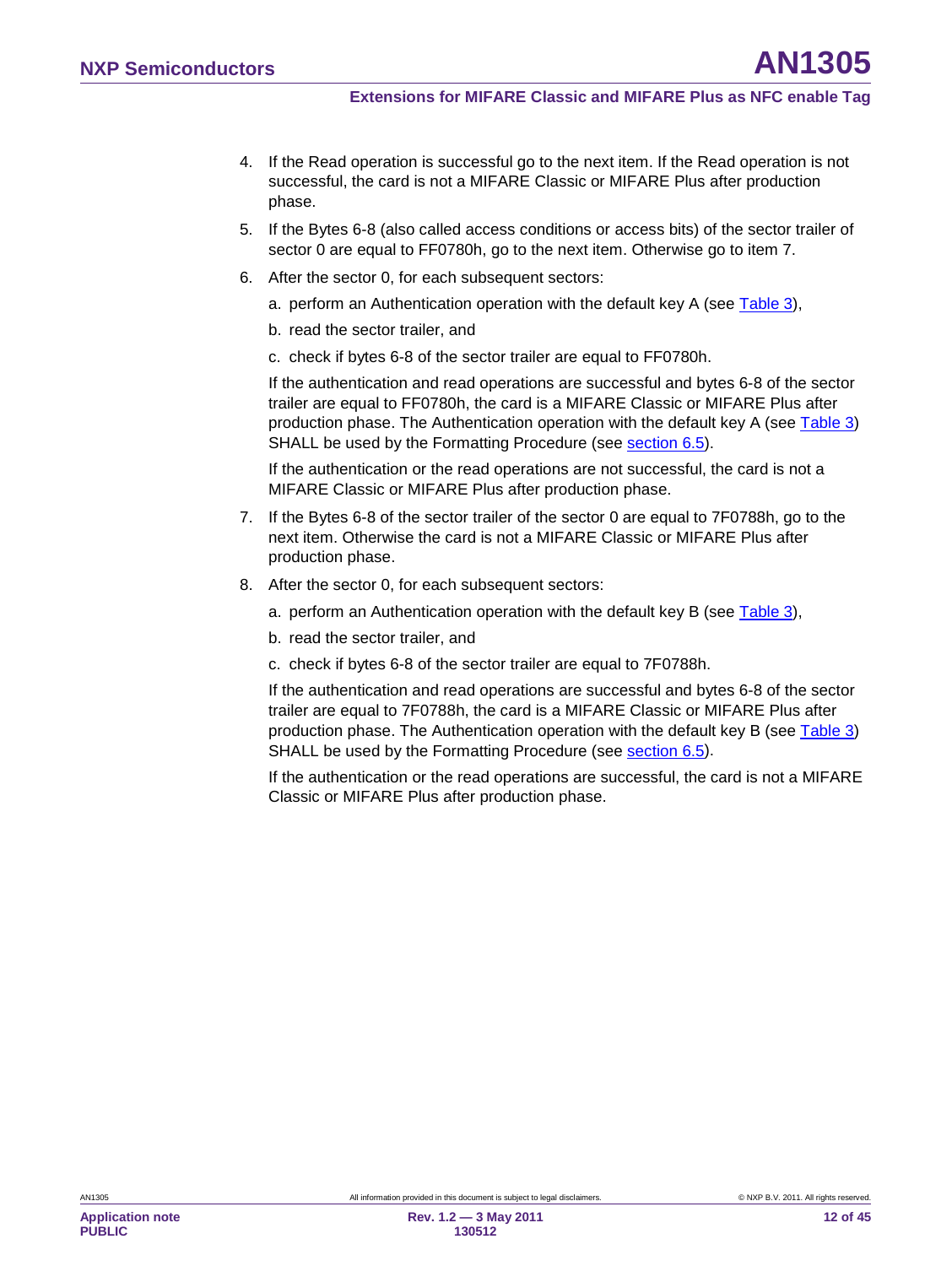### **Extensions for MIFARE Classic and MIFARE Plus as NFC enable Tag**



If needed the Card Identification Procedure for MIFARE Classic or MIFARE Plus cards after production phase MAY be modified to be integrated and optimized together with the Formatting Procedures (see **section [6.5](#page-30-0)**).

When the MIFARE Classic or MIFARE Plus tag has different access conditions than FF0780h or 7F0788h, using the default Key A or the default Key B it might still be possible to use the Formatting Procedures (see **section [6.5\)](#page-30-0)**.

AN1305 **All information provided in this document is subject to legal disclaimers.** © NXP B.V. 2011. All rights reserved.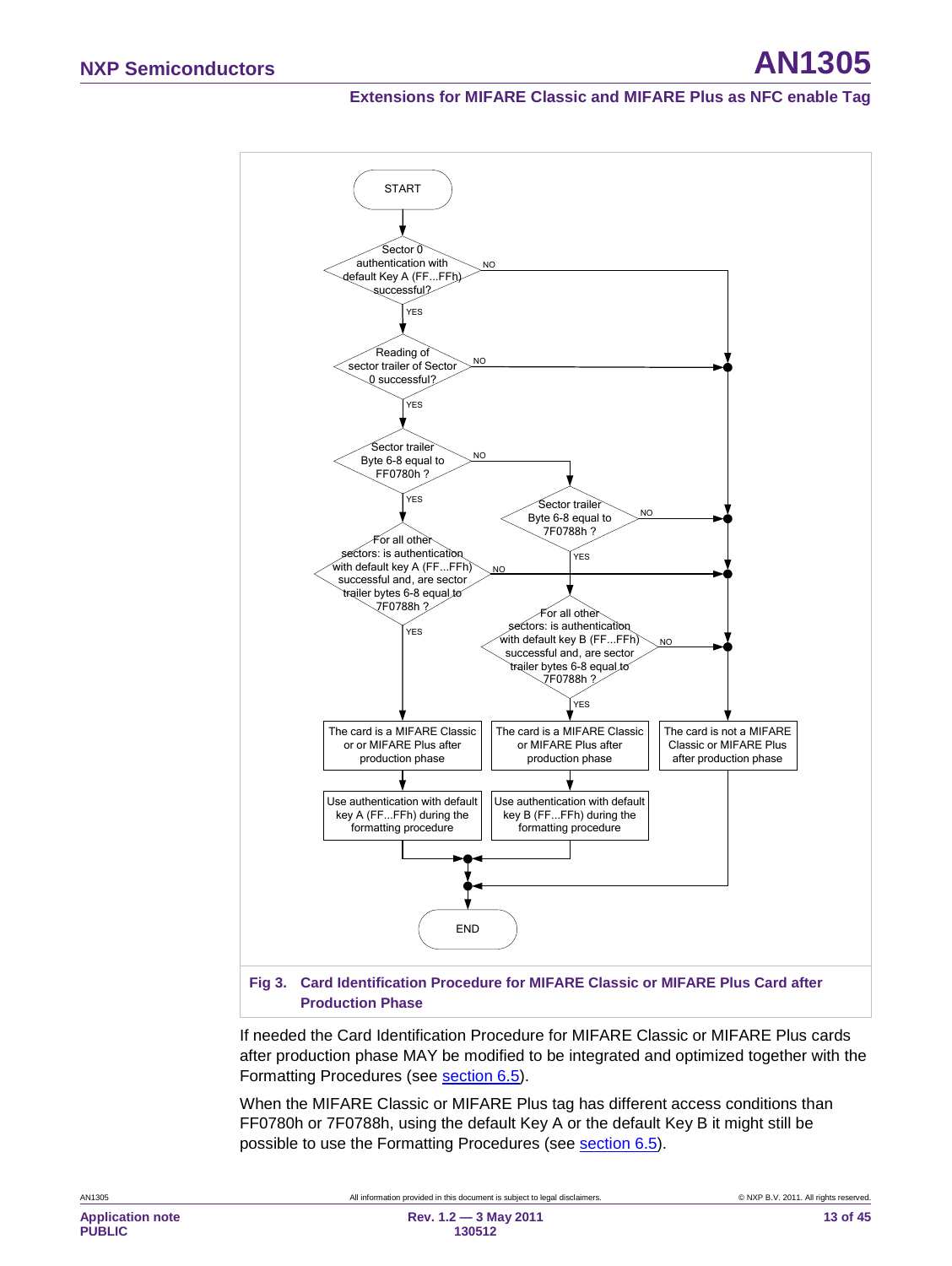#### **2.3.2 Card Identification Procedure for MIFARE Classic or MIFARE Plus Card in a Valid State**

<span id="page-13-0"></span>To identify a MIFARE Classic or MIFARE Plus card in a valid state as defined in chapter [6,](#page-14-1) the Reader device SHALL perform the following steps (see [Fig 4\)](#page-13-1) in addition to the common ones described in <u>section [2.3](#page-8-0)</u>:

- 1. An Authentication operation is performed with public key A for MAD sector described in <u>[Table 9](#page-20-0)</u> to access Sector 0 i.e. the MAD sector.
- 2. If the Authentication operation returns successfully, the card is a MIFARE Classic 1k/4k card and the NDEF Detection Procedure (see [ANNFCMF]) is used. Otherwise the card is not a MIFARE Classic or MIFARE Plus card in a valid state.
- 3. If the NDEF Detection Procedure is successful, the check of the state of the NFC sectors is done following <u>chapter [6](#page-14-1)</u>.
- 4. If the check of the state is successful the card is a MIFARE Classic or MIFARE Plus in a valid state. The transitions defined in <u>section [6.4](#page-26-0)</u> MAY be used.

<span id="page-13-1"></span>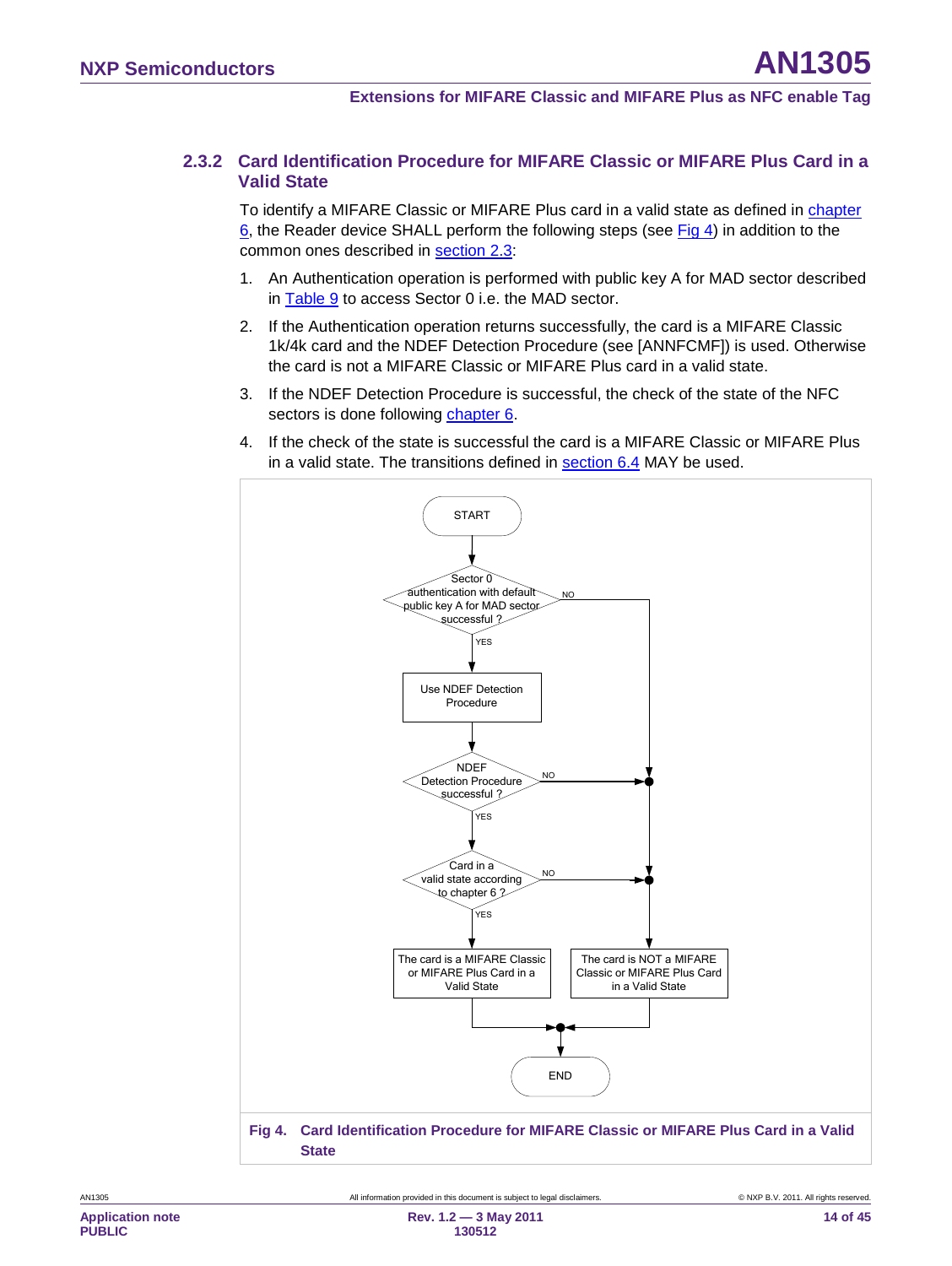# <span id="page-14-2"></span>**3. Read/Write Access**

Current version of MIFARE Classic or MIFARE Plus has a flexible and powerful method for specifying the access conditions or the access rights based on access bits and two keys per sector.

For more information see [MF1K, MF4K, MFPLUS].

# <span id="page-14-3"></span>**4. Framing / Transmission Handling**

The framing and the transmission handling for MIFARE Classic or MIFARE Plus is specified in [ANNFCMF].

# <span id="page-14-0"></span>**5. Command Set**

The following operations have to be supported in the reader side (PCD) in order to read from or write to MIFARE Classic or MIFARE Plus the NDEF data (see [ANNFC1K4K, MF1K, MF4K, MFPLUS]):

- Read operation,
- Write operation, and
- <span id="page-14-1"></span>• Authentication operation.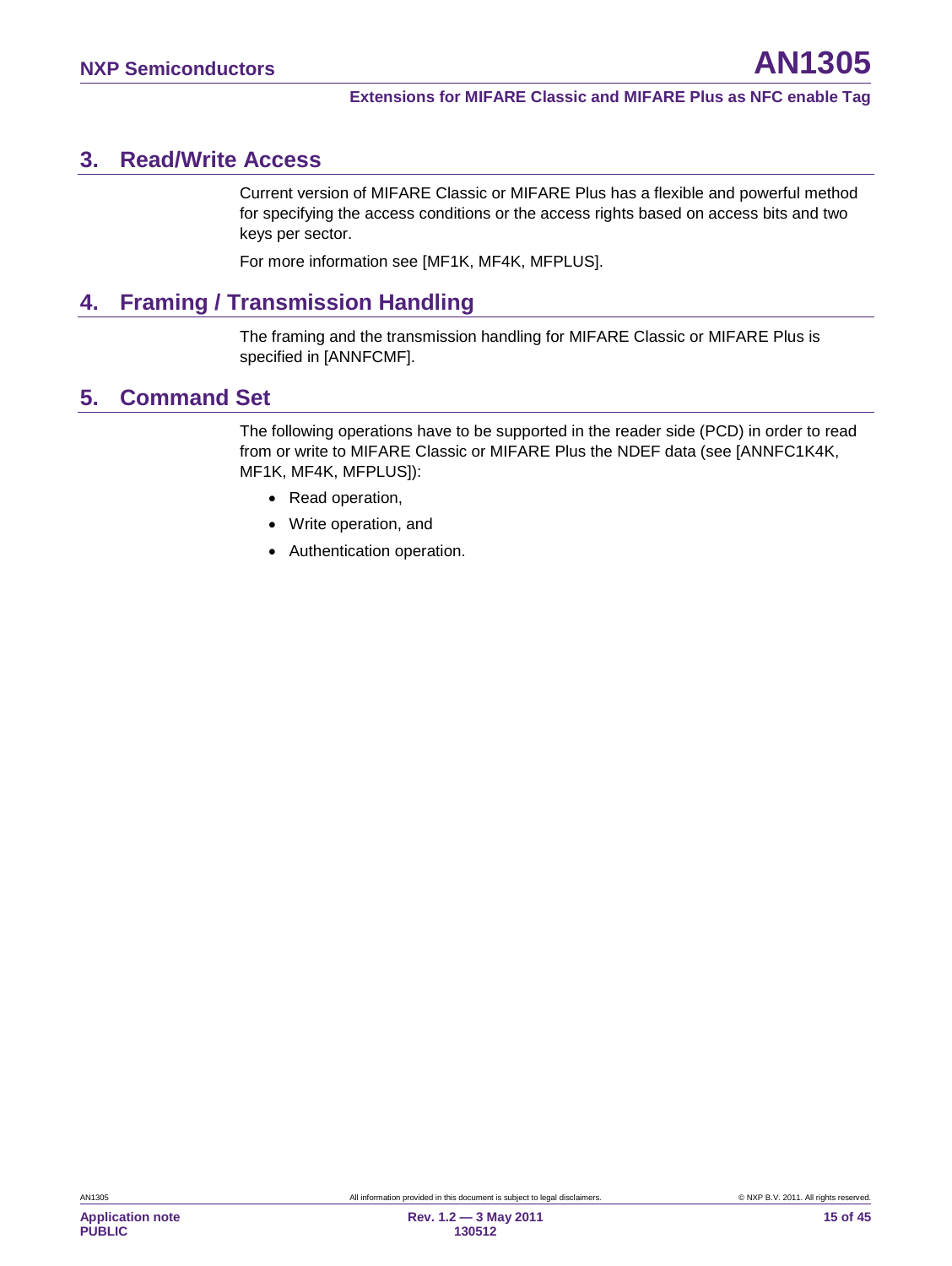# <span id="page-15-2"></span>**6. Life Cycle**

The states below refer to the NFC sector(s) only. A state is reflected by the content and configuration settings of the NFC sectors (see below in this section for a more detailed description of the content and configuration settings). In this document the state of the NFC sectors is also called the state of the MIFARE Classic or MIFARE Plus tag.

Each state has its own valid operations called transactions or state changes. An entry is an operation to prepare the MIFARE Classic or MIFARE Plus tag into a specific state. The entries are also called Formatting Procedures (see <u>section [6.5](#page-30-0)</u>).

In this document two life cycles are presented:

- $\bullet~$  The NFC-like life cycle (see  $\underline{\textrm{section 6.1}}$  $\underline{\textrm{section 6.1}}$  $\underline{\textrm{section 6.1}}$ ). This life cycle is the one described in the application note [ANNFCMF]. It is called NFC-like life cycle because it is similar to that one defined in the NFC Forum technical specifications.
- $\bullet~$  The MIFARE life cycle (see  $\frac{\text{section 6.2}}{\text{Section 6.2}}$  $\frac{\text{section 6.2}}{\text{Section 6.2}}$  $\frac{\text{section 6.2}}{\text{Section 6.2}}$  This life cycle shows the NFC-like life cycle together with additional states and transitions that make use of additional MIFARE Classic or MIFARE Plus features. The additional transitions and states MAY be partially implemented to satisfy specific requirements that are not covered by [ANNFCMF].

After the description of the life cycle the different states, transitions (state changes) and entries (Formatting Procedures) are shown (see <u>section [6.3,](#page-21-1) 6.4</u>, and <u>6.5</u>).

### <span id="page-15-0"></span>**6.1 NFC-like Life Cycle**

The application note [ANNFCMF] describes the life cycle from the Reader device perspective as a combination of states, transitions and entries. [Fig 5](#page-15-1) describes this life cycle (called NFC-like life cycle). The dashed arrows indicate the entries in the life cycle. The entries also called Formatting Procedures are described in **section [6.5](#page-30-0)**. The continuous arrows indicate the transitions or also called state changes.

<span id="page-15-1"></span>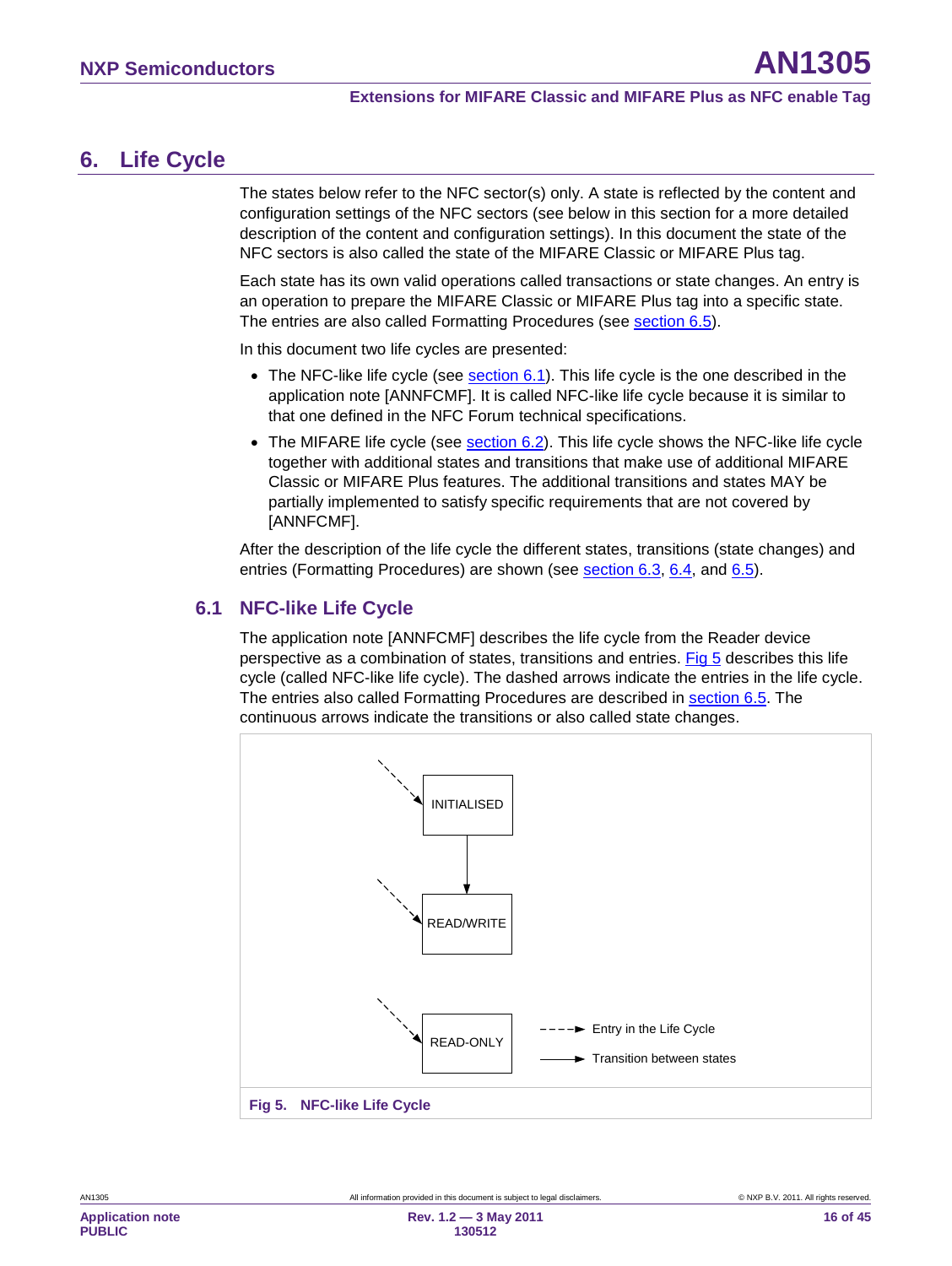### **6.2 MIFARE Life Cycle**

<span id="page-16-0"></span>The MIFARE Classic or MIFARE Plus tag MAY be in additional states than the ones specified in the [ANNFCMF]. These additional states together with the additional transitions and the NFC-like life cycle states and transitions (see [Fig 5\)](#page-15-1) form the MIFARE life cycle (see [Fig 6\)](#page-17-0).

The additional states are named in [Fig 6](#page-17-0) using the prefix "MIFARE". A round square indicates parts of the MIFARE life cycle that corresponds to the NFC-like life cycle (see [Fig 5\)](#page-15-1).

To guarantee compatibility with the [ANNFCMF] application note, the MIFARE INITIALISED state, the MIFARE READ/WRITE state, MIFARE BLOCKED READ/WRITE state, MIFARE READ-ONLY state and MIFARE BLOCKED READ-ONLY state are seeing from a Reader device that implements only the [ANNFCMF] specification as INITILIASED state, READ/WRITE state and READ-ONLY state. [Table 4](#page-16-1) shows the relations between the states defined in [ANNFCMF] (see [Fig 5\)](#page-15-1) and the states defined in this application note (see [Fig 6\)](#page-17-0).

#### <span id="page-16-1"></span>**Table 4. Relation between the [ANNFCMF] states and the states defined by this application note**

| States detected by a Reader device<br>implementing only the [ANNFCMF]<br>application note | States detected by a Reader device<br>implementing this application note |
|-------------------------------------------------------------------------------------------|--------------------------------------------------------------------------|
| <b>INITIALISED</b>                                                                        | <b>INITIALISED</b>                                                       |
|                                                                                           | <b>MIFARE INITIALISED</b>                                                |
| <b>READ/WRITE</b>                                                                         | <b>READ/WRITE</b>                                                        |
|                                                                                           | <b>MIFARE READ/WRITE</b>                                                 |
|                                                                                           | MIFARE BLOCKED READ/WRITE                                                |
| READ-ONLY                                                                                 | READ-ONLY                                                                |
|                                                                                           | MIFARE READ-ONLY                                                         |
|                                                                                           | MIFARE BLOCKED READ-ONLY                                                 |

For all NFC sectors the INITIALISED, READ/WRITE and READ-ONLY states make use of:

- a secret key B that is kept secret by the Reader device that writes the tag or it is shared between different Reader devices,
- a public Key A of NFC sectors (see [Table 6\)](#page-19-0), and
- fixed settings of the access bits in the sector trailer as described in [ANNFCMF].

This NFC sectors are only non-proprietary NFC sectors. I.e. in INITIALISED, READ/WRITE and READ-ONLY state the MIFARE Classic or MIFARE Plus uses the Simple Configuration (see **section [2.1](#page-6-1)**).

However some applications may need NFC sectors with: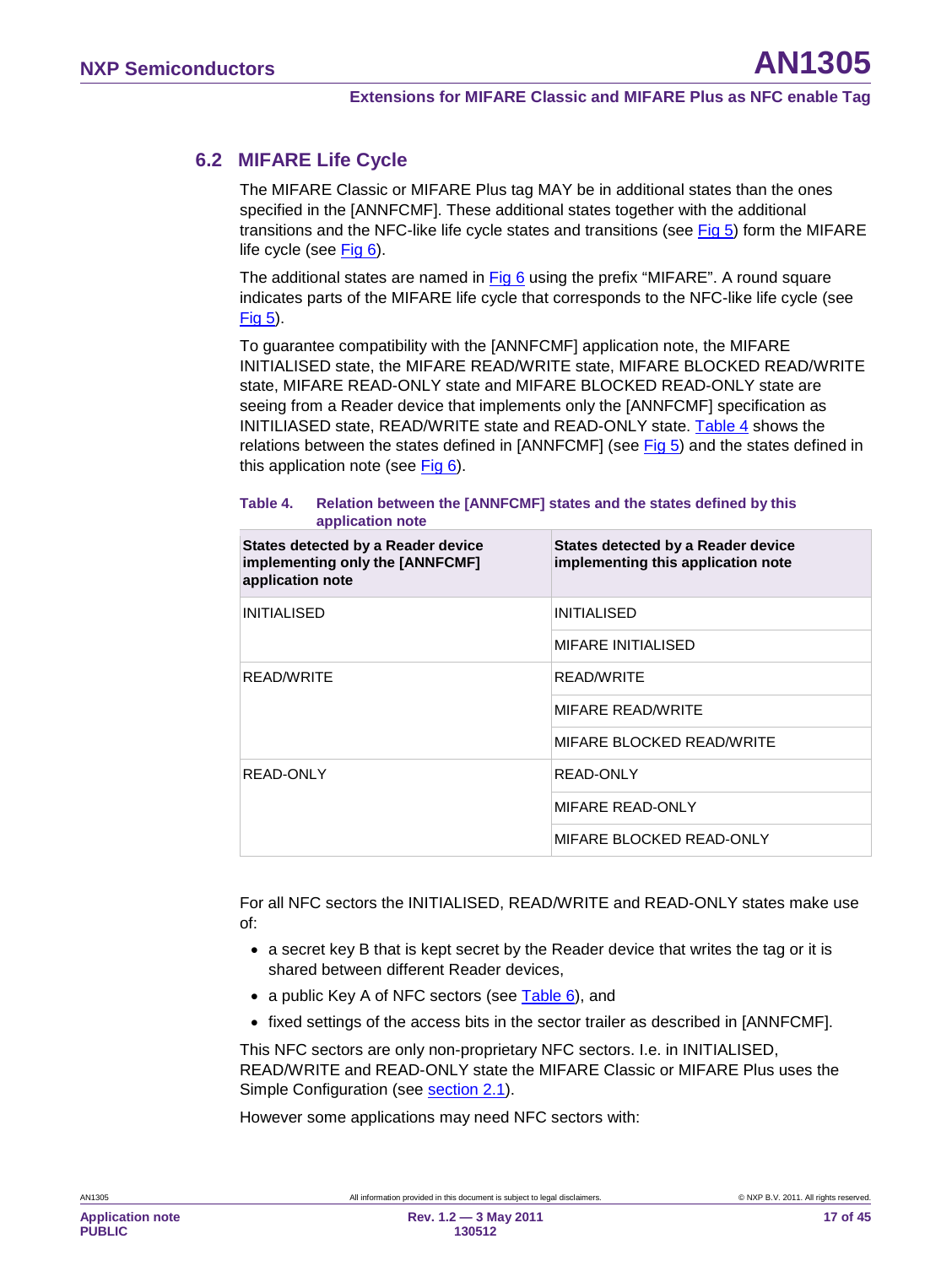- a secret Key A that is kept secret by the Reader device that writes the tag or it is shared between different Reader devices and it may be different from NFC sector to NFC sector, and/or
- different settings of the access bits that may be different from NFC sector to NFC sector and different from what is specified by [ANNFCMF].

For this reason the MIFARE INITIALISED, the MIFARE READ/WRITE state, MIFARE BLOCKED READ/WRITE state, MIFARE READ-ONLY state and MIFARE BLOCKED READ-ONLY states have been introduced. These application specific NFC sectors are proprietary NFC sectors. I.e. in MIFARE INITIALISED, MIFARE READ/WRITE, MIFARE BLOCKED READ/WRITE, MIFARE READ-ONLY and MIFARE BLOCKED READ-ONLY state the MIFARE Classic or MIFARE Plus uses the Mixed Configuration (see section <u>[2.1](#page-6-1)</u>).

Note that in MIFARE INITIALISED state, MIFARE READ/WRITE state, MIFARE BLOCKED READ/WRITE state, MIFARE READ-ONLY state and MIFARE BLOCKED READ-ONLY states, the Reader device SHALL set at least one or more but not all NFC sectors as proprietary ones. Without any proprietary NFC sector(s) the only possible states are INITIALISED, READ/WRITE and READ-ONLY state.

The identification of these states MAY required a failed or successful authentication with key A, being key A secret and unknown at priori to the Reader device.

The entries or Formatting Procedures are exactly the same one shown in the NFC-like life cycle (see section [6.1\)](#page-15-0).



<span id="page-17-0"></span>Looking [Fig 6](#page-17-0) overall there are 8 states, 3 entries/Formatting Procedures and 15 transitions. It is not compulsory to support all states, entries and transitions in the Reader device. An implementation MAY be tailored to support a subset of states, entries and transitions of the MIFARE life cycle. In **Fig 6** the dotted arrows indicate the additional transitions that are not described in the [ANNFCMF].

The differences between the states are based on different settings of: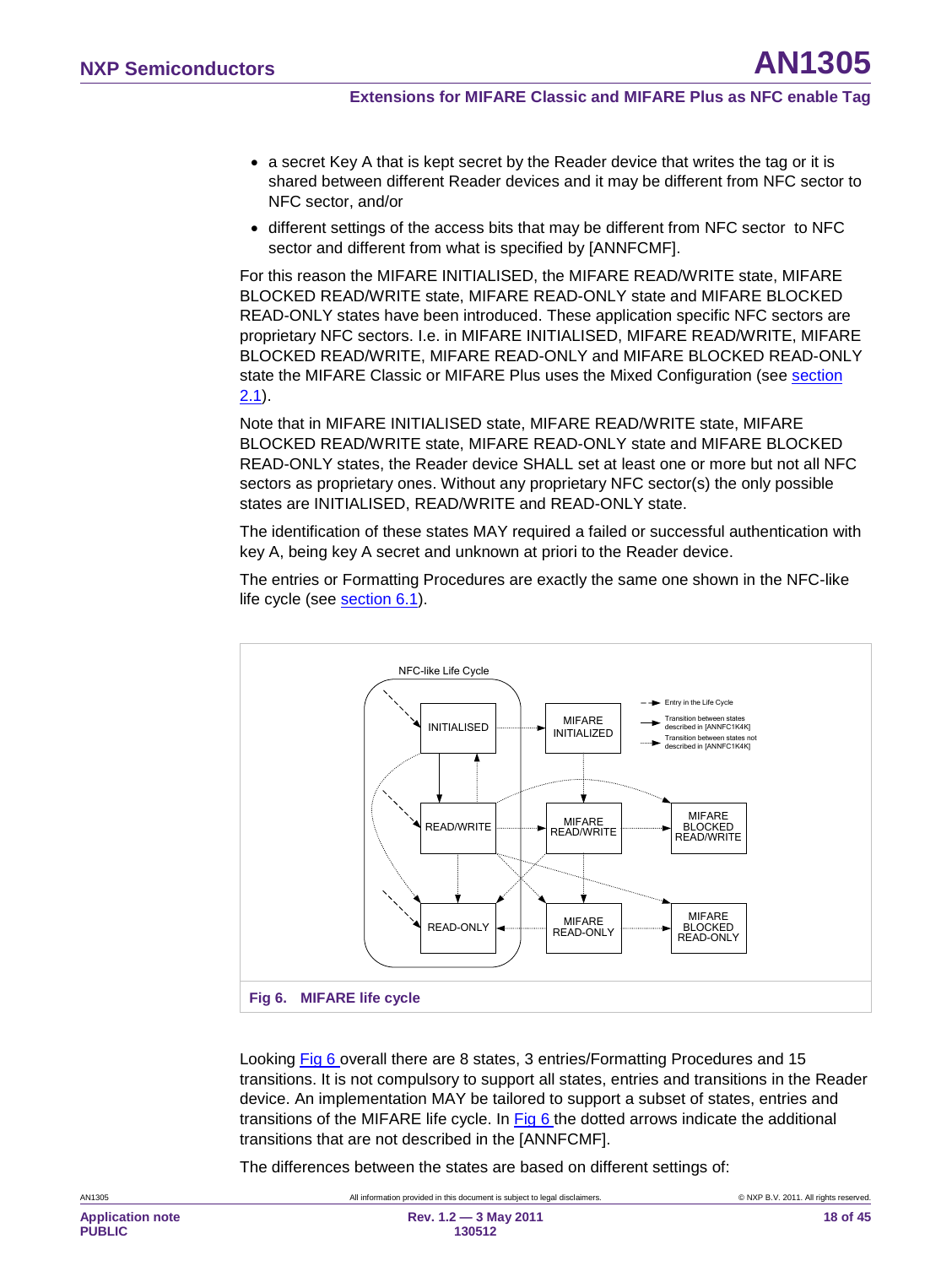- sector trailer access bits of MAD sector(s) and NFC sector(s),
- data area access bits of MAD sector(s), and NFC sector(s),
- key A value, and
- length field value of the mandatory NDEF Message TLV.

[Table 5](#page-19-1) compares the MIFARE life cycle states highlighting the differences between them (see also [Table 7](#page-19-2) and [Table 8\)](#page-20-1). Concerning the meaning of access bits settings (see [MF1K, MF4K]).

The MIFARE life cycle states have the following common settings (see [MF1K, MF4K]):

- Key A for MAD sectors is set as described in **Table 9** (see [MAD]).
- Key A of the non-proprietary NFC sector (where the mandatory NDEF Message TLV is contained) is set as described in <u>[Table 6.](#page-19-0)</u>
- Key B of MAD sectors or NFC sectors is either secret or shared within a limited set of Reader devices.

The key B MAY be used to write or read MAD sectors or NFC sectors. The key B of MAD sectors MAY be either different from or equal to key B of NFC sectors.

In [Table 5](#page-19-1) and in the text below it is referred as:

- sector trailer access bits: the access bits used to set the access configuration of the sector trailer, and
- data area access bits: the access bits used to set the access configuration of the blocks of the sector without the sector trailer.

A TLV block MAY be written using one or more contiguous NFC sectors having the same sector trailer access bits settings, data area access bits settings, Key A and Key B. A TLV block MAY also be written in NFC sectors across the MAD sector 16 e.g. NFC sector 15 and 17 (see also the definition of contiguous NFC sectors in <u>section 6.1</u> of [ANNFCMF]).

A TLV block SHALL NOT be written using one or more NFC sectors with different sector trailer access bits settings, data area access bits settings, Key A or Key B. To respect this rule the NULL TLV MAY be used to shift the TLV blocks. In other words a whole TLV block SHALL be written into either non-proprietary or proprietary NFC sectors. A TLV block SHALL NOT be written across both non-proprietary and proprietary NFC sectors.

The addition and/or deletion of non-mandatory NDEF Message TLVs, and Proprietary TLVs MAY be performed in any transition, and in any state except the READ-ONLY state. These operations MAY change the state of the MIFARE Classic or MIFARE Plus tag.

A more comprehensive description of the states is given in section [6.3.](#page-21-1)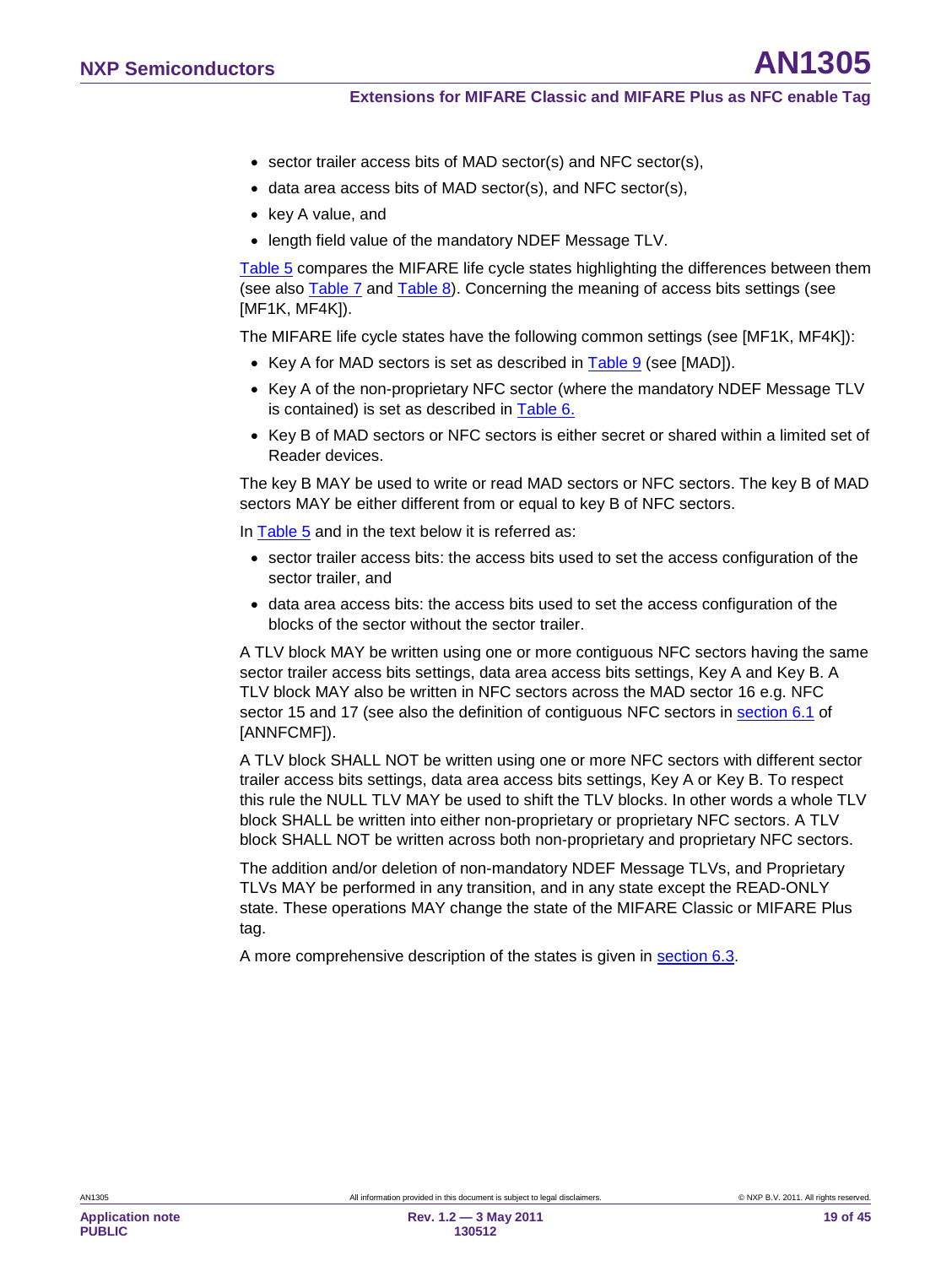#### **Extensions for MIFARE Classic and MIFARE Plus as NFC enable Tag**

| <b>STATE</b>                               | <b>Sector Trailer Access bits</b><br>$(C13 C23 C33)$  |                                                                        |                                                                              | Data Area Access Bits<br>$(C1_{0,1,2} C2_{0,1,2} C3_{0,1,2})$ |                                                                   |                                                              |                                                             |                                                        |
|--------------------------------------------|-------------------------------------------------------|------------------------------------------------------------------------|------------------------------------------------------------------------------|---------------------------------------------------------------|-------------------------------------------------------------------|--------------------------------------------------------------|-------------------------------------------------------------|--------------------------------------------------------|
|                                            | Trailer<br><b>Sector</b><br><b>Access Bits</b><br>MAD | Access Bits of the<br>non-proprietary<br>Sector Trailer<br>NFC sectors | <b>U</b><br>NFZ<br>Access Bits of<br>Sector Trailer<br>proprietary<br>sector | MAD data area<br><b>Access Bits</b>                           | Data area Access<br>proprietary NFC<br>Bits of the non-<br>sector | Data area Access<br>proprietary NFC<br>Bits of the<br>sector | of proprietary NFC<br>sector<br>$\blacktriangleleft$<br>Key | Mandatory NDEF Message<br>TLV<br>Length Field Value of |
| <b>INITIALISED</b>                         | 011b                                                  | 011b                                                                   | $N.A.$ <sup>[3]</sup>                                                        | 100b                                                          | 000b                                                              | $N.A.$ <sup>[3]</sup>                                        | $N.A.$ <sup>[3]</sup>                                       | 00h                                                    |
| <b>MIFARE INITIALISED</b>                  | 011b                                                  | 011b                                                                   | Any value <sup>[1]</sup>                                                     | 100b                                                          | 000b                                                              | Any value <sup>[1]</sup>                                     | Table 6 or Secret <sup>[2]</sup>                            | 00h                                                    |
| <b>READ/WRITE</b>                          | 011b                                                  | 011b                                                                   | $N.A.$ <sup>[3]</sup>                                                        | 100b                                                          | 000b                                                              | $N.A.$ <sup>[3]</sup>                                        | $N.A.$ <sup>[3]</sup>                                       | ≠00h                                                   |
| <b>MIFARE READ/WRITE</b>                   | 011b                                                  | 011b                                                                   | Any value <sup>[1]</sup>                                                     | 100b                                                          | 000b                                                              | Any value <sup>[1]</sup>                                     | Table 6 or Secret <sup>[2]</sup>                            | $\neq$ 00h                                             |
| <b>MIFARE BLOCKED</b><br><b>READ/WRITE</b> | 110b                                                  | 110b                                                                   | 110b                                                                         | 010b                                                          | 000b                                                              | Any value <sup>[1]</sup>                                     | Table 6 or Secret <sup>[2]</sup>                            | $\neq$ 00h                                             |
| <b>READ-ONLY</b>                           | 110b                                                  | 110b                                                                   | $N.A.$ <sup>[3]</sup>                                                        | 010b                                                          | 010b                                                              | $N.A.$ <sup>[3]</sup>                                        | $N.A.$ <sup>[3]</sup>                                       | ≠00h                                                   |
| MIFARE READ-ONLY                           | 011b                                                  | 110b                                                                   | Any value <sup>[1]</sup>                                                     | 100b                                                          | 010b                                                              | Any value <sup>[1]</sup>                                     | Table 6 or Secret <sup>[2]</sup>                            | $\neq$ 00h                                             |
| MIFARE BLOCKED<br>READ-ONLY                | 110b                                                  | 110b                                                                   | 110b                                                                         | 010 <sub>b</sub>                                              | 010b                                                              | Any value <sup>[1]</sup>                                     | Table 6 or Secret <sup>[2]</sup>                            | $\neq$ 00h                                             |

#### <span id="page-19-1"></span>**Table 5. Comparative table between the different states**

<span id="page-19-4"></span>[1] The value for the access bits MAY be chosen in the range from 000b to 111b independently for each proprietary NFC sector. Some combinations MAY identify a different state (see <u>sectio[n 6.3](#page-21-1)</u>).

<span id="page-19-5"></span>[2] Key A for proprietary NFC sectors (NOT containing the mandatory NDEF Message TLV) MAY be secret and it MAY be shared within a limited set of Reader devices. Note that to check the value of the Key A only a try-fail approach can be used, performing one or more Authentication operations with different Key A values.

<span id="page-19-3"></span>[3] N.A. Not Applicable. In INITIALISED, READ/WRITE and READ-ONLY state only non-proprietary NFC sector(s) are present.

#### <span id="page-19-0"></span>**Table 6. NFC sector Public Key A**

| Byte 0           | Byte 1 | Byte 2           | Byte 3<br>Byte 4 |                  | Byte 5 |  |
|------------------|--------|------------------|------------------|------------------|--------|--|
| D <sub>3</sub> h | F7h    | D <sub>3</sub> h | F7h              | D <sub>3</sub> h | F7h    |  |

<span id="page-19-2"></span>[4] The byte number on the header row indicates the bite number of the sector trailer.

#### **Table 7. Access Bits Settings for Sector Trailer, see also [MF1K, MF4K]**

| <b>Access bits</b> |              |                | <b>Access condition for</b> |       |                    |       |              |       |
|--------------------|--------------|----------------|-----------------------------|-------|--------------------|-------|--------------|-------|
|                    |              |                | <b>KEY A</b>                |       | <b>Access bits</b> |       | <b>KEY B</b> |       |
| $C1_{0,1,2}$       | $C2_{0,1,2}$ | $C3_{0,1,2}$   | read                        | write | read               | write | read         | write |
| 0b                 | 1b           | 1 <sub>b</sub> | never                       | Key B | Key A or B         | Key B | never        | Key B |
| 1b                 | 1b           | 0b             | never                       | never | Key A or B         | never | never        | never |

[5] Note: see ANNE[X 9](#page-39-0) an[d 10](#page-40-1) for byte values of the access bits.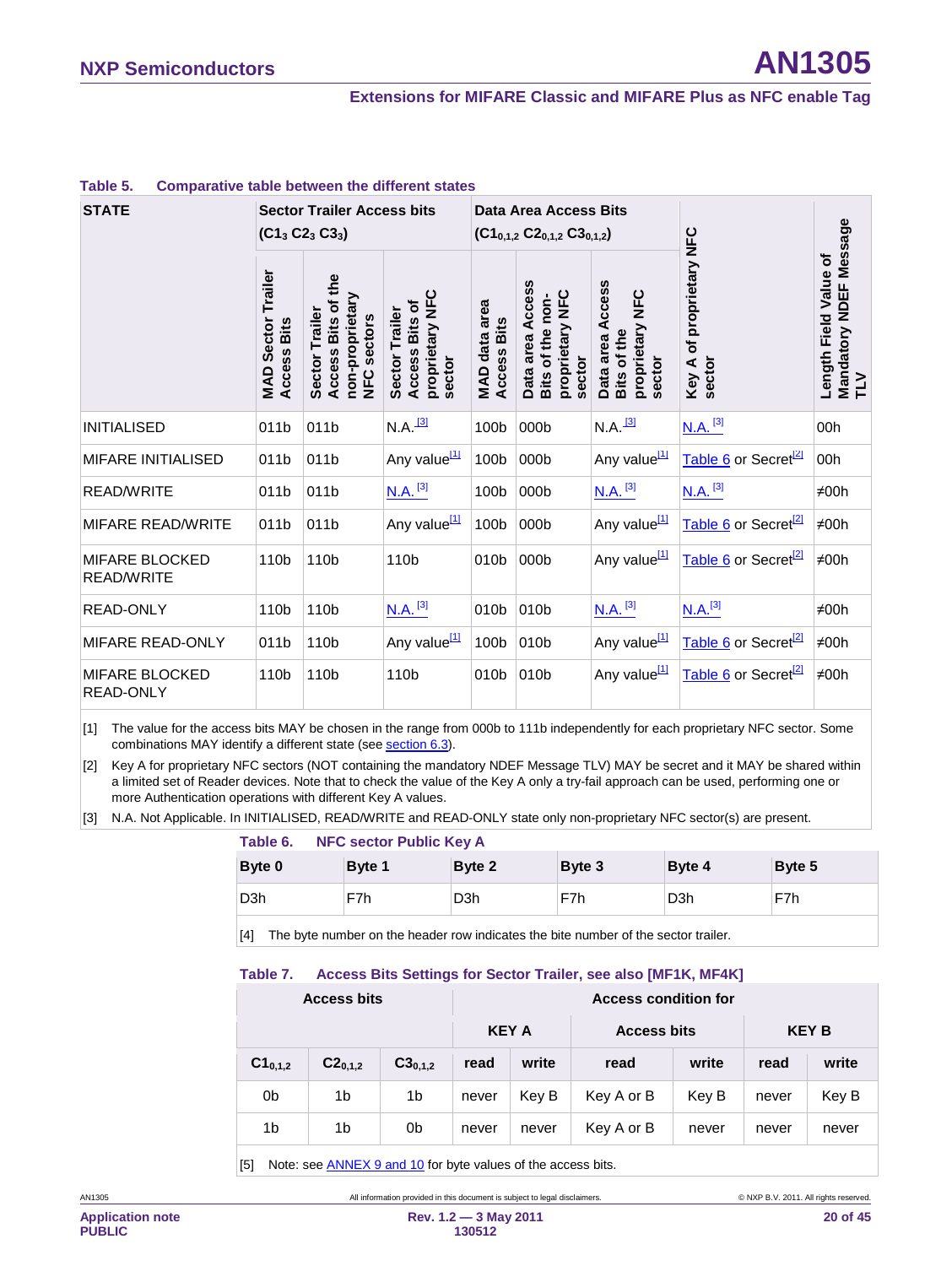#### **Extensions for MIFARE Classic and MIFARE Plus as NFC enable Tag**

|                | <b>Access bits</b> |                | <b>Access condition for</b> |              |  |
|----------------|--------------------|----------------|-----------------------------|--------------|--|
| $C1_{0,1,2}$   | $C2_{0,1,2}$       | $C3_{0,1,2}$   | read                        | write        |  |
| 0b             | 0b                 | 0b             | Key A or B                  | Key A or B   |  |
| 0b             | 1b                 | 0b             | Key A or B                  | <b>Never</b> |  |
| 1 <sub>b</sub> | 0b                 | 0b             | Key A or B                  | Key B        |  |
| 1b             | 1b                 | 0b             | Key A or B                  | Key B        |  |
| 0b             | 0b                 | 1 <sub>b</sub> | Key A or B                  | Never        |  |
| 0b             | 1b                 | 1 <sub>b</sub> | Key B                       | Key B        |  |
| 1 <sub>b</sub> | 0b                 | 1b             | Key B                       | Never        |  |
| 1b             | 1b                 | 1 <sub>b</sub> | never                       | Never        |  |

#### <span id="page-20-1"></span>**Table 8. Access Bits Settings for Data Area, see also [MF1K, MF4K, MFPLUS]**

<span id="page-20-0"></span>[6] Note: see **ANNE[X 9](#page-39-0) an[d 10](#page-40-1)** for byte values of the access bits.

#### **Table 9. Public Key A settings to access MAD sectors**

| Byte 0 | Byte 1 | Byte 2 | Byte 3           | Byte 4 | Byte 5 |
|--------|--------|--------|------------------|--------|--------|
| A0h    | A1h    | A2h    | A <sub>3</sub> h | A4h    | A5h    |
|        |        |        |                  |        |        |

[7] The byte number on the header row indicates the bite number of the sector trailer.

In the [ANNFCMF] the INITIALISED, READ/WRITE and READ/ONLY states are identified using the General Purpose Bytes (GPB) of the non-proprietary NFC sector where the mandatory NDEF Message TLV starts and the length filed value of the mandatory NDEF Message TLV. However to identify any of the 8 MIFARE Classic 1k/4k states only the following parameters SHALL be used (see [Table 5\)](#page-19-1):

- the settings of the sector trailer access bits of MAD sectors,
- the settings of the data area access bits of MAD sectors,
- the settings of the sector trailer access bits of non-proprietary NFC sectors,
- the settings of the data area access bits of non-proprietary NFC sectors,
- the settings of the sector trailer access bits of proprietary NFC sectors,
- the settings of the data area access bits of proprietary NFC sectors,
- the key A value, and
- the length field value of the mandatory NDEF Message TLV (note that the mandatory NDEF Message TLV is always contained into non-proprietary NFC sector).

Note that to check the value of the key A only a try-fail approach can be used, performing one or more Authentication operations with different key A values. In fact it is not possible to read the key A value from the sector trailer using the Read operation (see also [MF1K, MF4K, MFPLUS]).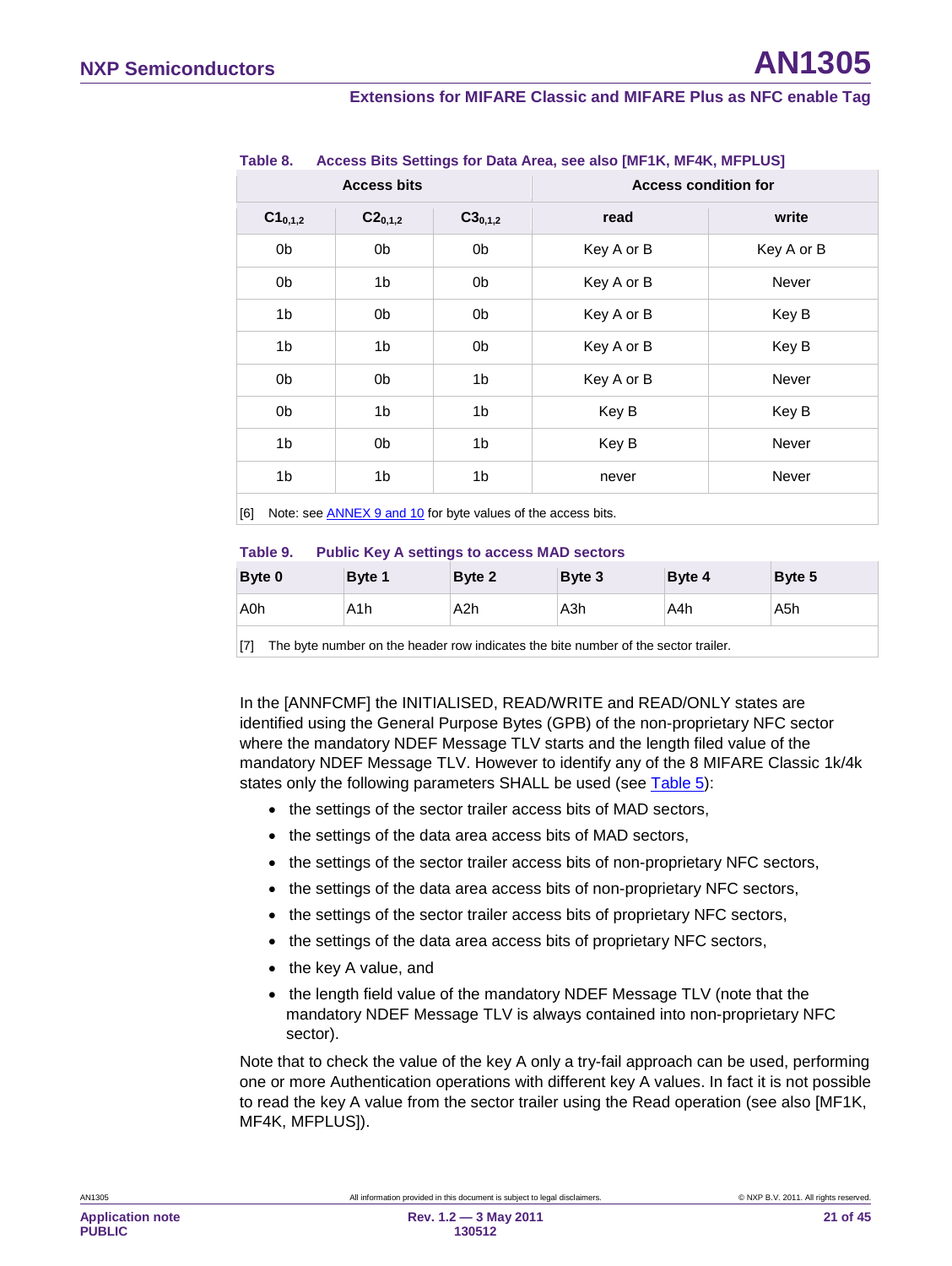#### **6.2.1 Setting of Write and Read Access Condition Field of the GPB of each NFC sector**

<span id="page-21-0"></span>The Reader device SHALL set the write and read access condition field (2 bits field) of the GPB of each NFC sector following the rule on [Table 10.](#page-21-2)

<span id="page-21-2"></span>**Table 10. Setting of the write and read access condition field (2 bits field) of the GPB**

**GPB setting in the Read / Write Access conditions (2bits)**

| <b>Read Access conditions (2 bits)</b>        |                 | Write Access conditions (2 bits)                    |                                  |  |  |
|-----------------------------------------------|-----------------|-----------------------------------------------------|----------------------------------|--|--|
| Non-proprietary NFC Proprietary NFC<br>sector | sector          | <b>Non-proprietary NFC</b><br>sector <sup>[1]</sup> | <b>Proprietary NFC</b><br>sector |  |  |
| 00b                                           | 01 <sub>b</sub> | 00b or 11b                                          | 01 <sub>b</sub>                  |  |  |

<span id="page-21-3"></span>[1] The write access condition depends on the state:

- a) in INITIALISED, MIFARE INITIALISED, READ/WRITE, MIFARE READ/WRITE and MIFARE BLOCKED READ/WRITE, the write access conditions of the non-proprietary NFC sectors is equal to 00b, and
- b) in READ-ONLY, MIFARE READ-ONLY and MIFARE BLOCKED READ-ONLY, the write access conditions of the non-proprietary NFC sectors is equal to 11b.

The proprietary NFC sectors are identified by:

- the read and write access conditions of the GPB equal to 01b, and
- the Key A value different from the public Key A for NFC sectors.

Concerning the GPBs of the non-proprietary NFC sectors (that contains the mandatory NDEF Message TLV), the read access condition is always set to 00b and the write access condition is set to either 00b or 11b depending on the state.

#### <span id="page-21-1"></span>**6.3 States**

This section completes the settings for each MIFARE Classic or MIFARE Plus state that are described in the previous section [6.2](#page-16-0) and [Table 5.](#page-19-1) The common settings of all states are described in the previous **section [6.2](#page-16-0)**. Also the common settings SHALL be checked to detect the MIFARE Classic or MIFARE Plus in a valid state.

#### **6.3.1 INITIALISED State**

<span id="page-21-4"></span>The INITIALISED state is the state where the mandatory NDEF Message TLV is empty (Length field equal to 00h). The Formatting Procedure to prepare the MIFARE Classic or MIFARE Plus tag in this state is described in **section [6.5.1](#page-30-1)**.

A MIFARE Classic or MIFARE Plus tag SHALL be detected in INITIALISED state when:

- 1. the access bits for MAD and NFC sectors follow [Table 5:](#page-19-1)
	- a. the sector trailers of all MAD and NFC sectors and the data area of the MAD sectors are readable authenticating with key A or key B and writable only authenticating with Key B, and
	- b. the data area of the NFC sectors is read/write authenticating with key A or key B.
- 2. the key A of NFC sector(s) is equal to  $Table 6$ , and
- 3. the length field value of the mandatory NDEF Message TLV is equal to 00h.

In INITIALISED state all NFC sectors are non-proprietary NFC sectors.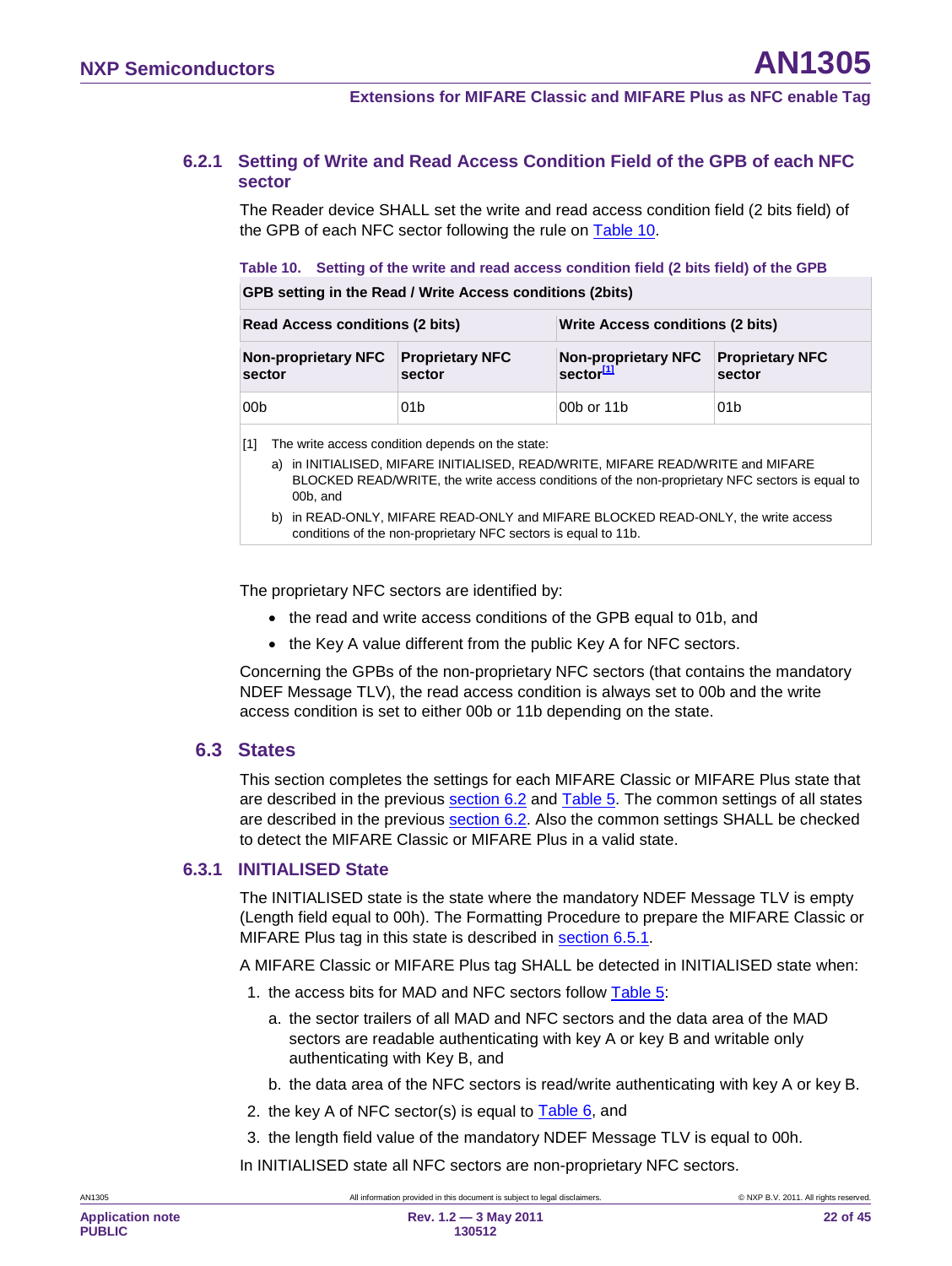### **6.3.2 MIFARE INITIALISED State**

<span id="page-22-0"></span>The MIFARE INITIALISED state is a special case of the INITIALISED state.

A MIFARE Classic or MIFARE Plus tag SHALL be detected in MIFARE INITIALISED state when:

- 1. the data area and sector trailer access bits of MAD sector(s) are set as described in [Table 5,](#page-19-1)
- 2. the data area and sector trailer access bits of proprietary and non NFC sector(s) are set as described in [Table 5,](#page-19-1)
- 3. Key A value for the proprietary NFC sector(s) MAY be:
	- a. Secret. The authentication with key A fails because one or more proprietary NFC sectors use a Key A different from the one defined in Table  $6$  or not known by the Reader device or
	- b. Known by the Reader device i.e. key A is equal to that one defined in  $Table 6$  or different but known by the Reader device, and
- 4. the length field value of the mandatory NDEF Message TLV is equal to 00h.

A MIFARE Classic or MIFARE Plus tag in MIFARE INITIALISED state MAY have the proprietary NFC sectors with:

- Sector trailer access bits set to any value i.e. from 000b to 111b, and
- Data area access bits set to any value i.e. from 000b to 111b.

For proprietary NFC sector when key A is the public one (see [Table 6\)](#page-19-0), it is STRONGLY RECOMMENDED to avoid the combinations of sector trailer access bits that allow writing the sector trailer using key A:  $(C1<sub>3</sub> C2<sub>3</sub> C3<sub>3</sub>)$  equal to 000b, 010b and 001b.

A Reader device that implements only the [ANNFCMF] specification detects in INITIALISED state a MIFARE Classic or MIFARE Plus tag that is MIFARE INITIALISED state.

The MIFARE INITALISED state MAY be used to protect Proprietary TLVs or Nonmandatory NDEF Message TLVs making the relative (proprietary) NFC sectors readonly, but keeping the remaining (non-proprietary) ones readable and writeable to store the mandatory NDEF Message TLV and the Terminator TLV.

### **6.3.3 READ/WRITE State**

<span id="page-22-1"></span>The READ/WRITE state is the state where the mandatory NDEF Message TLV contains NDEF data (Length field different from 00h). The Formatting Procedure to prepare the MIFARE Classic or MIFARE Plus tag in this state is described in **section [6.5.2](#page-32-0)**.

A MIFARE Classic or MIFARE Plus tag SHALL be detected in READ/WRITE state when:

- 1. the access bits for MAD and NFC sectors follow [Table 5](#page-19-1) i.e. the sector trailer for all sectors and the data area of MAD sectors are readable authenticating with Key A or B and writable authenticating with Key B, and the data area of NFC sectors is read/write authenticating with Key A or B.
- 2. the Key A of NFC sector is equal to [Table 6,](#page-19-0) and
- 3. the length field value of the mandatory NDEF Message TLV is different from 00h.

In READ/WRITE state all NFC sectors are non-proprietary NFC sectors.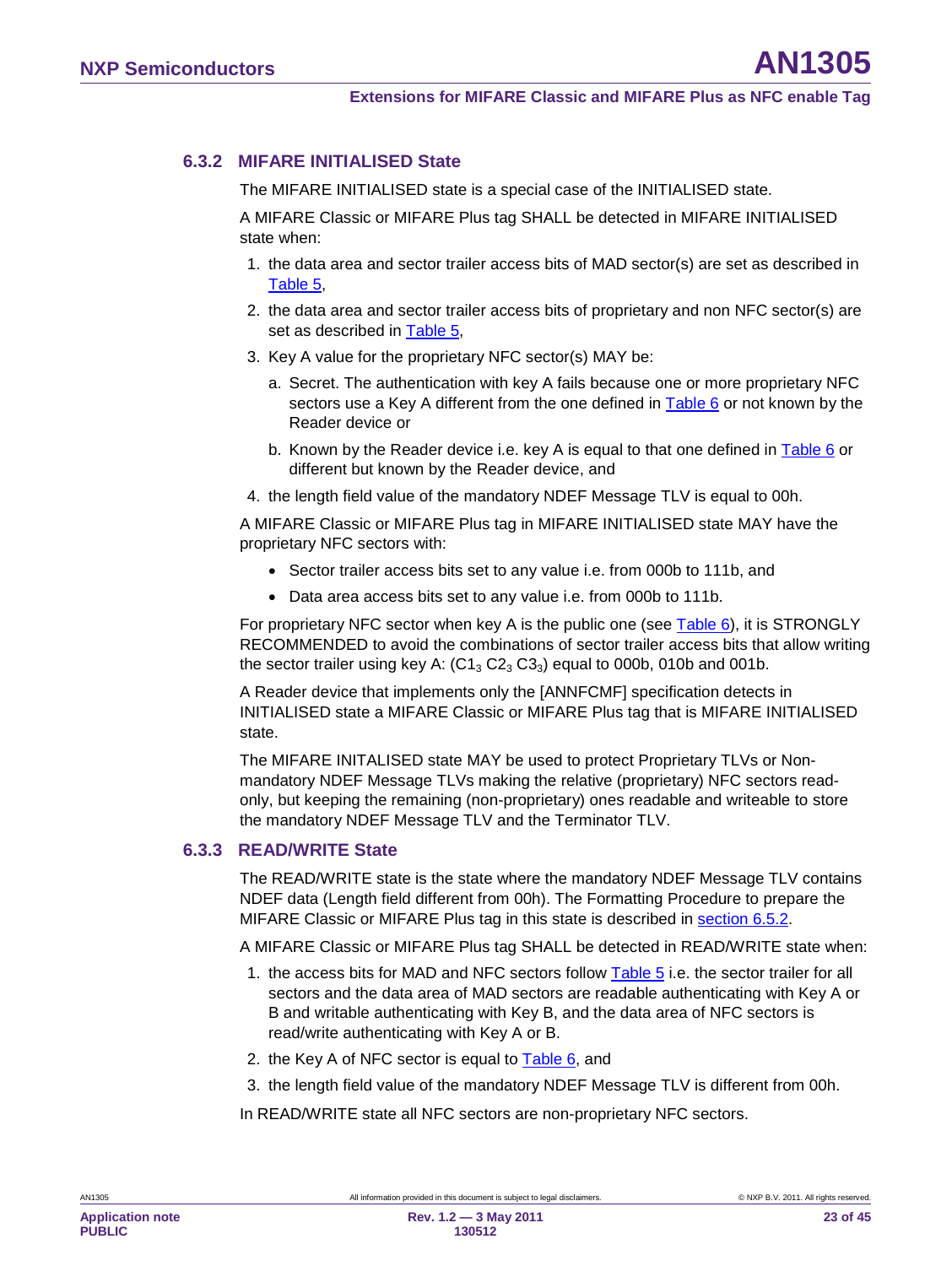#### **6.3.4 READ-ONLY State**

<span id="page-23-0"></span>In READ-ONLY state the MAD sector(s) and NFC sector(s) are read-only. The Formatting Procedure to prepare the MIFARE Classic or MIFARE Plus tag in this state is described in <u>section [6.5.3](#page-32-1)</u>.

A MIFARE Classic or MIFARE Plus tag SHALL be detected in READ-ONLY state when:

- 1. the access bits for MAD and NFC sectors follow [Table 5](#page-19-1) i.e. data area and sector trailer of MAD and NFC sectors are read-only authenticating with public Key A or secret Key B, and
- 2. the length field value of the mandatory NDEF Message TLV is different from 00h.

<span id="page-23-1"></span>In READ-ONLY state all NFC sectors are non-proprietary NFC sectors.

#### **6.3.5 MIFARE READ/WRITE State**

The MIFARE READ/WRITE state is a special case of the READ/WRITE state.

A MIFARE Classic or MIFARE Plus tag SHALL be detected in MIFARE READ/WRITE state when:

- 1. the data area and sector trailer access bits of MAD sector(s) are set as described in [Table 5,](#page-19-1)
- 2. the data area and sector trailer access bits of proprietary and non NFC sectors are set as described in [Table 5,](#page-19-1)
- 3. Key A value for the proprietary NFC sector(s) MAY be:
	- a. Secret. The authentication with Key A fails because one or more proprietary NFC sectors use a Key A different from the one defined in Table  $6$  or not known by the Reader device or
	- b. Known by the Reader device i.e. Key A is equal to that one defined in [Table 6](#page-19-0) or different but known by the Reader device, and
- 4. the length field value of the mandatory NDEF Message TLV is different from 00h.

A MIFARE Classic or MIFARE Plus tag in MIFARE READ/WRITE state MAY have the proprietary NFC sectors with:

- Sector trailer access bits set to any value i.e. from 000b to 111b, and
- Data area access bits set to any value i.e. from 000b to 111b.

For proprietary NFC sectors when key A is the public one (see [Table 6\)](#page-19-0), it is STRONGLY RECOMMENDED to avoid the combinations of sector trailer access bits that allow writing the sector trailer using key A:  $(C1<sub>3</sub> C2<sub>3</sub> C3<sub>3</sub>)$  equal to 000b, 010b and 001b.

A Reader device that implements only the [ANNFCMF] specification detects in READ/WRITE state a MIFARE Classic or MIFARE Plus tag that is MIFARE READ/WRITE state.

The MIFARE READ/WRITE state MAY be used to protect Proprietary TLVs or Nonmandatory NDEF Message TLVs making the relative (proprietary) NFC sectors readonly, but keeping the remaining (non-proprietary) ones readable and writeable to store the mandatory NDEF Message TLV and the Terminator TLV.

#### **6.3.6 MIFARE BLOCKED READ/WRITE State**

<span id="page-23-2"></span>The MIFARE BLOCKED READ/WRITE state is a special case of the READ/WRITE state. In this state the access configurations of the NFC sectors and MAD sectors are blocked.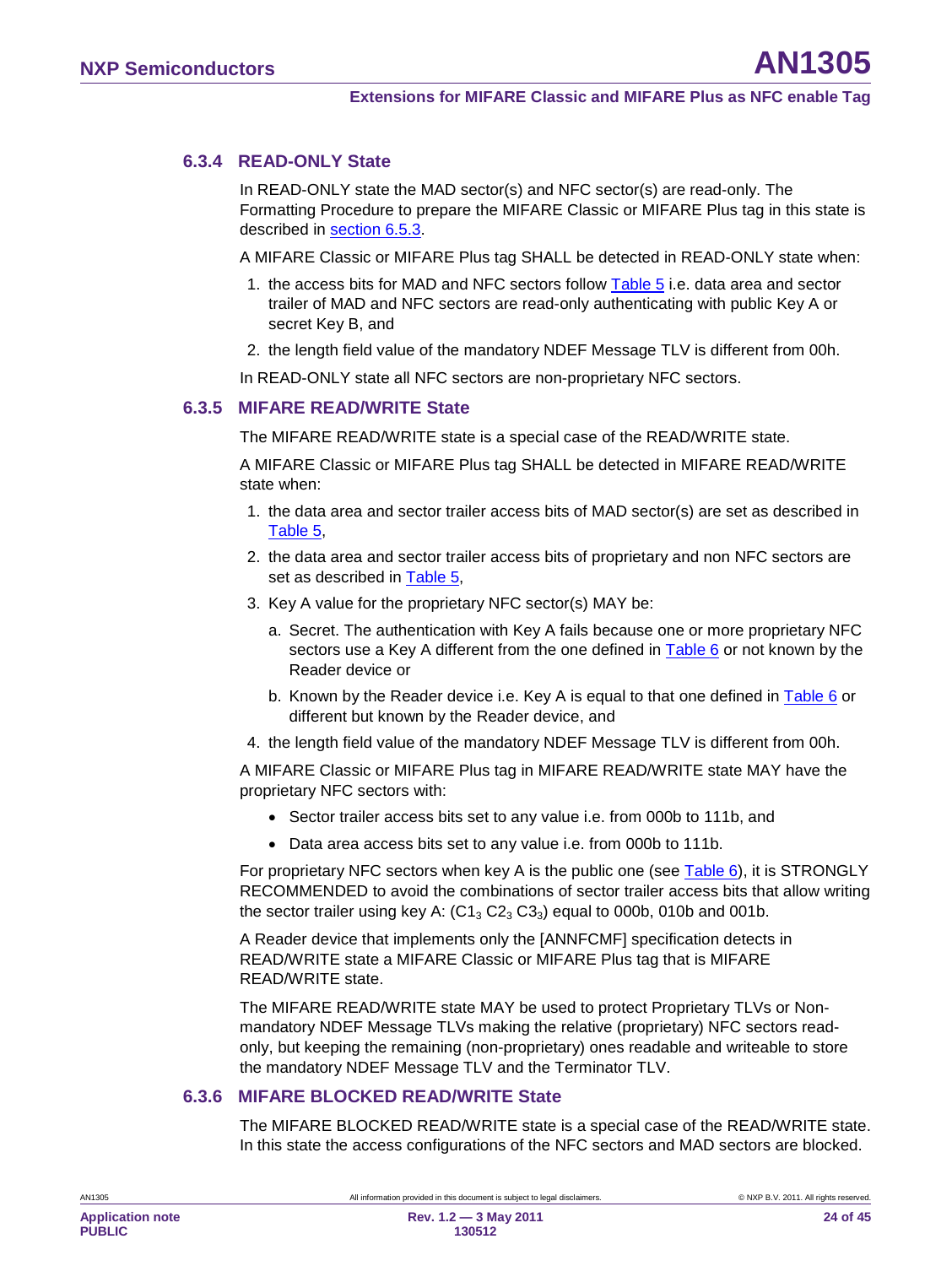In MIFARE BLOCKED READ/WRITE state, the differences compared to MIFARE READ/WRITE state are:

- the setting of the access bits of all NFC sector trailers is 110b.
- the setting of the access bits of all MAD sector trailers is 110b, and
- the setting of the access bits of all MAD data area is 010b.

A MIFARE Classic or MIFARE Plus tag SHALL be detected in MIFARE BLOCKED READ/WRITE state when:

- 1. the data area and sector trailer access bits of MAD sector(s) are set as described in [Table 5,](#page-19-1)
- 2. the data area and sector trailer access bits of proprietary and non NFC sectors are set as described in [Table 5,](#page-19-1)
- 3. Key A value of the proprietary NFC sectors MAY be:
	- a. Secret. The authentication with Key A fails because one or more proprietary NFC sectors use a Key A different from the one defined in [Table 6](#page-19-0) or not known by the Reader device, or
	- b. Known by the Reader device i.e. Key A is equal to that one defined in [Table 6](#page-19-0) or different but known by the Reader device, and
- 4. the length field value of the mandatory NDEF Message TLV is different from 00h.

A MIFARE Classic or MIFARE Plus tag in MIFARE BLOCKED READ/WRITE state MAY have the proprietary NFC sectors with data area access bits set to any value i.e. from 000b to 111b.

A Reader device that implements only the [ANNFCMF] specification detects in READ/WRITE state a MIFARE Classic or MIFARE Plus tag in MIFARE BLOCKED READ/WRITE state.

The MIFARE BLOCKED READ/WRITE state MAY be used to protect Proprietary TLVs or Non-mandatory NDEF Message TLVs making the relative (proprietary) NFC sectors read-only, but keeping the remaining (non-proprietary) ones readable and writeable to store the mandatory NDEF Message TLV and Terminator TLV.

#### **6.3.7 MIFARE READ-ONLY State**

<span id="page-24-0"></span>The MIFARE READ-ONLY state is a special case of the READ-ONLY one.

A MIFARE Classic or MIFARE Plus tag SHALL be detected in MIFARE READ-ONLY state when:

- 1. the data area and sector trailer access bits of MAD sector(s) are set as described in [Table 5,](#page-19-1)
- 2. the data area and sector trailer access bits of proprietary and non NFC sectors are set as described in [Table 5,](#page-19-1)
- 3. Key A value of proprietary NFC sectors MAY be:
	- a. Secret. The authentication with Key A fails because one or more NFC sectors use a Key A different from the one defined in [Table 6](#page-19-0) or not known by the Reader device or
	- b. Known by the Reader device i.e. Key A is equal to that one defined in [Table 6](#page-19-0) or different but known by the Reader device, and
- 4. the length field value of the mandatory NDEF Message TLV is different from 00h.

**130512**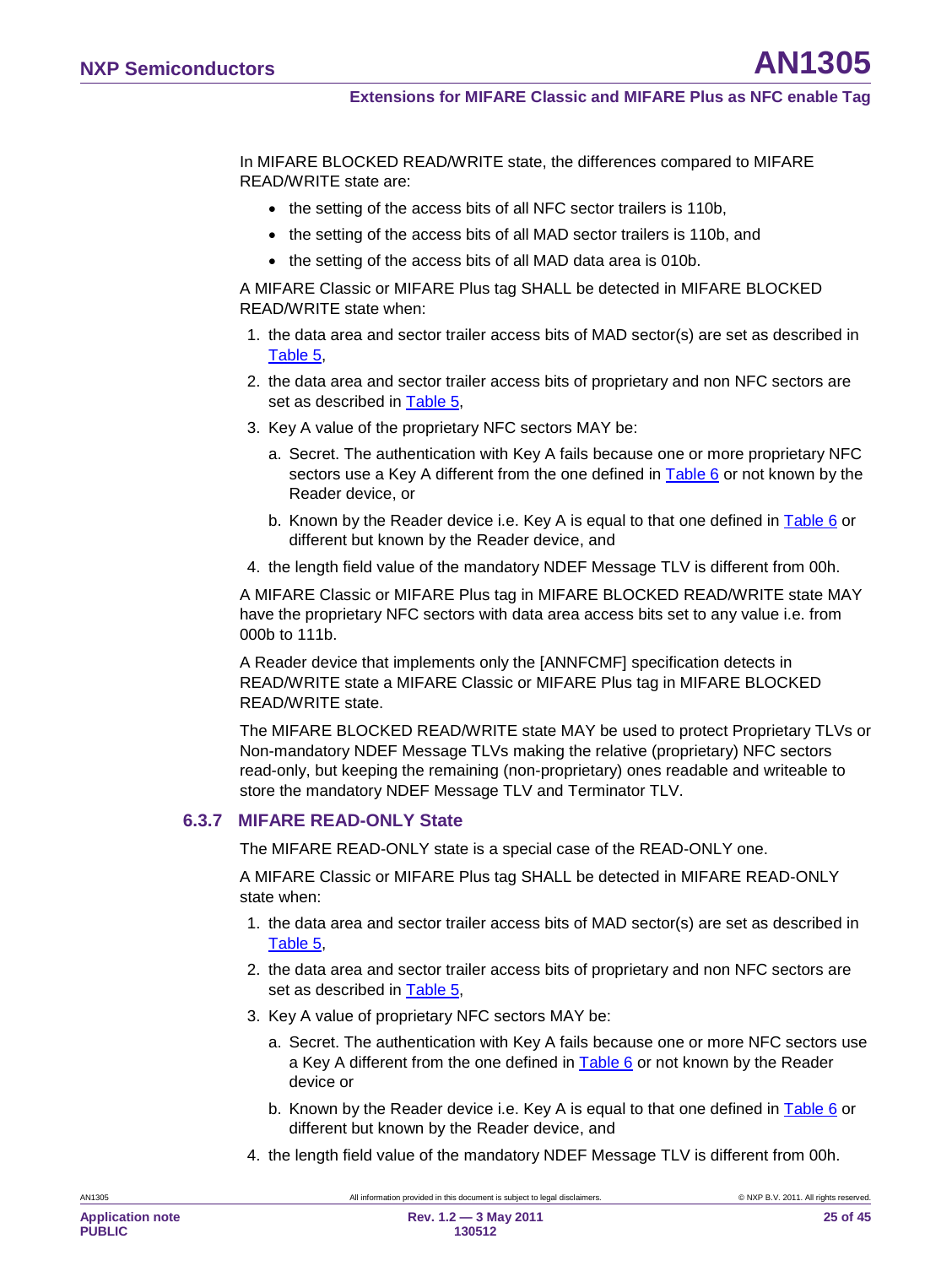A MIFARE Classic or MIFARE Plus tag in MIFARE READ-ONLY state MAY have the proprietary NFC sectors with:

- Sector trailer access bits set to any value i.e. from 000b to 111b, and
- Data area access bits set to any value i.e. from 000b to 111b.

For proprietary NFC sector when key A is the public one (see [Table 6\)](#page-19-0), it is STRONGLY RECOMMENDED to avoid the combinations of sector trailer access bits that allow writing the sector trailer using key A:  $(C1<sub>3</sub> C2<sub>3</sub> C3<sub>3</sub>)$  equal to 000b, 010b and 001b.

A Reader device that implements only the [ANNFCMF] specification detects in READ-ONLY state a MIFARE Classic or MIFARE Plus tag that is MIFARE READ-ONLY state.

The MIFARE READ-ONLY state MAY be used to keep readable and writeable Proprietary TLVs or Non-mandatory NDEF Message TLVs making the relative (proprietary) NFC sectors readable and writeable, but keeping the remaining (nonproprietary) ones read-only where the mandatory NDEF Message TLV and Terminator TLV are stored.

### **6.3.8 MIFARE BLOCKED READ-ONLY State**

<span id="page-25-0"></span>The MIFARE BLOCKED READ-ONLY state is a special case of the READ-ONLY state. In this state the access configurations of the NFC sectors and MAD sectors are blocked.

In MIFARE BLOCKED READ-ONLY state, the differences compared to MIFARE READ-ONLY state are:

- the setting of the access bits of all NFC sector trailers is 110b,
- the setting of the access bits of all MAD sector trailers is 110b, and
- the setting of the access bits of all MAD data area is 010b.

A MIFARE Classic or MIFARE Plus tag SHALL be detected in MIFARE BLOCKED READ-ONLY state when:

- 1. the data area and sector trailer access bits of MAD sector(s) are set as described in [Table 5,](#page-19-1)
- 2. the data area and sector trailer access bits of proprietary and non NFC sectors are set as described in [Table 5,](#page-19-1)
- 3. Key A value of proprietary NFC sectors MAY be:
	- a. Secret. The authentication with Key A fails because one or more proprietary NFC sectors use a Key A different from the one defined in [Table 6](#page-19-0) or not known by the Reader device or
	- b. Known by the Reader device i.e. Key A is equal to that one defined in [Table 6](#page-19-0) or different but known by the Reader device, and
- 4. the length field value of the mandatory NDEF Message TLV is different from 00h.

A MIFARE Classic or MIFARE Plus tag in MIFARE BLOCKED READ-ONLY state MAY have the proprietary NFC sectors with data area access bits set to any value i.e. from 000b to 111b.

A Reader device that implements only the [ANNFCMF] specification detects in READ-ONLY state a MIFARE Classic or MIFARE Plus tag in MIFARE BLOCKED READ-ONLY state.

The MIFARE BLOCKED READ-ONLY state MAY be used to make writeable or read/write protected Proprietary TLVs or Non-mandatory NDEF Message TLVs making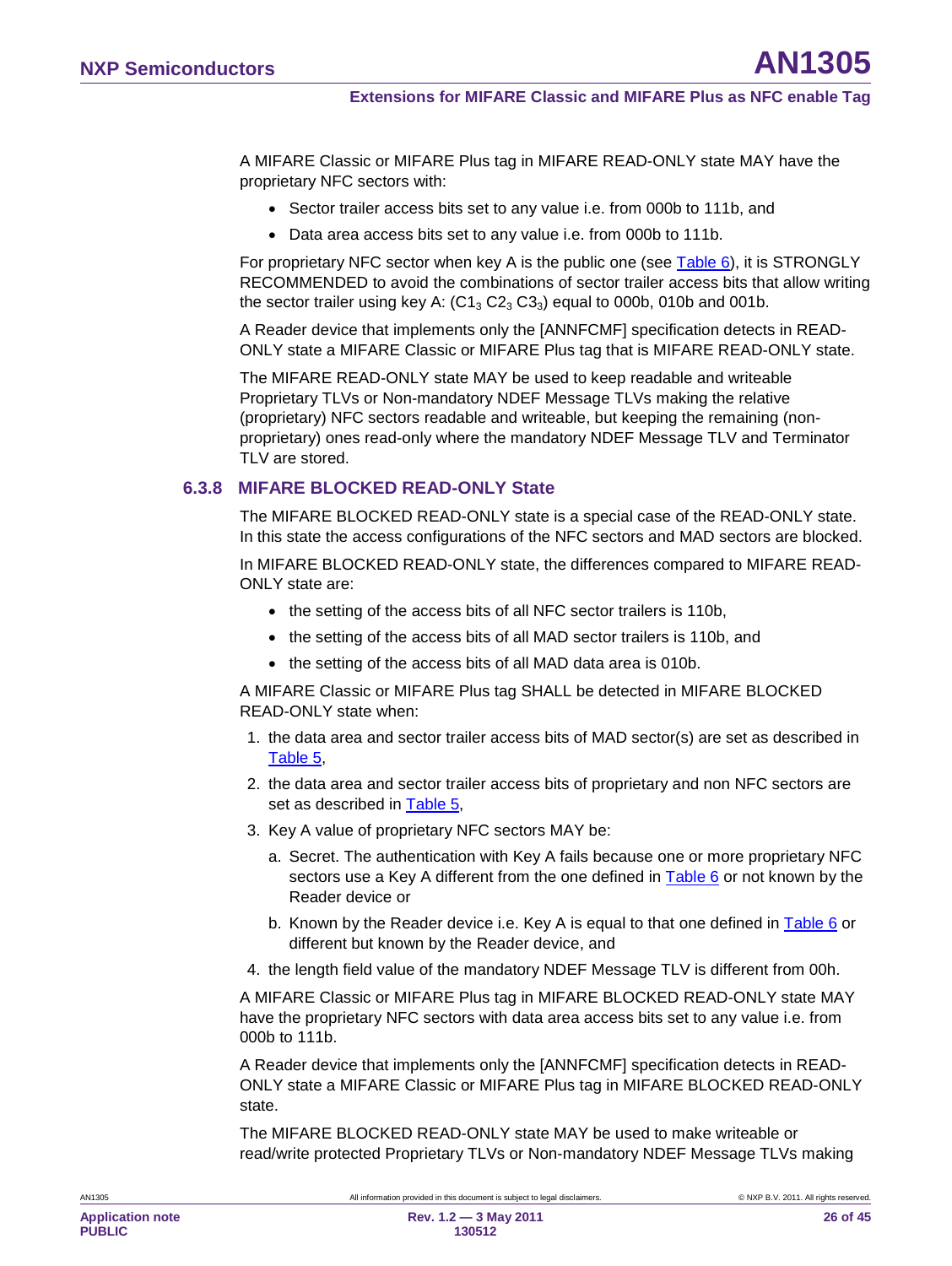the relative (proprietary) NFC sectors readable and writable, but keeping the remaining (non-proprietary) ones read-only where the mandatory NDEF Message TLV and the Terminator TLV is stored.

### <span id="page-26-0"></span>**6.4 State Changes/Transitions**

This section describes the possible state changes (also called transitions) of the MIFARE life cycle. [Fig 6](#page-17-0) shows the states and the state changes between them. Only the MIFARE Classic transitions are described in the sections below (i.e. dotted arrows in [Fig 6\)](#page-17-0).

For each sector before using the Write or Read operations, the Authentication operation SHALL be provided to authenticate the relative sector using key A or key B.

It SHALL be checked that the state of the MIFARE Classic or MIFARE Plus tag is in a valid state (see <u>section [6.2](#page-16-0) and [6.3](#page-21-1)</u>). If the MIFARE Classic or MIFARE Plus tag is in a valid state, any transitions described below and in [ANNFCMF] from that state can be performed.

### **6.4.1 Transitions from INITIALISED to MIFARE INITIALISED**

<span id="page-26-1"></span>The transition from INITIALISED to MIFARE INITIALISED is defined as any command sequence that:

- does not change the access bit settings of the MAD sectors,
- does not change the access bit settings of the non-proprietary NFC sectors containing the mandatory NDEF Message TLV,
- change:
	- the access bit settings of any non-proprietary NFC sector that does not contain the mandatory NDEF Message TLV (note that the NFC sectors become proprietary NFC sectors), or/and
	- − Key A of any non-proprietary NFC sector that does not contain the mandatory NDEF Message TLV (note that the NFC sectors become proprietary NFC sectors),
- set the GPB of each new proprietary NFC sector according to section [6.2.1](#page-21-0) and <u>[Table 10](#page-21-2)</u>, and
- changes the NFC sector configuration from the Simple configuration to the Mixed configuration (see <u>section [2.1](#page-6-1)</u>).

#### **6.4.2 Transitions from MIFARE INITIALISED to MIFARE READ/WRITE**

<span id="page-26-2"></span>To perform the transition from MIFARE INITIALISED to MIFARE READ/WRITE state the Reader device SHALL:

- 1. Detect the mandatory NDEF Message TLV using the NDEF Detection Procedure described in [ANNFCMF].
- <span id="page-26-3"></span>2. Write an NDEF Message into the mandatory NDEF Message TLV.

#### **6.4.3 Transition from READ/WRITE to INITIALSED**

This transition SHOULD NOT be implemented. It is described in this document only for completeness.

To perform the transition from READ/WRITE to INITIALISED state the Reader device SHALL:

1. Detect the mandatory NDEF Message TLV using the NDEF Detection Procedure described in [ANNFCMF].

All information provided in this document is subject to legal disclaimers. © NXP B.V. 2011. All rights reserved.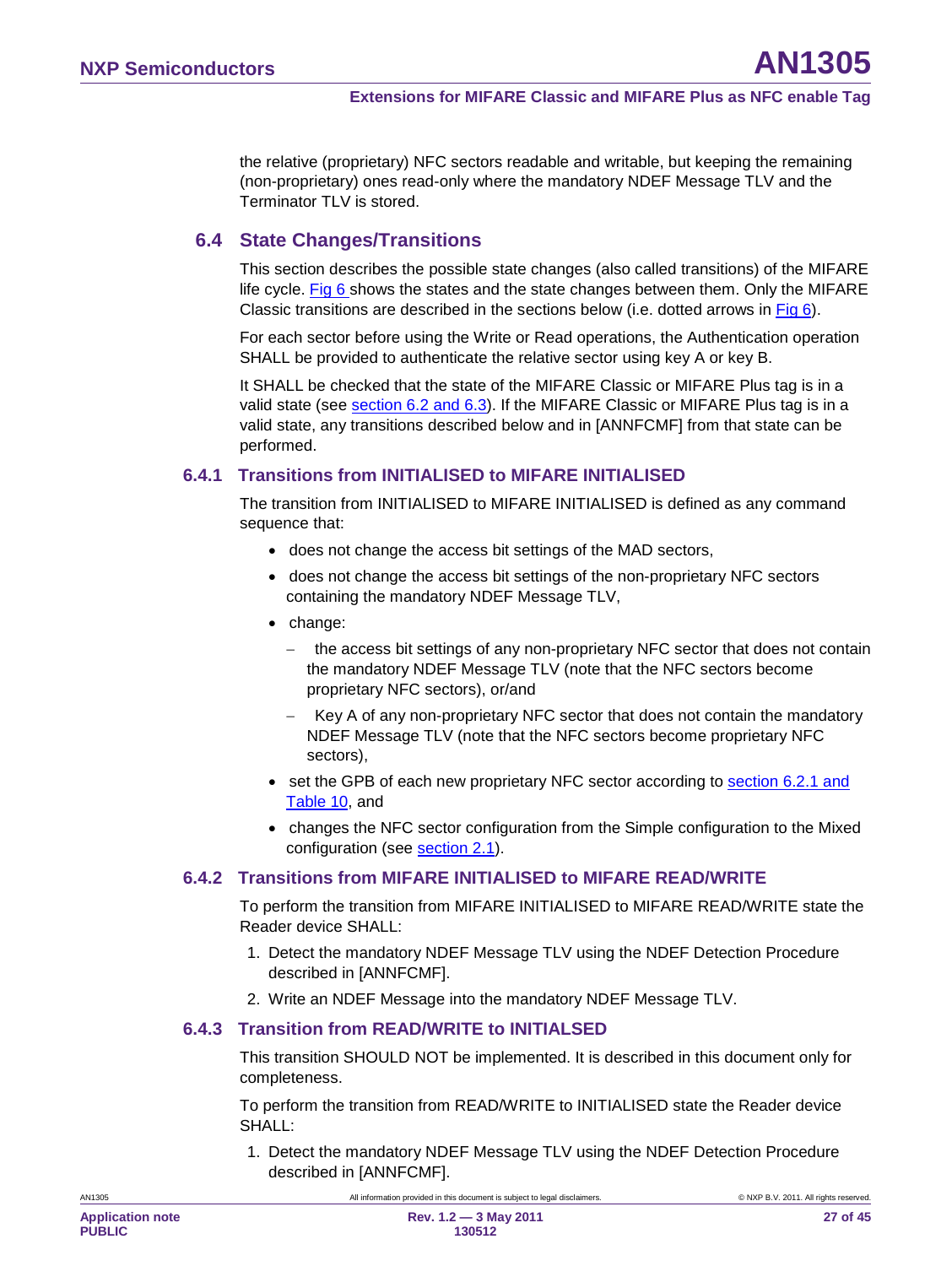- 2. Replace the mandatory NDEF Message TLV with an empty NDEF Message TLV (i.e. length field equal to 00h, and no value field) using the one or more Write operations.
- 3. Write the Terminator TLV in the first byte after the mandatory NDEF Message TLV using the Write operation.

The transition invalidates but does not delete all data written after the Terminator TLV that was present before. To really delete and clear all the data bytes after the Terminator TLV a sequence of Write operations and Authentication operations (when there are more than one NFC sector) SHALL be used.

#### **6.4.4 Transitions from READ/WRITE to READ-ONLY**

<span id="page-27-0"></span>The transition from READ/WRITE to READ-ONLY requires the knowledge of the secret key B.

To perform the transition from READ/WRITE to READ-ONLY state the Reader device SHALL do the following operations authenticating the relative sector with the secret key B:

- 1. For each MAD sector the access bits of sector trailer block SHALL be set as described in [Table 5](#page-19-1) (i.e. access bits setting for MAD sector with read-only access granted).
- 2. For each non-proprietary NFC sector the access bits of the sector trailer SHALL be set as described in **Table 5** (i.e. access bit setting for NFC sectors with read-only access granted), and bit 0-1 of the GPB SHALL be set to 11b (i.e. write access not granted, only read access granted).

To set the access bits of different MAD sectors and NFC sectors one or more Write operation SHALL be used. For the write operation the reading of not completely updated blocks is needed first (see <u>section 5.1.4</u> of [ANNFCMF]).

#### **6.4.5 Transition from INITIALISED to READ-ONLY**

<span id="page-27-2"></span>To perform the transition from INITIALISED to READ-ONLY, the Reader device SHALL:

- write of a non-empty NDEF Message using the transition from INITLIASED to READ/WRITE as defined in <u>section 6.4.4.1</u> of [ANNFCMF], and
- <span id="page-27-1"></span>• apply the transition from READ/WRITE to READ-ONLY described in **section [6.4.4](#page-27-0)**.

#### **6.4.6 Transitions from READ/WRITE to MIFARE READ/WRITE**

The transition from READ/WRITE to MIFARE READ/WRITE is defined as any command sequence that:

- does not change the access bit settings of the MAD sectors,
- does not change the access bit settings of non-proprietary NFC sectors containing the mandatory NDEF Message TLV,
- MAY change:
	- − the access bit settings of any non-proprietary NFC sector that does not contain the mandatory NDEF Message TLV (note that the NFC sectors become proprietary NFC sectors), or/and
	- − changes Key A of any non-proprietary NFC sector that does not contain the mandatory NDEF Message TLV (note that the NFC sectors become proprietary NFC sectors),
- set the GPB of each NFC sector according to section [6.2.1](#page-21-0) and [Table 10,](#page-21-2) and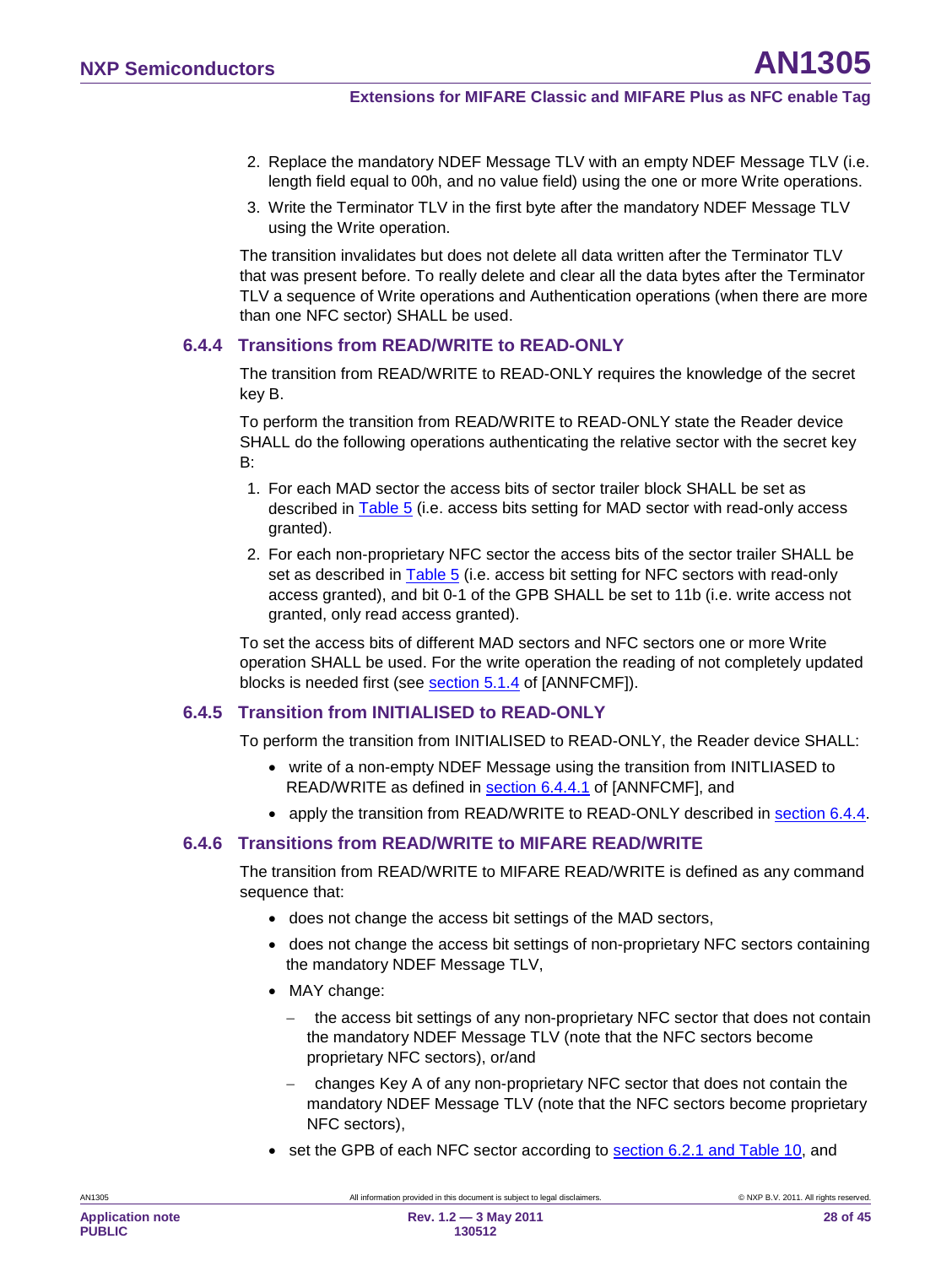• changes the NFC sector configuration from the Simple configuration to the Mixed configuration (see <u>section [2.1](#page-6-1)</u>).

#### **6.4.7 Transitions from MIFARE READ/WRITE to MIFARE BLOCKED READ/WRITE**

<span id="page-28-1"></span>The transition from MIFARE READ/WRITE to MIFARE BLOCKED READ/WRITE is defined as any command sequence that:

- set all the access bits of the sector trailer of the MAD sectors to 110b,
- set all the access bits of the data area of the MAD sectors to 010b, and
- set all the access bits of the sector trailer of all the NFC sectors to 110b.

It is possible that specific proprietary NFC sectors are blocked or they MAY have a secret Key A different from that one define in [Table 6,](#page-19-0) or they share a secret Key B. In this case it might not be possible to perform the transition to MIFARE BLOCKED READ/WRITE.

#### **6.4.8 Transitions from READ/WRITE to MIFARE BLOCKED READ/WRITE**

<span id="page-28-0"></span>The transition from READ/WRITE to MIFARE BLOCKED READ/WRITE is defined as any command sequence that:

- set all the access bits of the sector trailer of the MAD sectors to 110b,
- set all the access bits of the data area of the MAD sectors to 010b,
- set all the access bits of the sector trailer of all the NFC sectors to 110b,
- MAY change:
	- the data area access bit settings of any non-proprietary NFC sector that does not contain the mandatory NDEF Message TLV (note that the NFC sectors become proprietary NFC sectors), and/or
	- − change Key A of any non-proprietary NFC sector that does not contain the mandatory NDEF Message TLV (note that the NFC sectors become proprietary NFC sectors),
- set the GPB of each NFC sector according to **section [6.2.1](#page-21-0) and [Table 10](#page-21-2)**, and
- changes the NFC sector configuration from the Simple configuration to the Mixed configuration (see <u>section [2.1](#page-6-1)</u>).

#### **6.4.9 Transitions from READ/WRITE to MIFARE BLOCKED READ-ONLY**

<span id="page-28-2"></span>The transition from READ/WRITE to MIFARE BLOCKED READ-ONLY is defined as any command sequence that:

- set all the access bits of the sector trailer of the MAD sectors to 110b,
- set all the access bits of the data area of the MAD sectors to 010b,
- set the access bits of the sector trailer of the non-proprietary NFC sectors to 110b,
- set the access bits of the data area of the non-proprietary NFC sectors to 010b that contain the mandatory NDEF Message TLV,
- MAY change
	- − the data area access bit settings of any non-proprietary NFC sector that does not contain the mandatory NDEF Message TLV (note that the NFC sectors become proprietary NFC sectors), and/or
	- − change Key A of any non-proprietary NFC sector that does not contain the mandatory NDEF Message TLV (note that the NFC sectors become proprietary NFC sectors),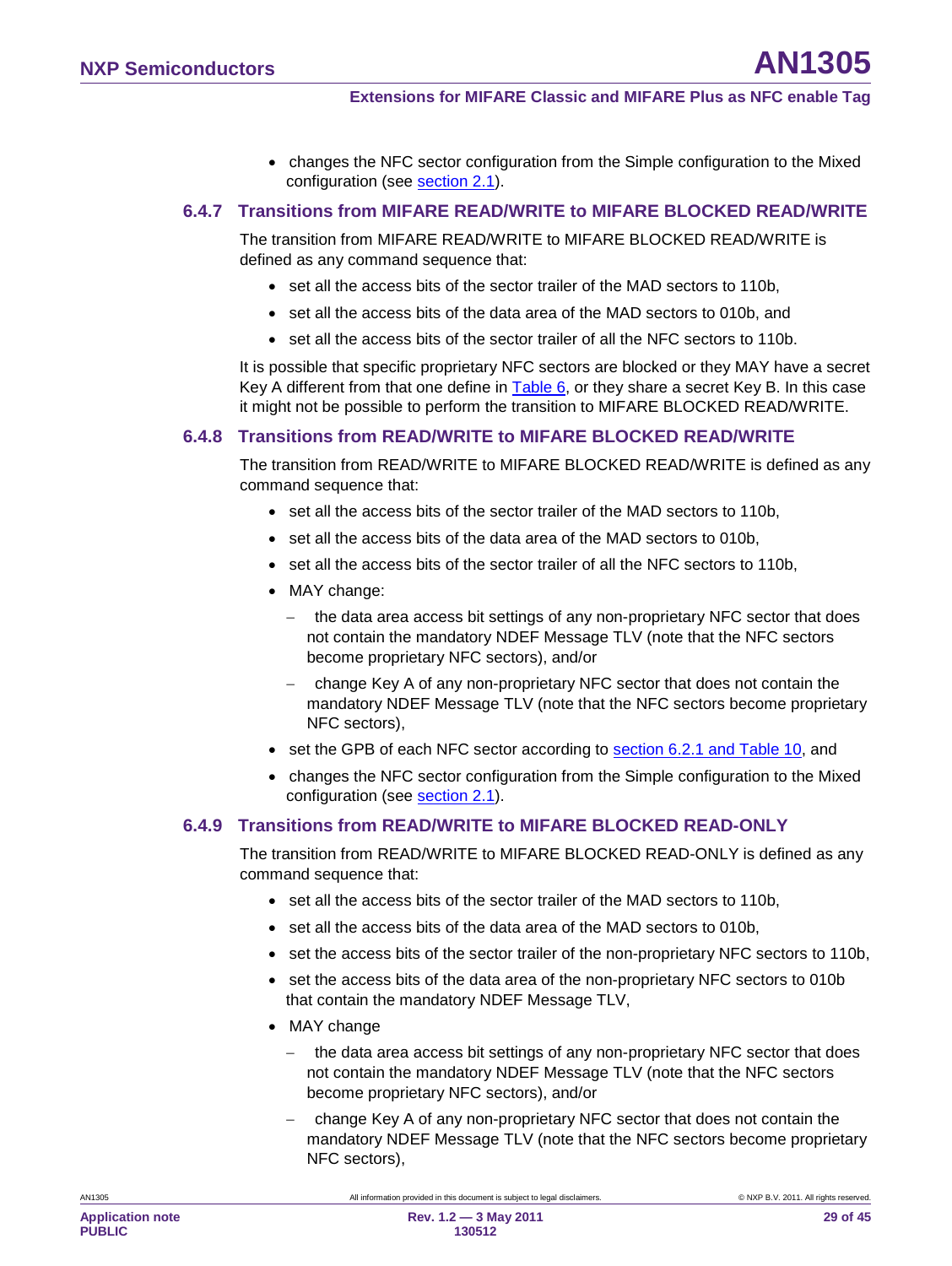- set the GPB of each non-proprietary NFC sector according to section [6.2.1](#page-21-0) and [Table 10](#page-21-2) , and in particular setting bit 0-1 of the GPB to 11b (i.e. write access not granted), and
- set the GPB of each proprietary NFC sector according to **section [6.2.1](#page-21-0) and Table** <u>[10](#page-21-2)</u>.

#### **6.4.10 Transitions from MIFARE READ/WRITE to MIFARE READ-ONLY**

<span id="page-29-0"></span>The transition from MIFARE READ/WRITE to MIFARE READ-ONLY is defined as any command sequence that:

- set the access bits of the sector trailer of the non-proprietary NFC sectors to 110b,
- set the access bits of the data area of the non-proprietary NFC sectors to 010b, and
- set the GPB of each non-proprietary NFC sector according to section [6.2.1](#page-21-0) and [Table 10](#page-21-2) , and in particular setting bit 0-1 of the GPB to 11b (i.e. write access not granted).

#### **6.4.11 Transitions from MIFARE READ/WRITE to READ-ONLY**

<span id="page-29-1"></span>The transition from MIFARE READ/WRITE to READ-ONLY SHALL be equal to the transition from READ/WRITE to READ-ONLY (see <u>section [6.4.4](#page-27-0)</u>) except from access bits that are already set correctly.

Specific proprietary NFC sectors may be blocked or they may have a secret Key A different from that one define in <u>[Table 6,](#page-19-0)</u> or they share a secret Key B. In this case it might not be possible to perform the transition to READ-ONLY because the settings of access bits, Key A and Key B are not respected.

#### **6.4.12 Transitions from READ/WRITE to MIFARE READ-ONLY**

<span id="page-29-2"></span>The transition from READ/WRITE to MIFARE READ-ONLY is defined as any command sequence that:

- execute the transition from READ/WRITE to MIFARE READ/WRITE (see section <u>[6.4.6](#page-27-1)</u>), and
- execute the transition from MIFARE READ/WRITE to MIFARE READ-ONLY (see section [6.4.10](#page-29-0) ).

#### **6.4.13 Transitions from MIFARE READ-ONLY to READ-ONLY**

<span id="page-29-3"></span>The transition from MIFARE READ-ONLY to READ-ONLY SHALL be equal to the transition from READ/WRITE to READ-ONLY (see <u>section [6.4.4](#page-27-0)</u>) except from access bits that are already set correctly.

Specific proprietary NFC sectors may be blocked or they may have a secret Key A different from that one define in [Table 6,](#page-19-0) or they share a secret Key B. In this case it might not be possible to perform the transition to READ-ONLY because the settings of access bits, Key A and Key B are not respected.

#### **6.4.14 Transitions from MIFARE READ-ONLY to MIFARE BLOCKED READ-ONLY**

<span id="page-29-4"></span>The transition from MIFARE READ-ONLY to MIFARE BLOCKED READ-ONLY is defined as any command sequence that:

- set all the access bits of the sector trailer of all NFC sectors to 110b,
- set all the access bits of the sector trailer of all MAD sectors to 110b, and
- set all the access bits of the data area of all MAD sectors to 010b.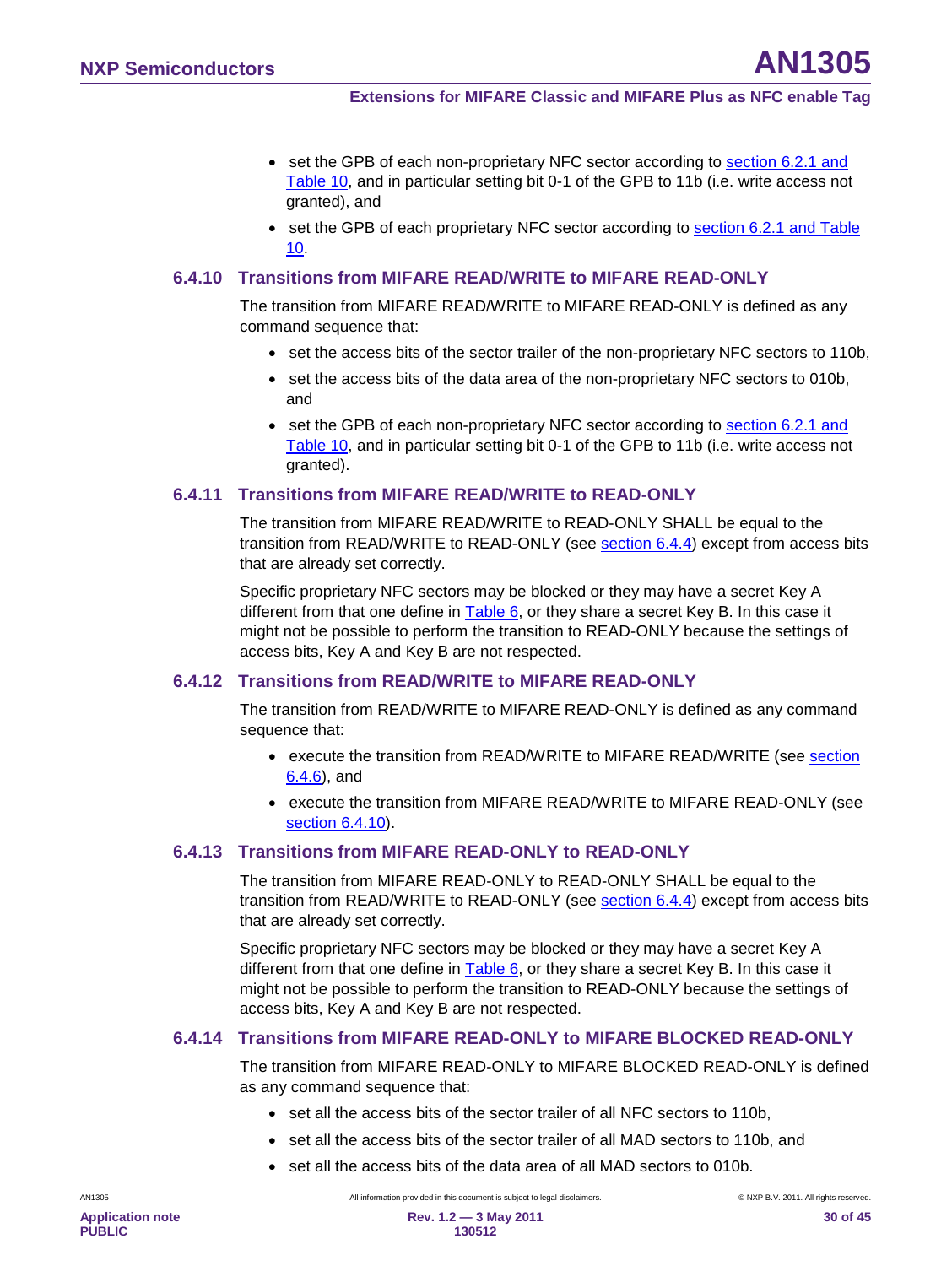It is possible that specific proprietary NFC sectors may be blocked or they may have a secret Key A different from that one define in [Table 6,](#page-19-0) or they share a secret Key B. In this case it might not be possible to perform the transition to MIFARE BLOCKED READ-ONLY because the settings of access bits, Key A and Key B are not respected.

### **6.5 Formatting Procedures**

<span id="page-30-0"></span>In this application note the Formatting Procedures for MIFARE Classic or MIFARE Plus tag SHOULD be used to prepare the tag after production phase (i.e. blank tag) in INITIALISED, READ/WRITE and READ-ONLY state. The Formatting Procedures are executed after a successful Card Identification Procedure for MIFARE Classic or MIFARE Plus tag after production phase (see <u>section [2.3](#page-8-0) and [2.3.1](#page-10-0)</u>).

The mandatory NDEF Message TLV SHALL be written during the Formatting Procedures. It is left to the implementers to modify the Formatting Procedures to include the writing of proprietary NFC sectors, additional NDEF Message TLV, Proprietary TLVs etc. This modified Formatting Procedure SHALL always set the NFC sector(s) in one of the MIFARE life cycle state.

#### **6.5.1 INITIALISED Formatting Procedure**

<span id="page-30-1"></span>The INITIALISED Formatting Procedure described herein SHOULD be used to prepare the tag to store NDEF data (e.g. NDEF message) in INITIALISED state (see section <u>[6.3.1](#page-21-4)</u>). After this procedure the MIFARE Classic or MIFARE Plus tag contains the empty mandatory NDEF Message TLV and the Terminator TLV.

The INITIALISED Formatting Procedure sets the Simple Configuration (see <u>section [2.1](#page-6-1)</u> into the MIFARE Classic or MIFARE Plus.

It is assumed that the MIFARE Classic or MIFARE Plus tag is configured to allow the INITIALISED Formatting Procedure e.g. unmodified delivery state or blank state. The sectors SHALL be authenticated using the Authentication operation (see **chapter 5**) before reading or writing them. For authenticating the key A or the key B SHALL be selected based on the indication provided by the Card Identification Procedure for MIFARE Classic or MIFARE Plus tag after production phase (see <u>section [2.3.1](#page-10-0)</u>).

The INITIALISED Formatting Procedure is described below and in <u>Fig 7</u>. During this procedure the Reader device SHALL (see [MF1K, MF4K, MFPLUS] for command details):

- 1. Use the Authentication operation and Write operation to prepare the MAD sector(s) as described in the [MAD] document and writing at least one field of the MIFARE Application Directory (MAD) with the NFC application identifier i.e. NFC AID 03E1h. If more than one NFC AID are written, they SHALL be indicate contiguous NFC sectors (in case of MIFARE Classic 4k or MIFARE Plus with 4 Kbyte, it SHALL be considered contiguous a sequence of NFC sectors that includes the MAD sector 16 as well, see <u>section 6.1</u> of [ANNFCMF]).
- 2. Use the Authentication operation and Write operation to:
	- a. set key A equal to the public key A of NFC sector (see [Table 6\)](#page-19-0), and the secret Key B for each NFC sector,
	- b. write the access bits and GPB of the sector trailer of all NFC sector as described in <u>section [6.2](#page-16-0) and [6.3.1](#page-21-4)</u> for each NFC sector,
	- c. write in the first (i.e. smallest in term of sector number) NFC sector an empty (the mandatory) NDEF Message TLV i.e. NDEF Message TLV with L field equal to 00h.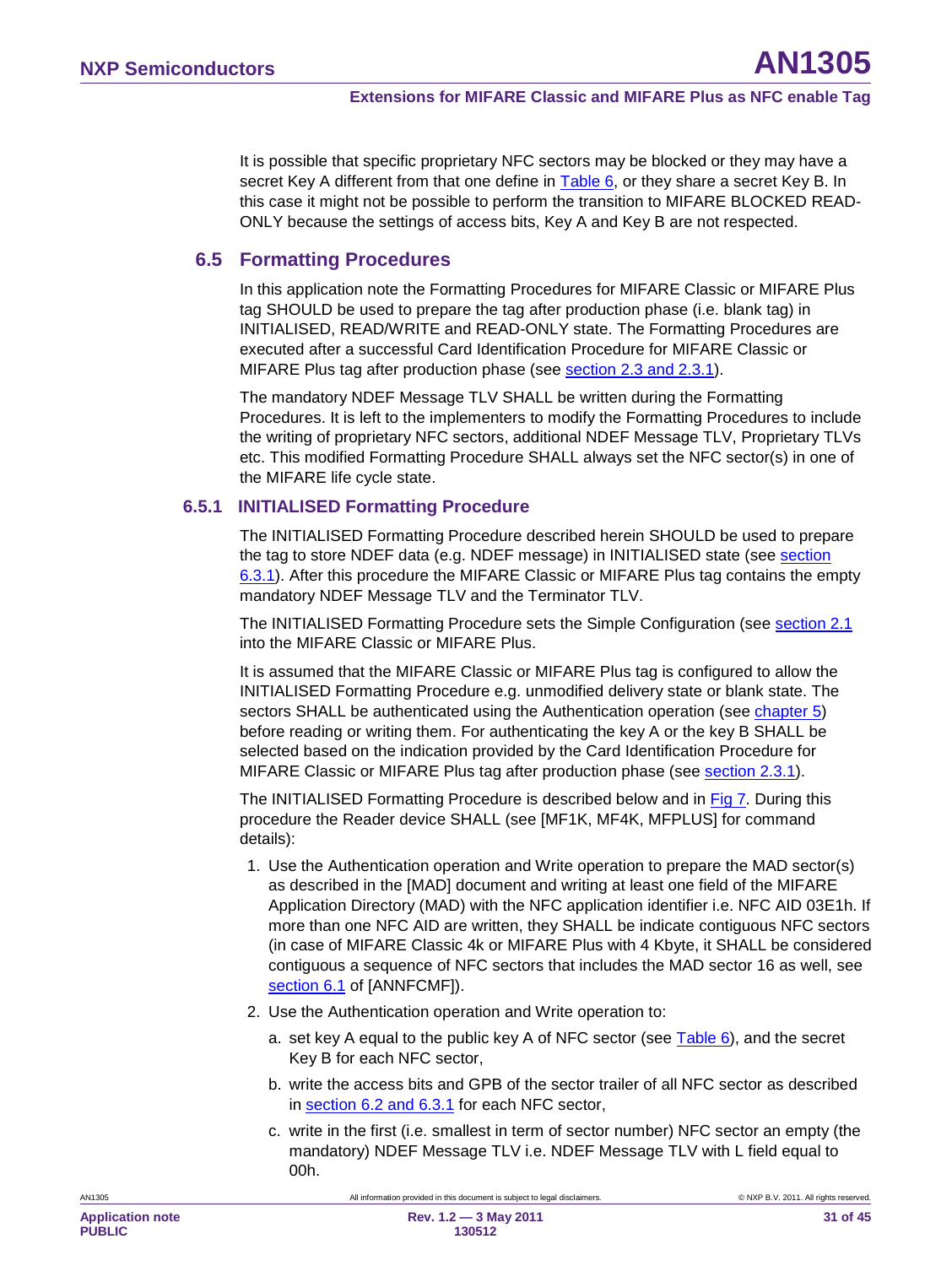#### **Extensions for MIFARE Classic and MIFARE Plus as NFC enable Tag**

<span id="page-31-0"></span>

d. write after the NDEF Message TLV the Terminator TLV. Between the NDEF Message TLV and the Terminator TLV one or more NULL TLVs MAY be written.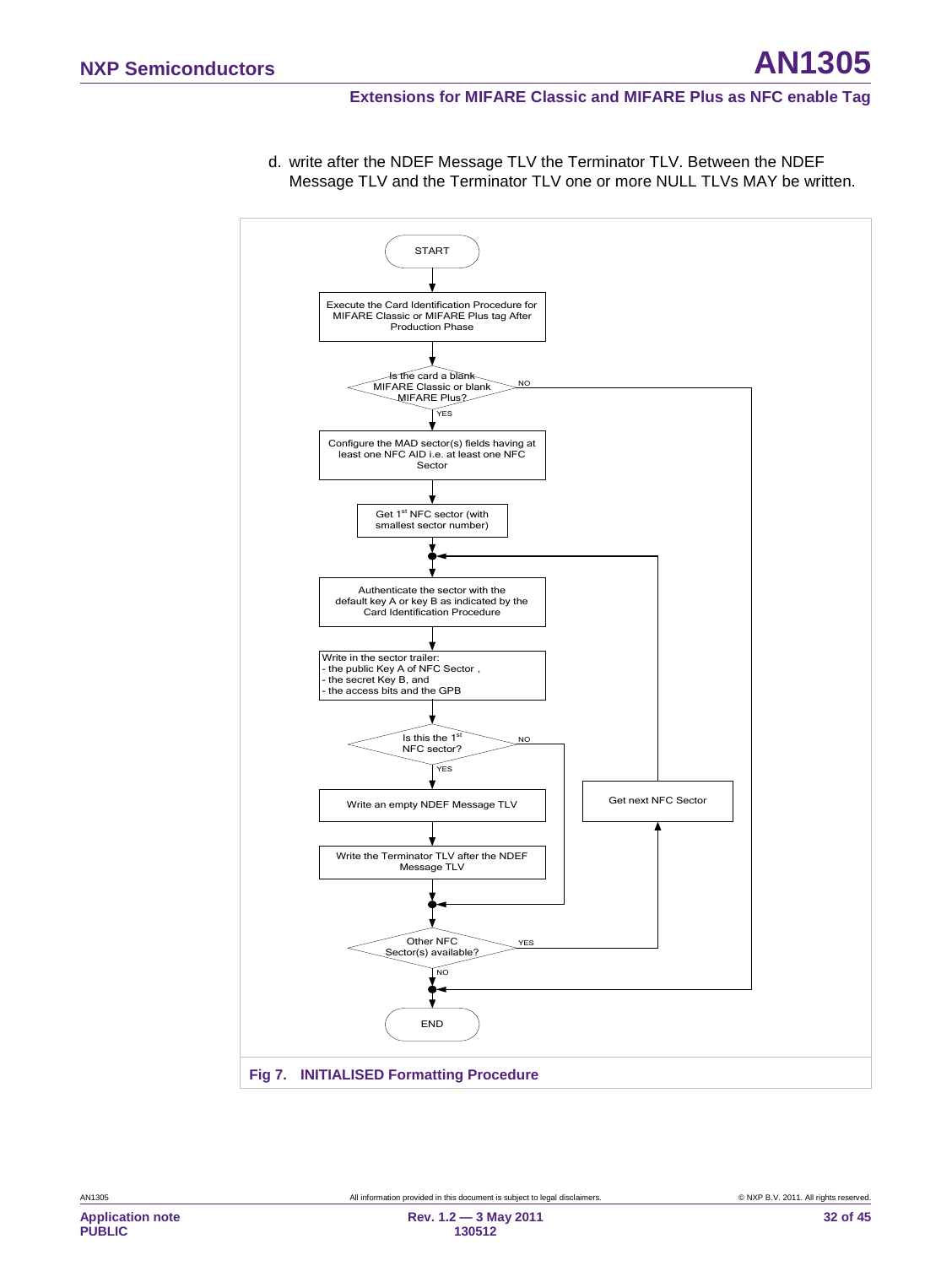### **6.5.2 READ/WRITE Formatting Procedure**

<span id="page-32-0"></span>The READ/WRITE Formatting Procedure SHOULD be used to prepare the tag in READ/WRITE state (see <u>section [6.3.1](#page-21-4)</u>). After this procedure the MIFARE Classic or MIFARE Plus tag contains the mandatory NDEF Message TLV and the Terminator TLV.

The READ/WRITE Formatting Procedure sets the Simple Configuration (see <u>section [2.1](#page-6-1)</u>) in the MIFARE Classic or MIFARE Plus.

To perform the READ/WRITE Formatting Procedure the Reader device SHALL:

- 1. execute the INITIALISED Formatting Procedure (see <u>section [6.5.1](#page-30-1)</u>), and
- 2. execute the transition from INITIALISED to READ/WRITE (see [ANNFCMF]).

<span id="page-32-1"></span>The previous list also indicates in which order the procedures SHALL be done.

### **6.5.3 READ-ONLY Formatting Procedure**

The READ-ONLY Formatting Procedure SHOULD be used to prepare the tag in READ-ONLY state (see <u>section [6.3.1](#page-21-4)</u>). After this procedure the MIFARE Classic or MIFARE Plus tag contains a mandatory NDEF Message TLV and the Terminator TLV.

The READ/ONLY Formatting Procedure sets the Simple Configuration (see<u> section [2.1](#page-6-1)</u>) in the MIFARE Classic or MIFARE Plus.

To perform the READ-ONLY Formatting Procedure the Reader device SHALL:

- 1. execute the INITIALISED Formatting Procedure (see **section [6.5.1](#page-30-1)**),
- 2. execute the transition from INITIALISED to READ/WRITE (see [ANNFCMF]), and
- 3. execute the transition from READ/WRITE to READ-ONLY (see <u>section [6.4.4](#page-27-0)</u>).

The previous list also indicates in which order the procedures SHALL be done.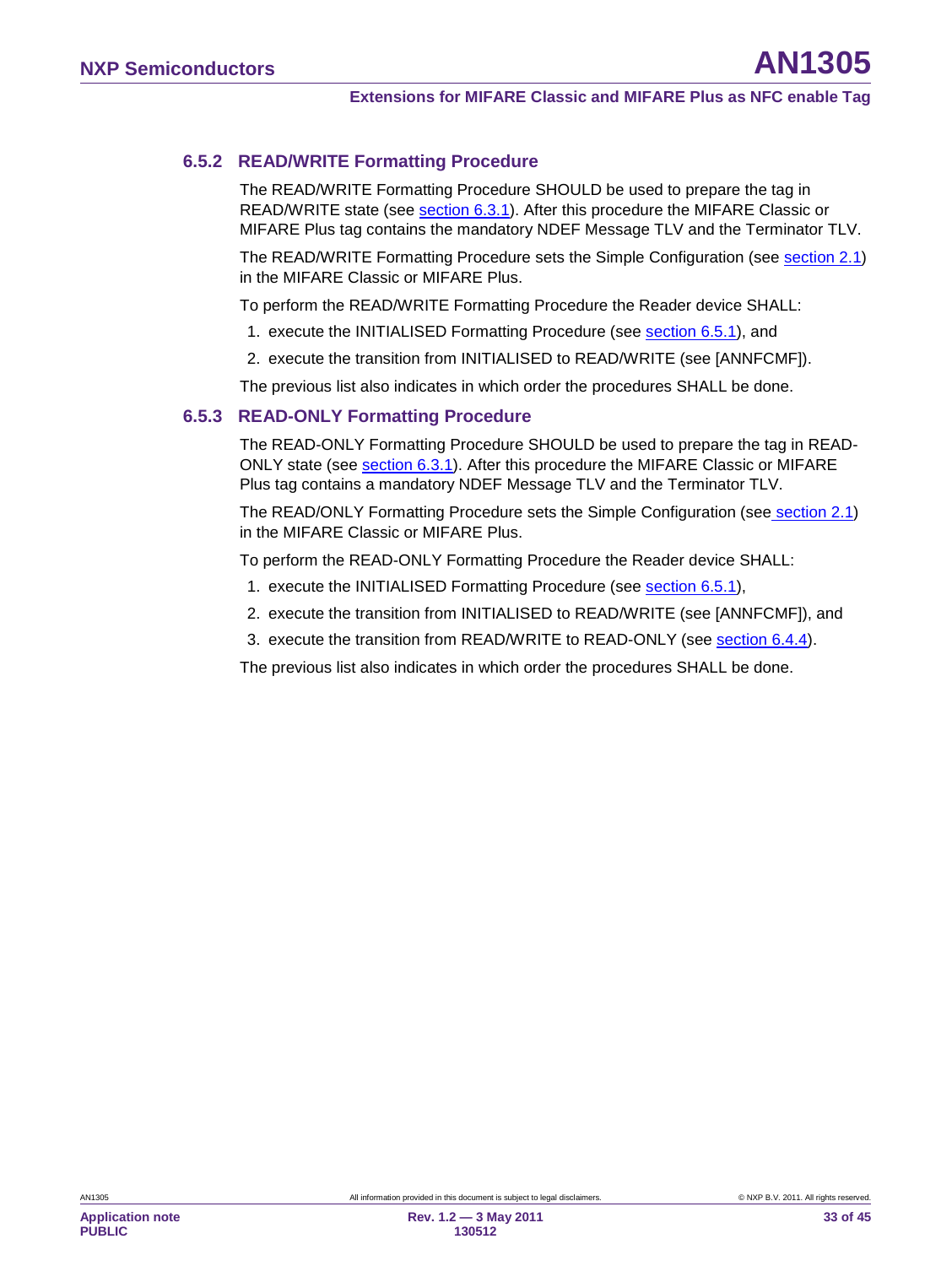# <span id="page-33-0"></span>**7. Additional Features**

This chapter describes the additional features that the MIFARE Classic or MIFARE Plus MAY support. Even implementing these features the MIFARE Classic or MIFARE Plus SHALL remain compatible with the application note [ANNFCMF].

# <span id="page-33-1"></span>**7.1 Several NDEF Message TLVs and Several Proprietary TLVs**

A MIFARE Classic or MIFARE Plus tag MAY contain one or more NDEF Message TLVs and zero, one or more Proprietary TLVs (see [ANNFCMF]). Reader devices compliant to [ANNFCMF] specification are able to read only the mandatory NDEF Message TLV, and no Proprietary TLVs.

# <span id="page-33-2"></span>**7.2 MIFARE READ/WRITE and MIFARE BLOCKED READ/WRITE**

The MIFARE READ/WRITE state is used to make read-only or restrict the access to specific NFC sectors of the MIFARE Classic or MIFARE Plus tag.

For instance the proprietary NFC sectors related to the non-mandatory NDEF Message TLV(s) or the Proprietary TLV(s) can be made read-only to avoid future changes. The NULL TLV can be used to completely fill the sectors containing these TLV blocks (see example in section [8.2](#page-38-0) ANNEX A) avoiding to partially make read-only other TLV blocks that are written across two or more NFC sectors.

The MIFARE BLOCKED READ/WRITE state is used to make read-only the access configuration of the MIFARE Classic or MIFARE Plus tag. An example where this state can be used is to avoid malicious or accidental changes of the access configurations (i.e. sector trailers) of proprietary NFC sectors containing Proprietary TLVs, or Nonmandatory NDEF Message TLVs.

# **7.3 MIFARE READ-ONLY , and MIFARE BLOCKED READ-ONLY**

<span id="page-33-3"></span>The MIFARE READ-ONLY state is used to avoid to make read-only specific sectors of the MIFARE Classic or MIFARE Plus tag.

For instance the proprietary NFC sectors related to the mandatory NDEF Message TLV can be made read-only to avoid future changes, instead sectors containing nonmandatory NDEF Message TLVs or the Proprietary TLVs MAY be kept read/write. The NULL TLV MAY be used be used to completely fill the sectors containing these TLV blocks avoiding to partially make read-only other TLV blocks that are written across two or more NFC sectors.

The MIFARE BLOCKED READ-ONLY state is used to make read-only the access configuration of the MIFARE Classic or MIFARE Plus tag keeping the write access for specific sectors. An example where this state can be used is to avoid malicious or accidental changes of the access configuration of proprietary NFC sectors that contain the Non-mandatory NDEF Message TLVs and the Proprietary TLVs.

# <span id="page-33-4"></span>**7.4 Storing of Additional non-TLV Structured Data**

The data can be stored inside a MIFARE Classic or MIFARE Plus tag in two different ways apart from using the Proprietary TLV or the NDEF Message TLV (see [ANNFCMF]):

- Writing the data after the Terminator TLV (see **section [7.4.1](#page-34-0)**), or
- Using the MAD and the Application Identifiers to specify the data inside one or more sectors that are not NFC sectors (see **section 7.4.2**).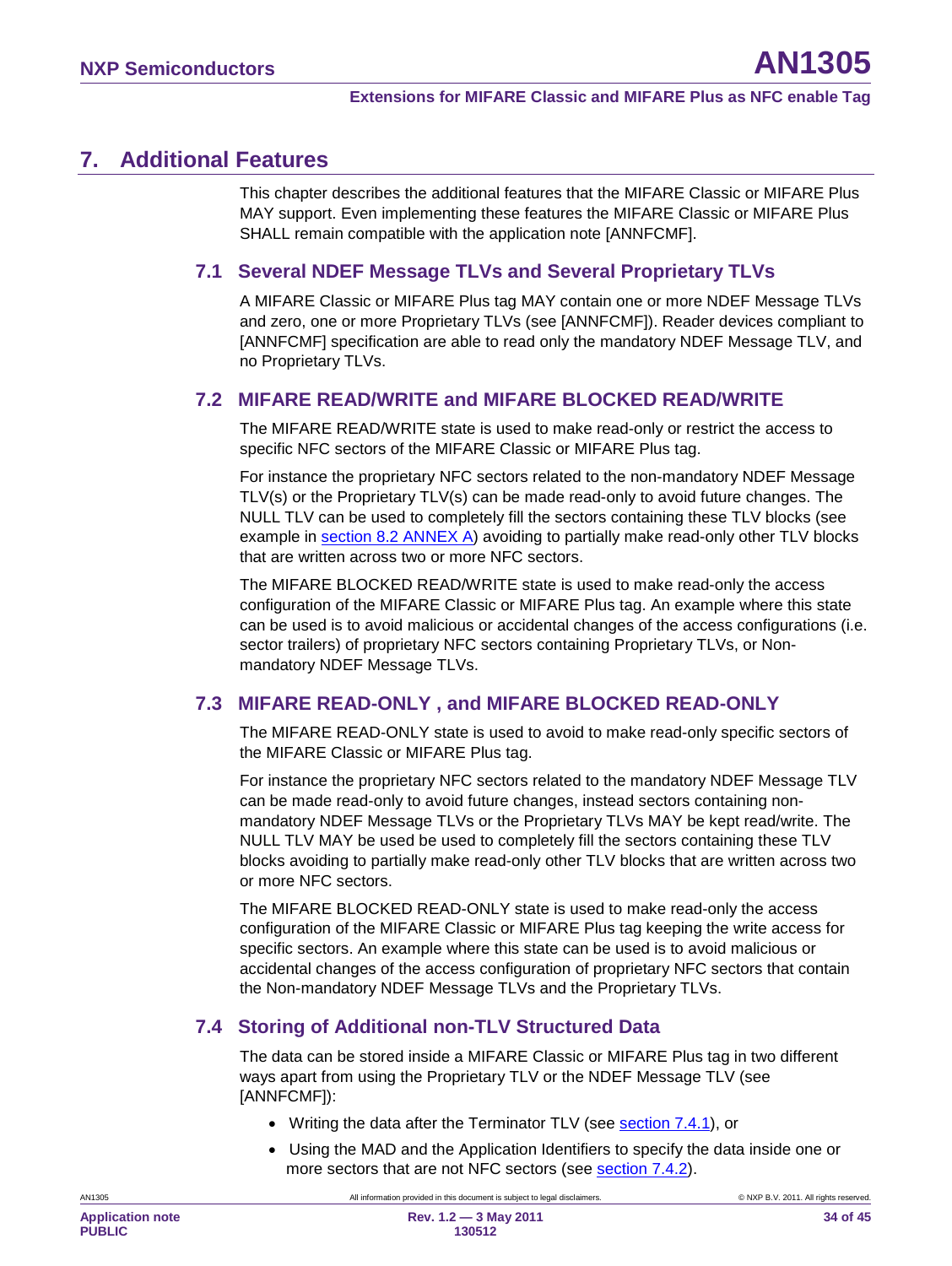The information of the existence of the data can be application specific or MAY be provided using the MAD.

#### **7.4.1 Writing the Data after the Terminator TLV**

<span id="page-34-0"></span>The description of writing the data after the Terminator TLV is given by means of the example in [Fig 8. Fig 8](#page-34-2) does not show the different sectors (e.g. MAD sector), blocks, sector trailers and manufacturer block, but just described all NFC sectors as a single memory area.

In the example two data areas called Any Data 1 and Any Data 2 are stored after the Terminator TLV. The information about the position and size inside the MIFARE Classic or MIFARE Plus tag are stored inside record 1 and record 2 of the NDEF Message encapsulated inside the NDEF Message TLV located before the NDEF Message TLV.



### <span id="page-34-2"></span>**7.4.2 Specifying the Any Data using the MAD and the Application Identifiers**

<span id="page-34-1"></span>Using the MAD it is possible to store different application data inside the MIFARE Classic or MIFARE Plus tag using Application Identifiers (AIDs) different from the NFC AID. The sectors identified by these AIDs are not NFC sectors but application specific.

For more information see [MAD].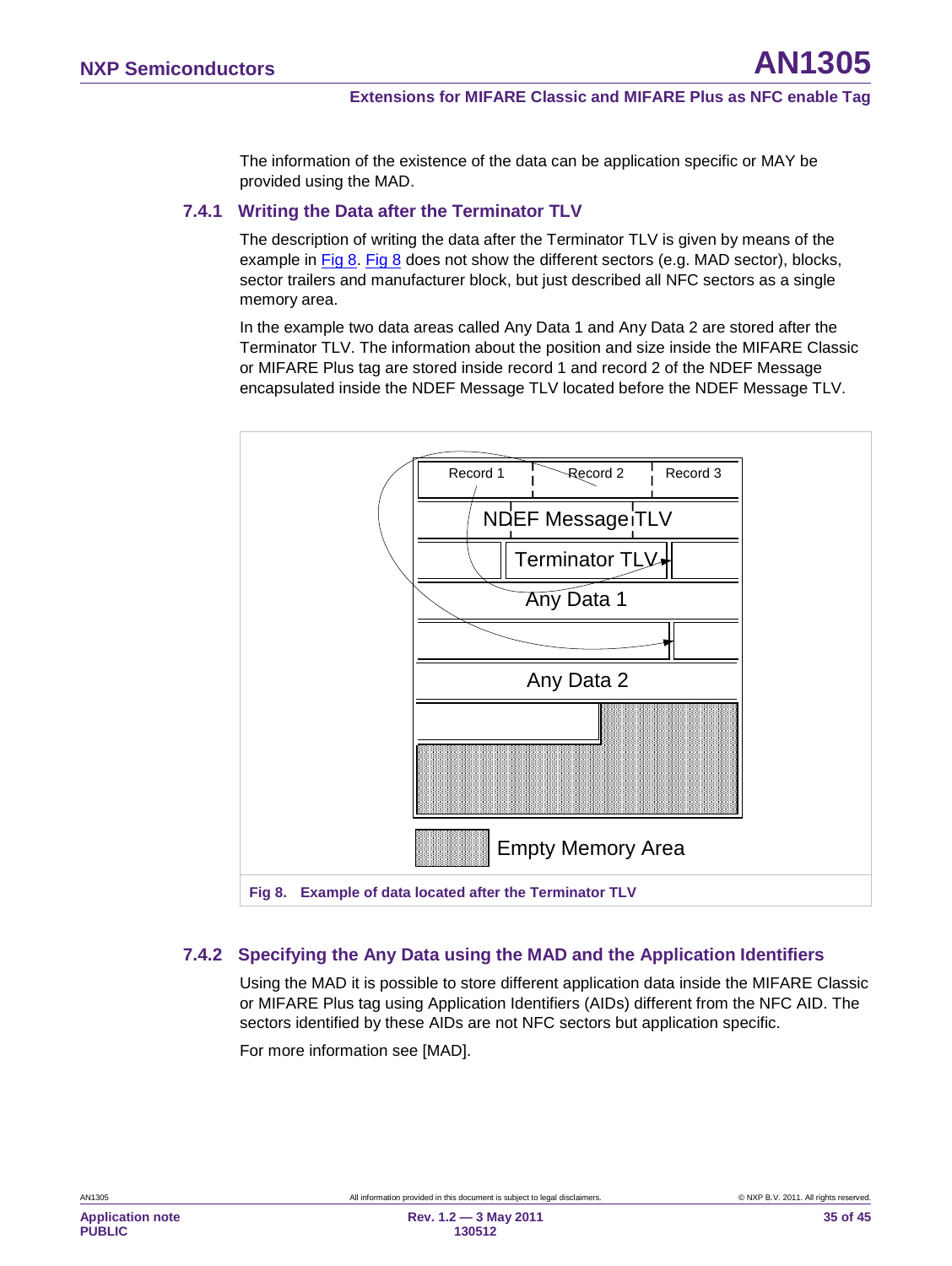# <span id="page-35-1"></span>**8. ANNEX A: Examples**

In this chapter two examples are given regarding the INITIALISED Formatting procedure (see <u>section [6.5.1](#page-30-1)</u>) and a transition from INITIALISED to MIFARE BLOCKED READ/WRITE. Both examples uses the MIFARE Classic 1k (see [MF1K]).

In the examples below each command and response are written in hexadecimal format. The top-left byte of each command and response is sent first.

### **8.1 Example of INITIALISED Formatting Procedure**

<span id="page-35-2"></span>This example shows how the INITIALISED Formatting Procedure (see section [6.5.1\)](#page-30-1) may be implemented for a MIFARE Classic 1k (see [MF1K]).



<span id="page-35-0"></span>[Fig 9](#page-35-0) shows a blank (after production phase) MIFARE Classic 1k tag before the INITIALISED Formatting Procedure. All sectors have:

• default Key A and Key B equal to the value shown in [Table 3.](#page-10-1)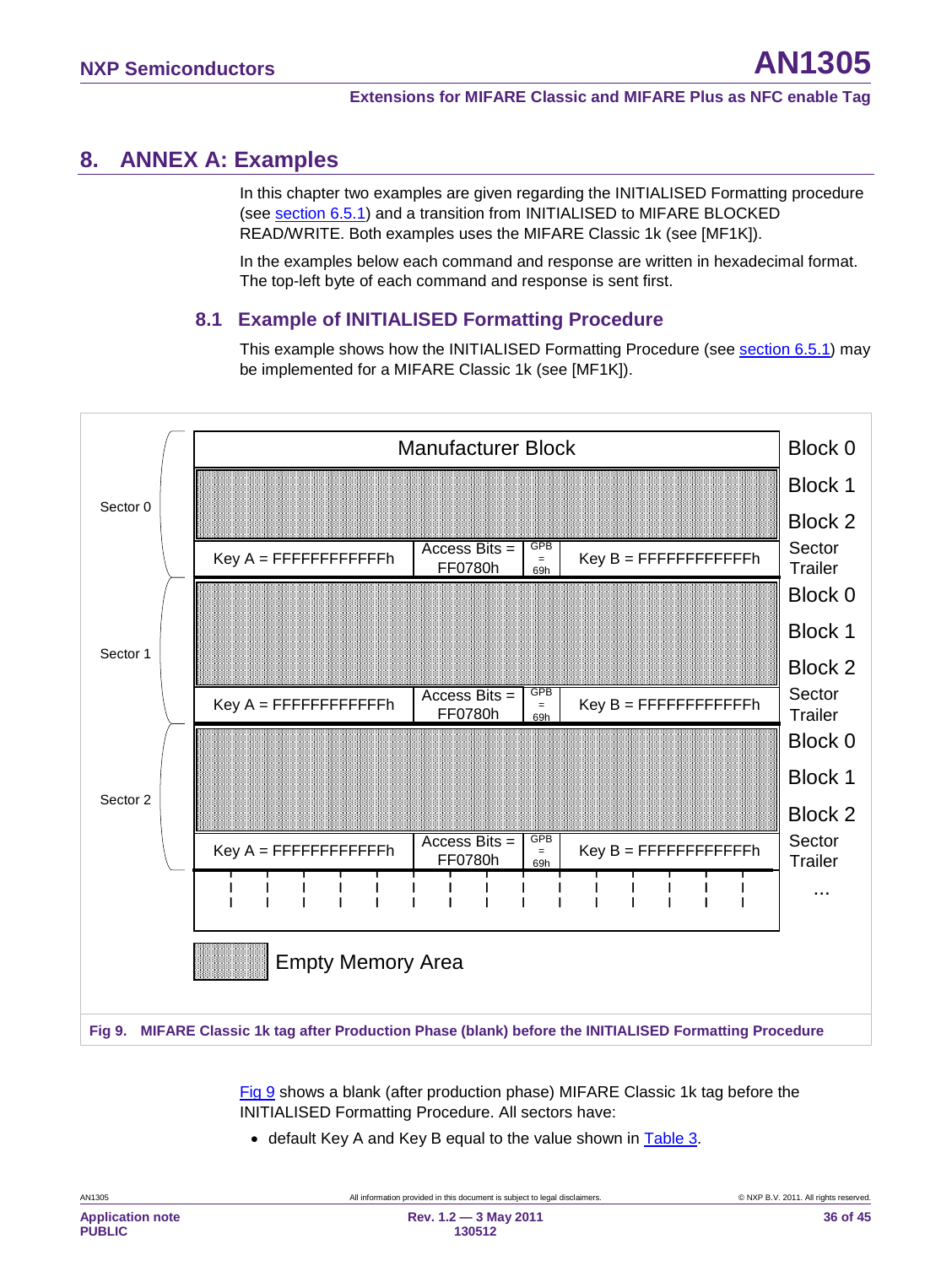- the General Purpose Byte (GPB) is set to 69h indicating non-personalized tag (see [MAD]), and
- the access bits are equal to FF0780h (transport configuration see [MF1K]).



<span id="page-36-0"></span>[Fig 10](#page-36-0) shows the MIFARE Classic 1k tag after the INITIALISED Formatting Procedure:

- MAD sector with:
	- − key A equal to [Table 9,](#page-20-0)
	- − secret key B,
	- − the General Purpose Byte (GPB) is set to C1h: MAD available, multi-application card, MAD Version 1 (see [MAD]), and
	- − the Access bits are equal to 787788h (see<u> [Table 5](#page-19-1)</u>).
- NFC sectors with:
	- − key A equal to [Table 6,](#page-19-0)
	- − secret key B,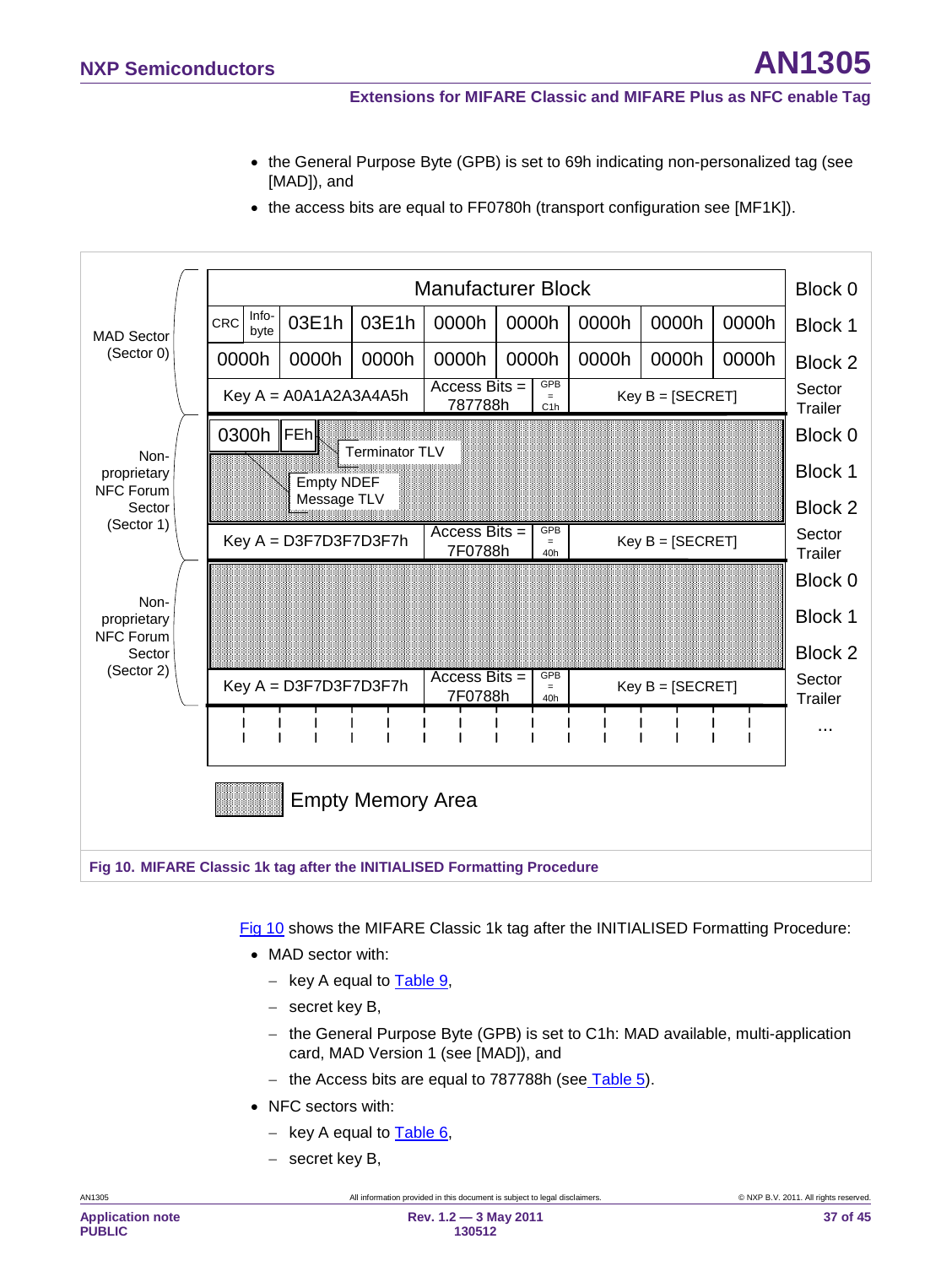- − the General Purpose Byte (GPB) is set to 40h: mapping version 1.0, read and write access granted (see [ANNFCMF]), and
- − the access bits are equal to 7F0788h (see [Table 5\)](#page-19-1).

Sector 1 and Sector 2 are non-proprietary NFC sectors. The mandatory NDEF Message TLV is stored in Sector 1. The NFC sector configuration is the Simple Configuration because no proprietary NFC sectors are present in the MIFARE Classic 1k (see section <u>[2.1](#page-6-1)</u>).

The INITIALISED Formatting Procedure operations are described in details below:

- 1. Authentication operation to authenticate using Key A equal to the value shown in [Table 3](#page-10-1) the sector 0 i.e. MAD sector.
- 2. Write operation to write inside block 1 of sector 0:
	- a. AID for sector 1, and 2 equal to NFC AID 03E1h,
	- b. AID for sector 3 to 7 equal to 0000h (sector free, see [MAD]),
	- c. Info-byte, and CRC (see [MAD]).
- 3. Write operation to write inside block 2 of sector 0:
	- a. AID for sector 8, and 15 equal to 0000h.
- 4. Write operation to write inside the sector trailer of sector 0:
	- a. The Key A equal to the value in [Table 9,](#page-20-0)
	- b. A secret Key B,
	- c. Access bits equal to 787788h, and
	- d. The GPB equal to C1h.
- 5. Authentication operation to authenticate using Key A equal to the value shown in [Table 3](#page-10-1) the sector 1 i.e. NFC sector.
- 6. Write operation to write inside block 0 of sector 1:
	- a. the empty NDEF Message TLV: T value equal to 03h, and L value equal to 00h, and
	- b. the Terminator TLV: T value equal to FEh.
- 7. Write operation to write inside the sector trailer of sector 1:
	- a. The Key A equal to the value in [Table 6,](#page-19-0)
	- b. A secret Key B,
	- c. Access bits equal to 7F0788h, and
	- d. GPB equal to 40h.
- 8. Authentication operation to authenticate using Key A equal to the value shown in [Table 3](#page-10-1) the sector 1 i.e. NFC sector.
- 9. Write operation to write inside the sector trailer of sector 2:
	- a. The Key A equal to the value in **Table 6**,
	- b. A secret Key B,
	- c. Access bits equal to 7F0788h, and
	- d. GPB equal to 40h.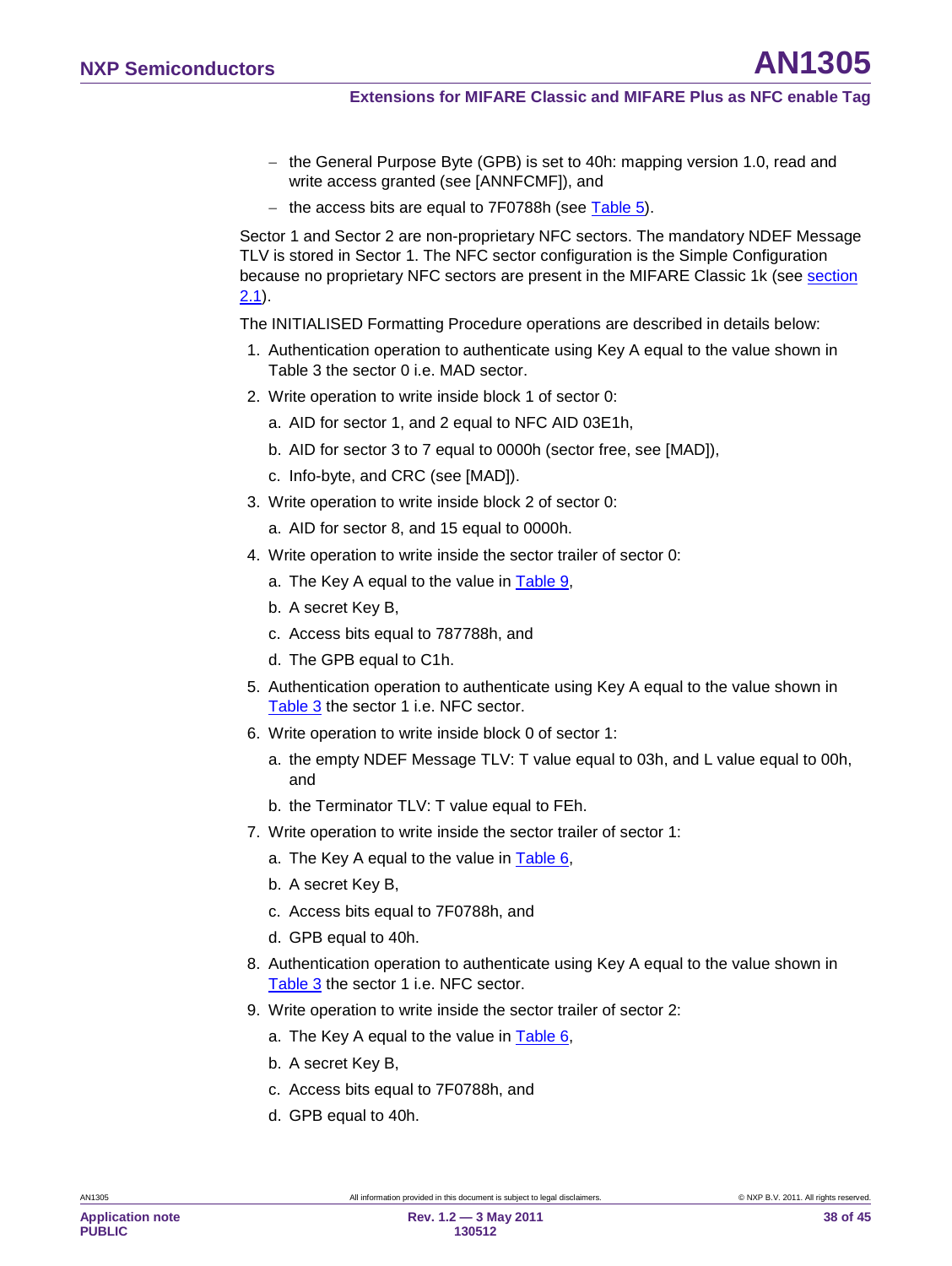### <span id="page-38-0"></span>**8.2 Example of 2 transitions from INITIALISED to MIFARE BLOCKED READ/WRITE writing two NDEF Message TLVs having different access right settings and keys**

This example shows how to set a MIFARE Classic 1k tag from the INITIALISED state to the MIFARE BLOCKED READ/WRITE state. It is also shown the capability of the MIFARE Classic 1k tag to set different NDEF Message TLVs with different access rights and keys.

The example is a combination of:

- transition from INITIALISED to READ/WRITE (see [ANNFCMF]),
- transition from READ/WRITE to MIFARE BLOCKED READ/WRITE (see section <u>[6.4.8](#page-28-0)</u>).

As precondition the MIFARE Classic 1k tag is in INITILIAZED state (see <u>[Fig 10\)](#page-36-0),</u> and the Reader device already knows secret key B of the NFC sectors i.e. sector 1 and sector 2.

After the two transitions the MIFARE Classic 1k is in the MIFARE BLOCKED READ/WRITE state with the following settings (see [Fig 11\)](#page-39-1):

- The NDEF Message TLV 1 occupies the block 0 to 1 of sector 1, and the remaining part of sector 1 is occupied by NULL TLVs. The sector 1 has a read-only sector trailer, and the blocks are set to be readable using key A or key B, and writeable using key B only. Sector 1 is a proprietary NFC sector and it has the read and write access field of the GPB set to 01b i.e. 0101b = 5h.
- The NDEF Message TLV 2 and the Terminator TLV occupies block 0 to 1 of sector 2. The sector 2 has a read-only sector trailer, and the blocks are set to be readable and writeable using key A or key B. Sector 2 is a non-proprietary NFC sector.
- The mandatory NDEF Message TLV is the NDEF Message TLV 2 in sector 2. The Sector 1 contains a non-mandatory NDEF Message TLVs.

In this example the NFC sector configuration is the Mixed Configuration (see <u>section [2.1](#page-6-1)</u>) with one proprietary NFC sector with the smallest sector number (sector 1) and one nonproprietary NFC sector with the biggest sector number (sector 2).

The transition operations of this example are described below (see [Fig 11\)](#page-39-1):

- 1. Authentication operation to authenticate using the secret Key B to sector 1.
- 2. Write operation to block 0 of sector 1 to write first part of the NDEF Message TLV 1.
- 3. Write operation to block 1 of sector 1 to write second part of the NDEF Message TLV 1, and to fill the remaining part of block 1 with NULL TLVs.
- 4. Write operation to block 2 of sector 1 to fill the remaining block of sector 1 with NULL TLVs.
- 5. Write operation to sector trailer of sector 1 to:
	- a. The Key A equal to the value in [Table 6,](#page-19-0)
	- b. A secret Key B,
	- c. Access bits equal to 70FF08h: sector trailer is read-only with Key A or Key B, data area blocks are readable with Key A or Key B, and writeable with Key B, and
	- d. The GPB equal to 45h: mapping version 1.0, write and read access configuration field equal to 01b.
- 6. Authentication operation to authenticate using the secret Key B to sector 2.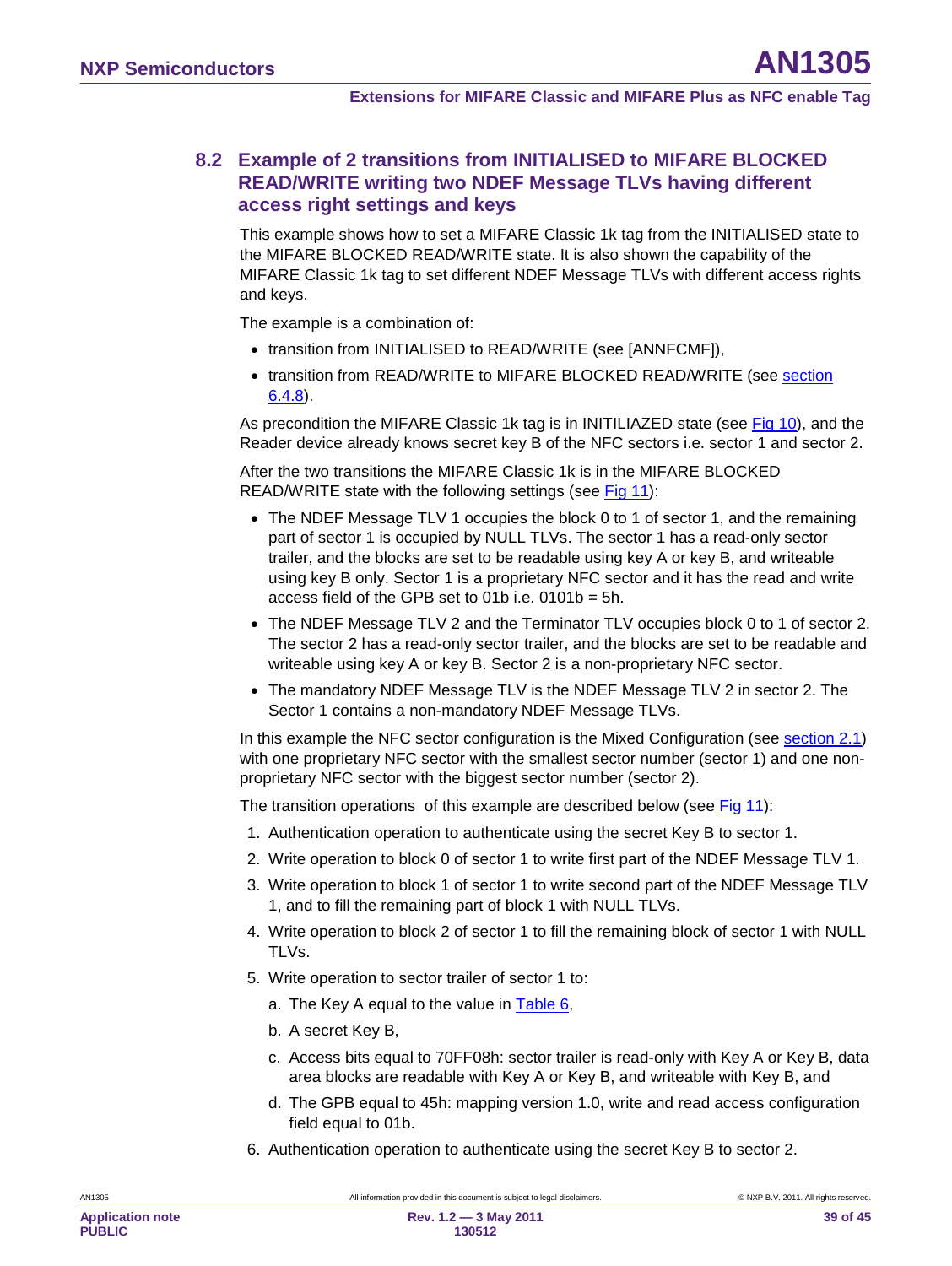- 7. Write operation to block 0 of sector 2 to write first part of the NDEF Message TLV 2.
- 8. Write operation to block 1 of sector 2 to write second part of the NDEF Message TLV 2, and the Terminator TLV.
- 9. Write operation to sector trailer of sector 2 to:
	- a. The Key A equal to the value in [Table 6,](#page-19-0)
	- b. A secret Key B,
	- c. Access bits equal to 7F0788h: sector trailer is read-only with Key A or Key B, data area blocks are readable and writeable with Key A or Key B, and
	- d. The GPB equal to 40h: mapping version 1.0, write and read access configuration field equal to 01b.

<span id="page-39-1"></span><span id="page-39-0"></span>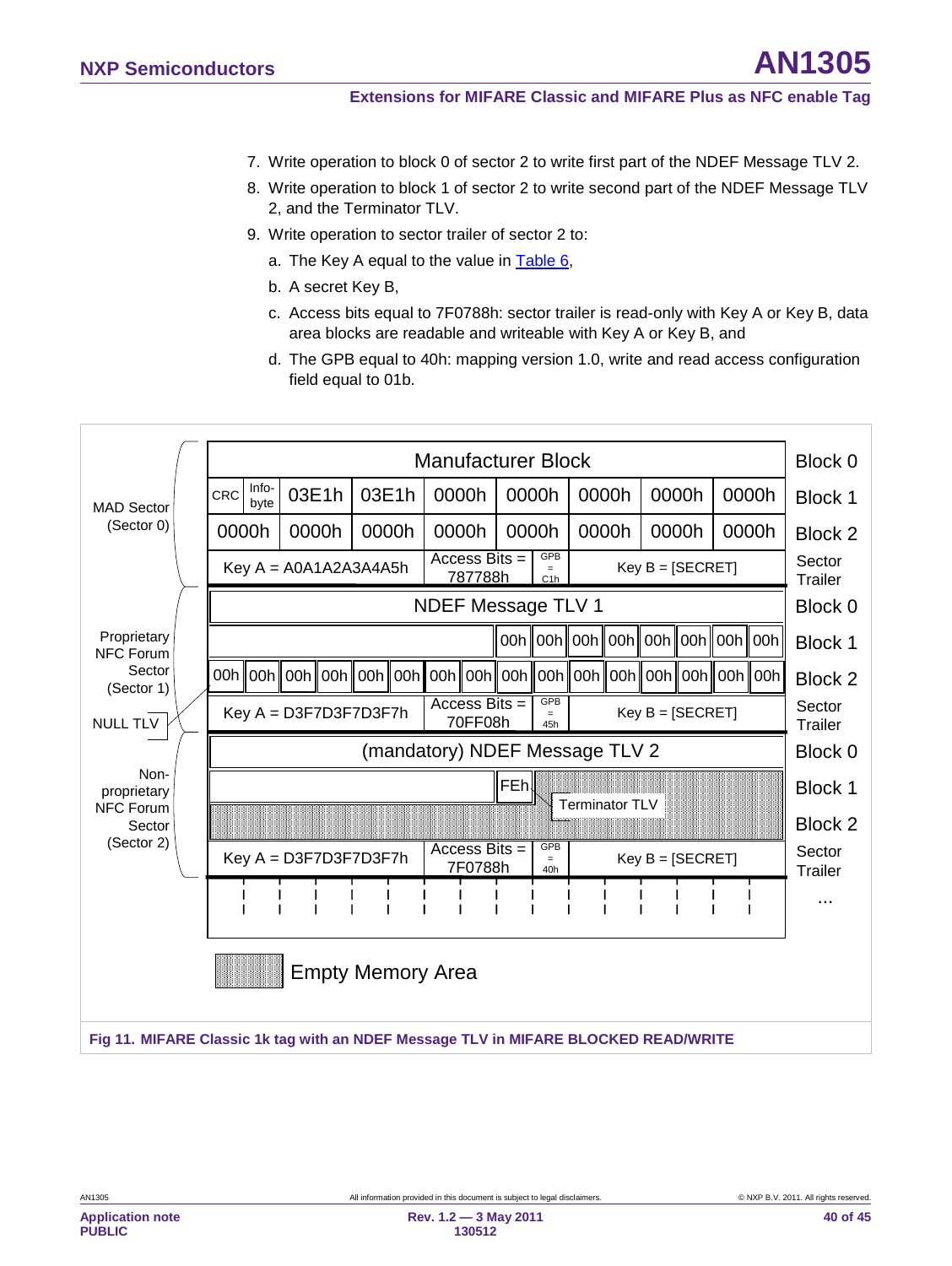# <span id="page-40-2"></span>**9. ANNEX B: Access bits Coding of the sector trailer of MIFARE Classic or MIFARE Plus cards after production phase**

The MIFARE Classic or MIFARE Plus cards after production phase may have two different settings of the access bits. Depending on the access bits setting to be able to get read/write access to the sector trailer the authentication should be carried out using either the default Key A or the default Key B (see [Table 3\)](#page-10-1).

[Table 11](#page-40-0) shows the access bits values for the two settings. The setting that makes use of key A is also called transport configuration (see [MF1K, MF4K]).

#### <span id="page-40-0"></span>**Table 11. Access bits coding of byte 6 to 8 of the sector trailer for MIFARE Classic or MIFARE Plus cards after production phase.**

<span id="page-40-1"></span>

| <b>Setting Description</b>                                  | <b>Access Bits</b> | <b>Access Bits</b> | <b>Block</b>          | <b>Sector Trailer Access Condition Bytes</b> |        |        |  |
|-------------------------------------------------------------|--------------------|--------------------|-----------------------|----------------------------------------------|--------|--------|--|
|                                                             |                    | <b>Settings</b>    | <b>Description</b>    | Byte 6                                       | Byte 7 | Byte 8 |  |
|                                                             | $C1_0 C2_0 C3_0$   | 000 <sub>b</sub>   | Data Block            | FFh                                          | 07h    | 80h    |  |
| Key A Authentication needed<br>to get read and write access | $C1_1 C2_1 C3_1$   | 000 <sub>b</sub>   | Data Block            |                                              |        |        |  |
| to the sector trailer<br>(Transport Configuration)          | $C12 C22 C32$      | 000 <sub>b</sub>   | Data Block            |                                              |        |        |  |
|                                                             | $C1_3 C2_3 C3_3$   | 001b               | <b>Sector Trailer</b> |                                              |        |        |  |
|                                                             | $C1_0 C2_0 C3_0$   | 000 <sub>b</sub>   | Data Block            | 7Fh                                          | 07h    | 88h    |  |
| Key B Authentication needed<br>to get read and write access | $C1_1 C2_1 C3_1$   | 000 <sub>b</sub>   | Data Block            |                                              |        |        |  |
| to the sector trailer                                       | $C12 C22 C32$      | 000b               | Data Block            |                                              |        |        |  |
|                                                             | $C1_3 C2_3 C3_3$   | 011b               | <b>Sector Trailer</b> |                                              |        |        |  |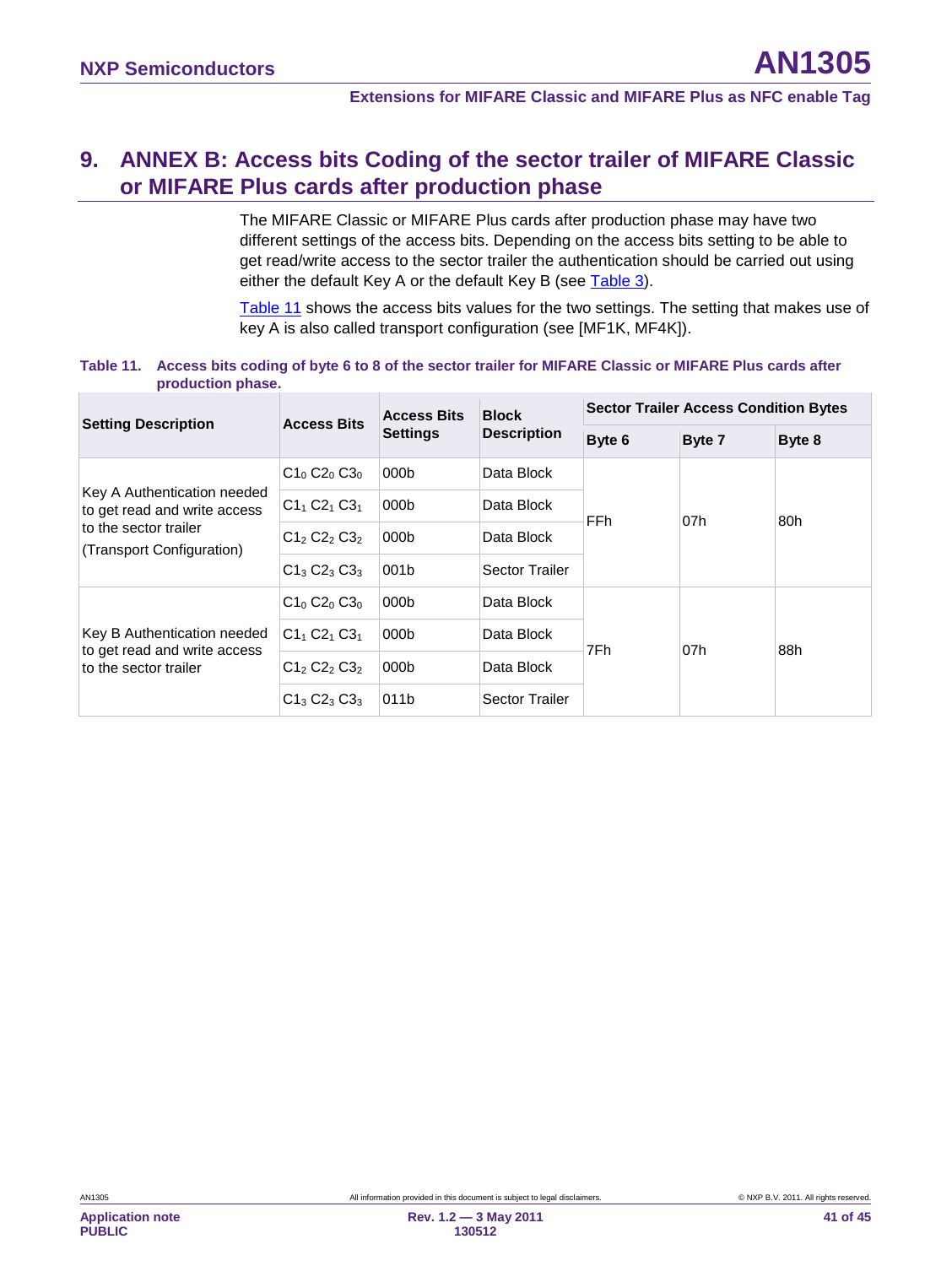# <span id="page-41-1"></span>**10. ANNEX C: Examples of Access Bits Coding into byte 6 to 8 of the Sector Trailer**

This ANNEX shows some examples of the access bits coding of the sector trailers for MAD1 and MAD2 sectors (i.e. sector 0 and sector 16) and NFC sectors. This table can be used to translate the most used access bit values into the relative byte 6 to 8 values of the sector trailer. For more information about the access bits coding see [MF1K, MF4K, MFPLUS].

| <b>MAD1</b> and<br><b>MAD2 Sectors</b> |                     | <b>NFC sectors</b><br><b>MAD1 and MAD2 Sector</b><br><b>Trailer Bytes Values</b>                      |        |        |        | <b>NFC sector Trailer Bytes</b><br><b>Values</b> |        |        |
|----------------------------------------|---------------------|-------------------------------------------------------------------------------------------------------|--------|--------|--------|--------------------------------------------------|--------|--------|
| <b>Access Bits</b>                     | <b>Values</b>       | <b>Access Bits</b><br><b>Values</b>                                                                   | Byte 6 | Byte 7 | Byte 8 | Byte 6                                           | Byte 7 | Byte 8 |
| $C1_0 C2_0 C3_0$                       | 100 <sup>[11]</sup> | 000 <sub>b</sub>                                                                                      | 78h    | 77h    | 88h    | 7Fh                                              | 07h    | 88h    |
| $C1_1 C2_1 C3_1$                       |                     | 000 <sub>b</sub>                                                                                      |        |        |        |                                                  |        |        |
| $C1_2 C2_2 C3_2$                       |                     | 000 <sub>b</sub>                                                                                      |        |        |        |                                                  |        |        |
| $C1_3 C2_3 C3_3$                       |                     | 011b                                                                                                  |        |        |        |                                                  |        |        |
| $C1_0 C2_0 C3_0$                       |                     | 010b                                                                                                  |        | 8Fh    | 0Fh    | 07h                                              | 8Fh    | 0Fh    |
| $C1_1 C2_1 C3_1$                       |                     | 010 <sub>b</sub>                                                                                      |        |        |        |                                                  |        |        |
| $C1_2 C2_2 C3_2$                       |                     | 010 <sub>b</sub>                                                                                      |        |        |        |                                                  |        |        |
| $C1_3 C2_3 C3_3$                       |                     | 110b                                                                                                  |        |        |        |                                                  |        |        |
|                                        |                     | <b>Access Bits</b><br>100b<br>100b<br>011b<br>010 <sup>[11]</sup><br>010 <sub>b</sub><br>010b<br>110b |        | 07h    |        |                                                  |        |        |

#### **Table 12. Access bits coding of byte 6 to 8 of the sector trailer.**

<span id="page-41-0"></span>[1] This value for the access bits  $C1_0 C2_0 C3_0$  of sector 0 (related to the manufacturer block) is suggested and it may change.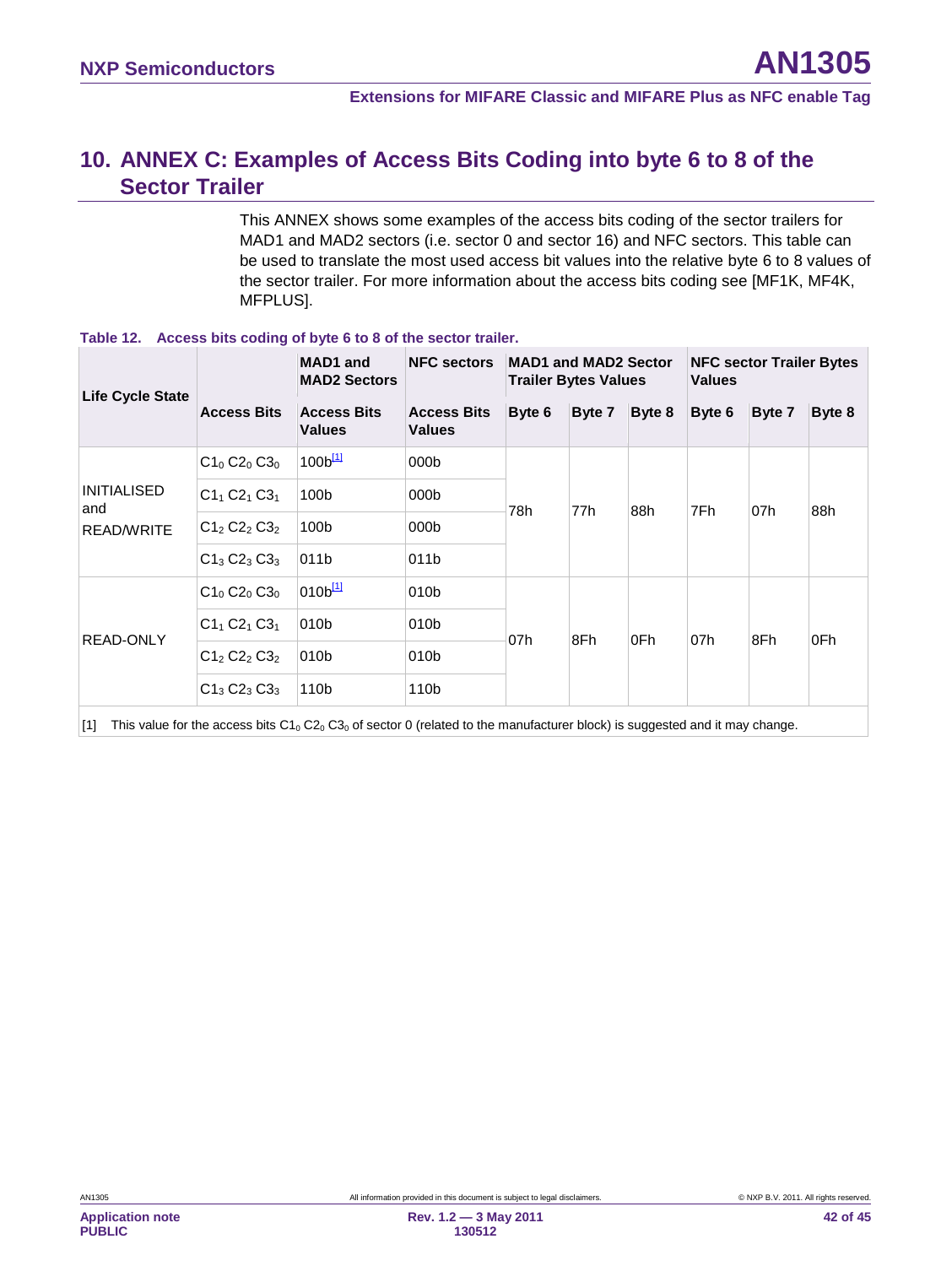# <span id="page-42-0"></span>**11. Legal information**

### <span id="page-42-1"></span>**11.1 Definitions**

**Draft —** The document is a draft version only. The content is still under internal review and subject to formal approval, which may result in modifications or additions. NXP Semiconductors does not give any representations or warranties as to the accuracy or completeness of information included herein and shall have no liability for the consequences of use of such information.

# <span id="page-42-2"></span>**11.2 Disclaimers**

**Limited warranty and liability —** Information in this document is believed to be accurate and reliable. However, NXP Semiconductors does not give any representations or warranties, expressed or implied, as to the accuracy or completeness of such information and shall have no liability for the consequences of use of such information.

In no event shall NXP Semiconductors be liable for any indirect, incidental, punitive, special or consequential damages (including - without limitation lost profits, lost savings, business interruption, costs related to the removal or replacement of any products or rework charges) whether or not such damages are based on tort (including negligence), warranty, breach of contract or any other legal theory.

Notwithstanding any damages that customer might incur for any reason whatsoever, NXP Semiconductors' aggregate and cumulative liability towards customer for the products described herein shall be limited in accordance with the Terms and conditions of commercial sale of NXP **Semiconductors** 

**Right to make changes —** NXP Semiconductors reserves the right to make changes to information published in this document, including without limitation specifications and product descriptions, at any time and without notice. This document supersedes and replaces all information supplied prior to the publication hereof.

**Suitability for use - NXP Semiconductors products are not designed,** authorized or warranted to be suitable for use in life support, life-critical or safety-critical systems or equipment, nor in applications where failure or malfunction of an NXP Semiconductors product can reasonably be expected to result in personal injury, death or severe property or environmental damage. NXP Semiconductors accepts no liability for inclusion and/or use of NXP Semiconductors products in such equipment or applications and therefore such inclusion and/or use is at the customer's own risk.

**Applications —** Applications that are described herein for any of these products are for illustrative purposes only. NXP Semiconductors makes no representation or warranty that such applications will be suitable for the specified use without further testing or modification.

Customers are responsible for the design and operation of their applications and products using NXP Semiconductors products, and NXP Semiconductors accepts no liability for any assistance with applications or customer product design. It is customer's sole responsibility to determine whether the NXP Semiconductors product is suitable and fit for the customer's applications and products planned, as well as for the planned application and use of customer's third party customer(s). Customers should provide appropriate design and operating safeguards to minimize the risks associated with their applications and products.

NXP Semiconductors does not accept any liability related to any default, damage, costs or problem which is based on any weakness or default in the customer's applications or products, or the application or use by customer's third party customer(s). Customer is responsible for doing all necessary testing for the customer's applications and products using NXP Semiconductors products in order to avoid a default of the applications and the products or of the application or use by customer's third party customer(s). NXP does not accept any liability in this respect.

**Export control —** This document as well as the item(s) described herein may be subject to export control regulations. Export might require a prior authorization from national authorities.

**Evaluation products —** This product is provided on an "as is" and "with all faults" basis for evaluation purposes only. NXP Semiconductors, its affiliates and their suppliers expressly disclaim all warranties, whether express, implied or statutory, including but not limited to the implied warranties of noninfringement, merchantability and fitness for a particular purpose. The entire risk as to the quality, or arising out of the use or performance, of this product remains with customer.

In no event shall NXP Semiconductors, its affiliates or their suppliers be liable to customer for any special, indirect, consequential, punitive or incidental damages (including without limitation damages for loss of business, business interruption, loss of use, loss of data or information, and the like) arising out the use of or inability to use the product, whether or not based on tort (including negligence), strict liability, breach of contract, breach of warranty or any other theory, even if advised of the possibility of such damages.

Notwithstanding any damages that customer might incur for any reason whatsoever (including without limitation, all damages referenced above and all direct or general damages), the entire liability of NXP Semiconductors, its affiliates and their suppliers and customer's exclusive remedy for all of the foregoing shall be limited to actual damages incurred by customer based on reasonable reliance up to the greater of the amount actually paid by customer for the product or five dollars (US\$5.00). The foregoing limitations, exclusions and disclaimers shall apply to the maximum extent permitted by applicable law, even if any remedy fails of its essential purpose.

# <span id="page-42-3"></span>**11.3 Licenses**

**ICs with DPA Countermeasures functionality**



NXP ICs containing functionality implementing countermeasures to Differential Power Analysis and Simple Power Analysis are produced and sold under applicable license from Cryptography Research, Inc.

#### **Purchase of NXP ICs with NFC technology**

Purchase of an NXP Semiconductors IC that complies with one of the Near Field Communication (NFC) standards ISO/IEC 18092 and ISO/IEC 21481 does not convey an implied license under any patent right infringed by implementation of any of those standards. A license for the patents portfolio of NXP B.V. for the NFC standards needs to be obtained at Via Licensing, the pool agent of the NFC Patent Pool, e-mail: [info@vialicensing.com.](mailto:info@vialicensing.com)

### <span id="page-42-4"></span>**11.4 Trademarks**

Notice: All referenced brands, product names, service names and trademarks are property of their respective owners.

**MIFARE —** is a trademark of NXP B.V.

**MIFARE Plus —** is a trademark of NXP B.V.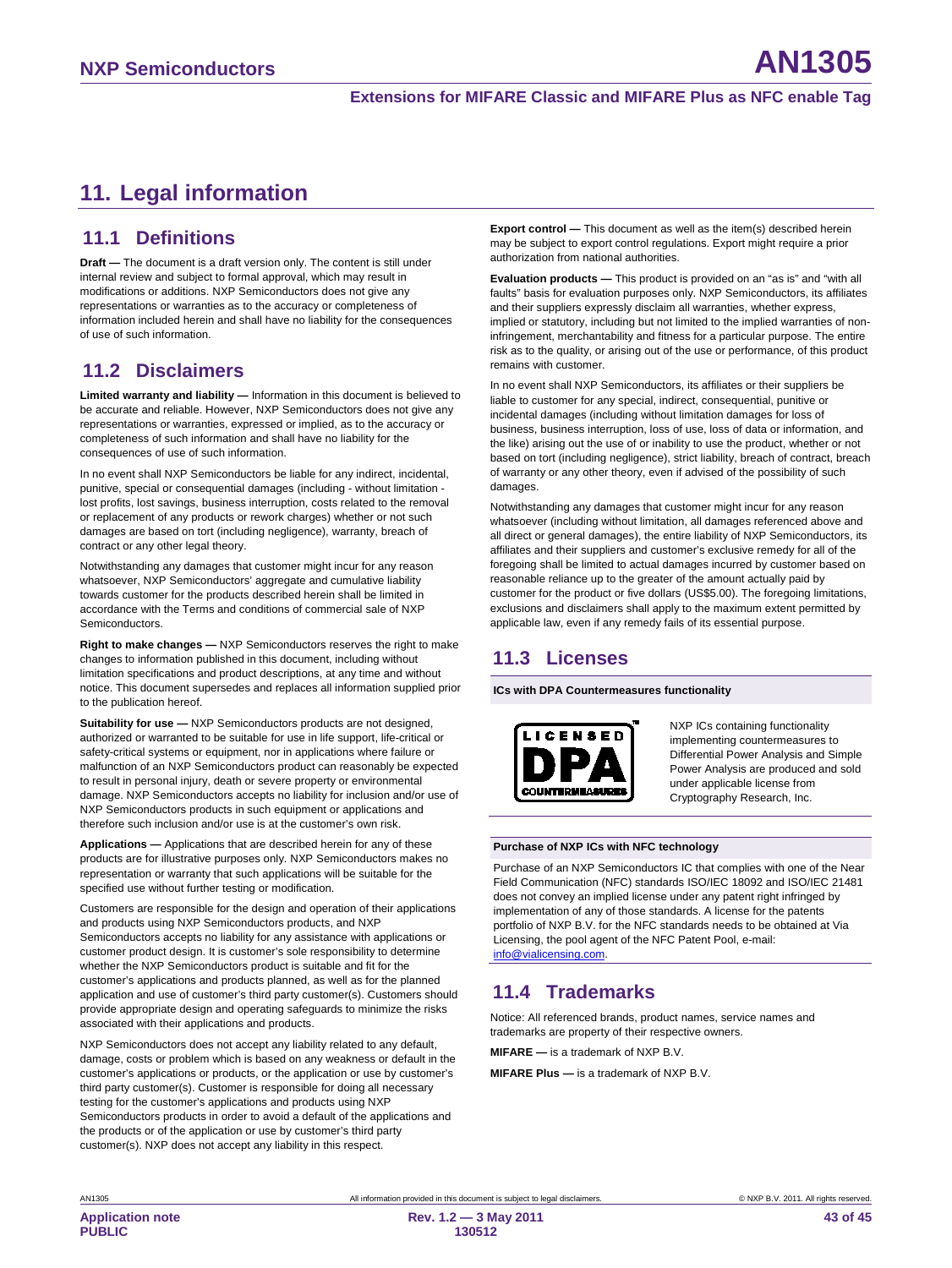# <span id="page-43-0"></span>**12. Contents**

| 1.    |                                                                                                   |
|-------|---------------------------------------------------------------------------------------------------|
| 1.1   |                                                                                                   |
| 1.2   |                                                                                                   |
| 1.3   |                                                                                                   |
| 1.3.1 |                                                                                                   |
| 1.3.2 |                                                                                                   |
| 1.4   |                                                                                                   |
| 1.5   |                                                                                                   |
| 2.    |                                                                                                   |
| 2.1   |                                                                                                   |
| 2.2   | Mapping of NDEF data using MIFARE Classic                                                         |
| 2.3   |                                                                                                   |
| 2.3.1 | Card Identification Procedure for MIFARE Classic<br>or MIFARE Plus Card after Production Phase.11 |
| 2.3.2 | Card Identification Procedure for MIFARE Classic                                                  |
|       | or MIFARE Plus Card in a Valid State 14                                                           |
| 3.    |                                                                                                   |
| 4.    | Framing / Transmission Handling15                                                                 |
| 5.    |                                                                                                   |
| 6.    |                                                                                                   |
| 6.1   |                                                                                                   |
| 6.2   |                                                                                                   |
| 6.2.1 | Setting of Write and Read Access Condition Field                                                  |
|       |                                                                                                   |
| 6.3   |                                                                                                   |
| 6.3.1 |                                                                                                   |
| 6.3.2 |                                                                                                   |
| 6.3.3 |                                                                                                   |
| 6.3.4 |                                                                                                   |
| 6.3.5 | MIFARE READ/WRITE State24                                                                         |
| 6.3.6 | MIFARE BLOCKED READ/WRITE State24                                                                 |
| 6.3.7 |                                                                                                   |
| 6.3.8 | MIFARE BLOCKED READ-ONLY State 26                                                                 |
| 6.4   |                                                                                                   |
| 6.4.1 | Transitions from INITIALISED to MIFARE                                                            |
| 6.4.2 | Transitions from MIFARE INITIALISED to MIFARE                                                     |
| 6.4.3 | Transition from READ/WRITE to INITIALSED27                                                        |
| 6.4.4 | Transitions from READ/WRITE to READ-ONLY .28                                                      |
| 6.4.5 | Transition from INITIALISED to READ-ONLY 28                                                       |
| 6.4.6 | Transitions from READ/WRITE to MIFARE                                                             |
|       |                                                                                                   |

| 6.4.7          | Transitions from MIFARE READ/WRITE to                                  |
|----------------|------------------------------------------------------------------------|
| 6.4.8          | MIFARE BLOCKED READ/WRITE 29<br>Transitions from READ/WRITE to MIFARE  |
|                |                                                                        |
| 6.4.9          | Transitions from READ/WRITE to MIFARE                                  |
|                |                                                                        |
| 6.4.10         | Transitions from MIFARE READ/WRITE to                                  |
| 6.4.11         | Transitions from MIFARE READ/WRITE to                                  |
|                |                                                                        |
| 6.4.12         | Transitions from READ/WRITE to MIFARE                                  |
|                |                                                                        |
| 6.4.13         | Transitions from MIFARE READ-ONLY to                                   |
|                |                                                                        |
| 6.4.14         | Transitions from MIFARE READ-ONLY to                                   |
|                | MIFARE BLOCKED READ-ONLY30                                             |
| 6.5            |                                                                        |
| 6.5.1<br>6.5.2 | INITIALISED Formatting Procedure 31                                    |
| 6.5.3          | READ/WRITE Formatting Procedure 33<br>READ-ONLY Formatting Procedure33 |
|                |                                                                        |
| 7.             |                                                                        |
| 7.1            | Several NDEF Message TLVs and Several                                  |
| 7.2            | MIFARE READ/WRITE and MIFARE BLOCKED                                   |
| 7.3            | MIFARE READ-ONLY, and MIFARE BLOCKED                                   |
|                |                                                                        |
| 7.4            | Storing of Additional non-TLV Structured Data34                        |
| 7.4.1          | Writing the Data after the Terminator TLV35                            |
| 7.4.2          | Specifying the Any Data using the MAD and the                          |
|                |                                                                        |
| 8.             |                                                                        |
| 8.1            | Example of INITIALISED Formatting Procedure36                          |
| 8.2            | Example of 2 transitions from INITIALISED to                           |
|                | MIFARE BLOCKED READ/WRITE writing two                                  |
|                | NDEF Message TLVs having different access                              |
|                |                                                                        |
| 9.             | <b>ANNEX B: Access bits Coding of the sector</b>                       |
|                | trailer of MIFARE Classic or MIFARE Plus cards                         |
|                |                                                                        |
| 10.            | <b>ANNEX C: Examples of Access Bits Coding</b>                         |
|                | into byte 6 to 8 of the Sector Trailer 42                              |

#### **continued >>**